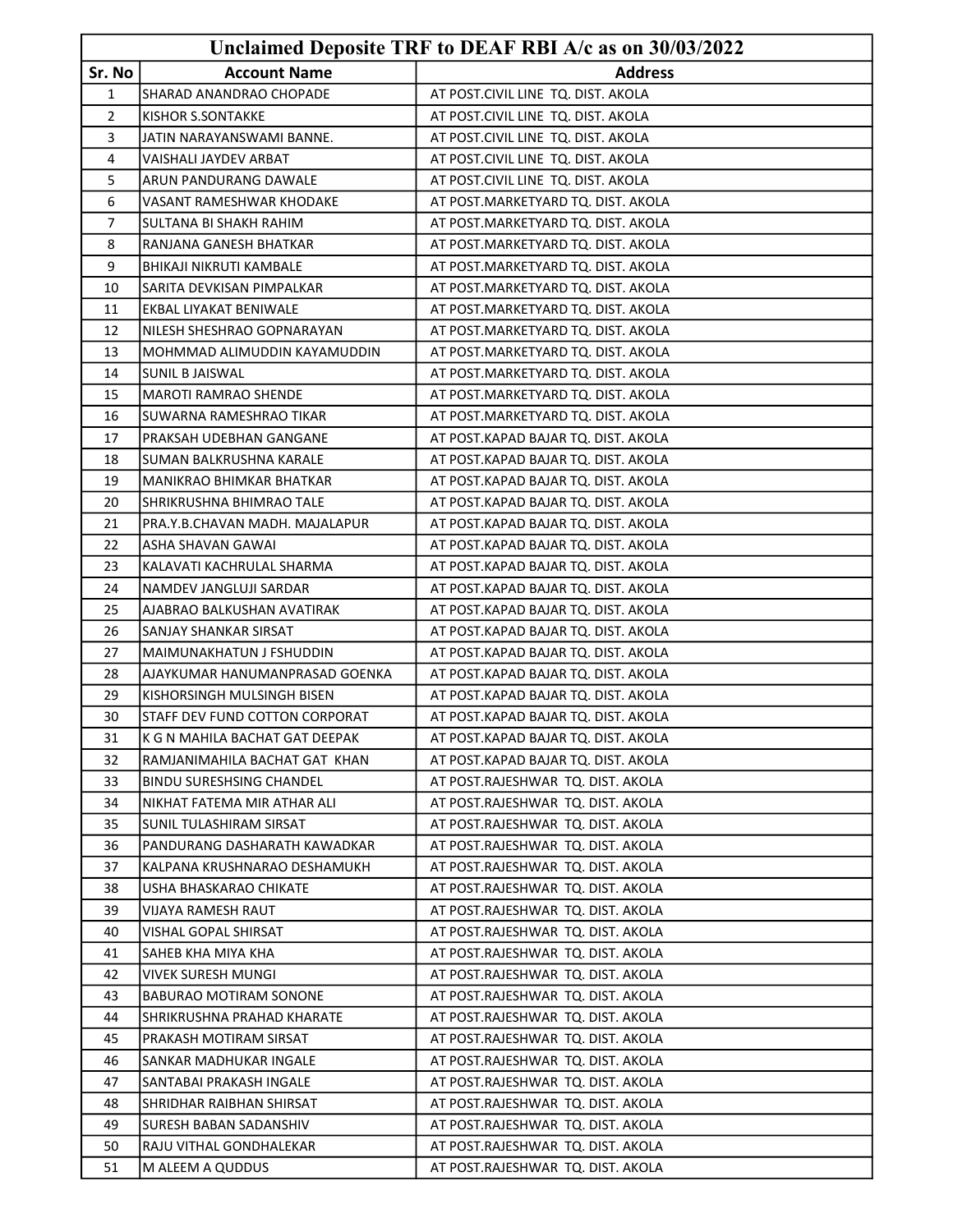| 52  | MILIND YASHVANT WANKHADE        | AT POST.RAJESHWAR TQ. DIST. AKOLA       |
|-----|---------------------------------|-----------------------------------------|
| 53  | EXECUTIVE ENGINER Z.P.AKOLA (A  | AT POST.ZP AKOLA TQ. DIST. AKOLA        |
| 54  | DHANANJAY DNYANESHWAR KALE      | AT POST.ZP AKOLA TQ. DIST. AKOLA        |
| 55  | ASHIB SK. ISMIL CURASHE         | AT POST.ZP AKOLA TQ. DIST. AKOLA        |
| 56  | SANTOSH KASHINATH KADAM         | AT POST.ZP AKOLA TQ. DIST. AKOLA        |
| 57  | <b>SURYAKANT MAHADEV BANSOD</b> | AT POST.ZP AKOLA TQ. DIST. AKOLA        |
| 58  | PRAMOD PANDURANG TAYADE         | AT POST.ZP AKOLA TQ. DIST. AKOLA        |
| 59  | SHEIKH SALIM S.BIRAM            | AT POST.ZP AKOLA TQ. DIST. AKOLA        |
| 60  | PRAMOD SUKHADEO INGALE          | AT POST.ZP AKOLA TQ. DIST. AKOLA        |
| 61  | RUPESH DAMODAR WANKHADE         | AT POST.ZP AKOLA TQ. DIST. AKOLA        |
| 62  | SUNIL YASHWANT WANKHADE         | AT POST.ZP AKOLA TQ. DIST. AKOLA        |
| 63  | RAMLAKHAN CHHEDILAL YADAV       | AT POST.ZP AKOLA TQ. DIST. AKOLA        |
| 64  | SMT. VAIJANTI LAXMAN SANGALE    | AT POST.ZP AKOLA TQ. DIST. AKOLA        |
| 65  | SHAMRAO BHIMRAO SHIRSAT         | AT POST.ZP AKOLA TQ. DIST. AKOLA        |
| 66  | VASUDEV MAHADEV PALASPAGAR      | AT POST.ZP AKOLA TQ. DIST. AKOLA        |
| 67  | <b>BUDHOBAI BHIKARI GAVALI</b>  | AT POST.ZP AKOLA TQ. DIST. AKOLA        |
| 68  | ASHOK ABHIMAN PRADHAN           | AT POST.ZP AKOLA TQ. DIST. AKOLA        |
| 69  | VISHWANATH VITTHAL INGLE        | AT POST.ZP AKOLA TQ. DIST. AKOLA        |
| 70  | SMT.NISHA DILIP WAGMARE         | AT POST.ZP AKOLA TQ. DIST. AKOLA        |
| 71  | SANGITA SANTOSHRAO GONDCHAVAR   | AT POST.ZP AKOLA TQ. DIST. AKOLA        |
| 72  | LILABAI MAHADEVRAO SURADKAR     | AT POST.ZP AKOLA TQ. DIST. AKOLA        |
| 73  | GOVINDRAO LAXMAN BHAKARE        | AT POST.ZP AKOLA TQ. DIST. AKOLA        |
| 74  | KASHINATH SHIVAJIRAO GAIKWAD    | AT POST.ZP AKOLA TQ. DIST. AKOLA        |
| 75  | RAMESH GANGADHAR HARDE          | AT POST.ZP AKOLA TQ. DIST. AKOLA        |
| 76  | VASUDEV JAGANATH ROTE           | AT POST.ZP AKOLA TQ. DIST. AKOLA        |
| 77  | KAUSALYA MOTIRAM TIHILE         | AT POST.ZP AKOLA TQ. DIST. AKOLA        |
| 78  | KOKILA SANATAN BHATKULE         | AT POST.ZP AKOLA TQ. DIST. AKOLA        |
| 79  | SANJAY PANDURANG GAWAI          | AT POST.ZP AKOLA TQ. DIST. AKOLA        |
| 80  | <b>MAHESH RAMDDIN PITLE</b>     | AT POST.ZP AKOLA TQ. DIST. AKOLA        |
| 81  | SHRI SAMARTH MAHILA BACHAT GAT  | AT POST.ZP AKOLA TQ. DIST. AKOLA        |
| 82  | PUJA ASHOKSING CHAVHAN          | AT POST.ZP AKOLA TQ. DIST. AKOLA        |
| 83  | PUSHPLATA PRABHAKAR VARDHE      | AT POST MAHILA BR AKOLA TQ. DIST. AKOLA |
| 84  | SACHIN RAMRAO DESHMUKH          | AT POST MAHILA BR AKOLA TQ. DIST. AKOLA |
| 85  | <b>SURESH RAJARAM BHATKAR</b>   | AT POST.KORPENAGAR TQ. DIST. AKOLA      |
| 86  | PRAKASH BAJIRAO DESHMUKH        | AT POST.KORPENAGAR TQ. DIST. AKOLA      |
| 87  | NARAHARI YADEO INGLE            | AT POST.KORPENAGAR TQ. DIST. AKOLA      |
| 88  | SARIKA ANIL GHARAT              | AT POST.KORPENAGAR TQ. DIST. AKOLA      |
| 89  | SURESH PANJABRAO GAWANDE        | AT POST.KORPENAGAR TQ. DIST. AKOLA      |
| 90  | PANKAJ PANJABRAO GAWANDE        | AT POST.KORPENAGAR TQ. DIST. AKOLA      |
| 91  | SUDHAKAR DAMODAR TALE           | AT POST.DR.P.D.K.V TQ. DIST. AKOLA      |
| 92  | SACHIN PRALHADRAO DHOTRE        | AT POST.DR.P.D.K.V TQ. DIST. AKOLA      |
| 93  | MANORAMABAI GANESHRAO DESHMUKH  | AT POST.DABKI ROAD TQ. DIST. AKOLA      |
| 94  | CHANDRABHAGA JAGDEV CHACHANE    | AT POST.DABKI ROAD TQ. DIST. AKOLA      |
| 95  | SHRIKRUSHNA JANUJI GOTHLE       | AT POST.DABKI ROAD TQ. DIST. AKOLA      |
| 96  | LATA P AHIRE                    | AT POST.DABKI ROAD TQ. DIST. AKOLA      |
| 97  | KUSUM MANIKRAO BHAKRE           | AT POST.DABKI ROAD TQ. DIST. AKOLA      |
| 98  | SAU LATA SHARAD JOSHI           | AT POST.DABKI ROAD TQ. DIST. AKOLA      |
| 99  | SHILA MOHAN JANJAL              | AT POST.DABKI ROAD TQ. DIST. AKOLA      |
| 100 | RAMBHAU SHRIRAM GAVAI           | AT POST.DABKI ROAD TQ. DIST. AKOLA      |
| 101 | NIYOJIT RAVIUDAY SUSHI BEROJGA  | AT POST.TUKARAM CHAUK TQ. DIST. AKOLA   |
| 102 | RAMESH PARASHRAM TULJAPURE      | AT POST.TUKARAM CHAUK TQ. DIST. AKOLA   |
| 103 | GOPALRAO BALIRAM GAVHALE        | AT POST.TUKARAM CHAUK TQ. DIST. AKOLA   |
| 104 | RATNA AJABRAO GAWAI             | AT POST.BORGAON MANJU TQ. DIST. AKOLA   |
| 105 | <b>GANESH UDRAJI SAMUDARE</b>   | AT POST.BORGAON MANJU TQ. DIST. AKOLA   |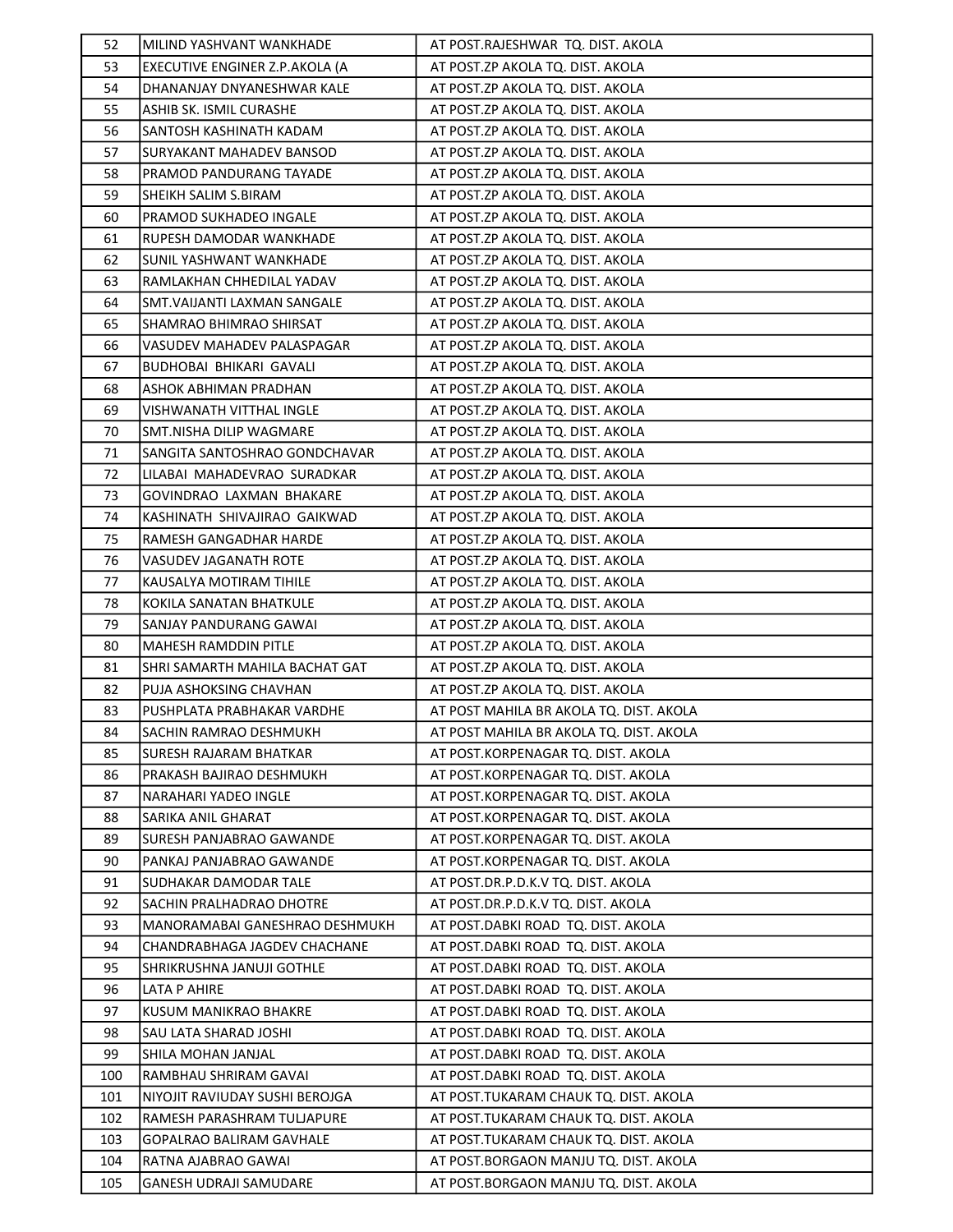| 106        | PRAKASH DATRATRAY KALE                | AT POST.BORGAON MANJU TQ. DIST. AKOLA                                  |
|------------|---------------------------------------|------------------------------------------------------------------------|
| 107        | YOGITA VASANT SONTKKE                 | AT POST.BORGAON MANJU TQ. DIST. AKOLA                                  |
| 108        | VITTAL LAKSHMAN NIHILE                | AT POST.BORGAON MANJU TQ. DIST. AKOLA                                  |
| 109        | SUNANDA BABULAL WANKHADE              | AT POST.BORGAON MANJU TQ. DIST. AKOLA                                  |
| 110        | <b>NASEER BASHEER</b>                 | AT POST.BORGAON MANJU TQ. DIST. AKOLA                                  |
| 111        | SYED NAZIM SYED MOBIN                 | AT POST.BORGAON MANJU TQ. DIST. AKOLA                                  |
| 112        | SWATI VISHWASH GAUD                   | AT POST.BORGAON MANJU TQ. DIST. AKOLA                                  |
| 113        | RAMSING BHAWSING DABERAO              | AT POST.BORGAON MANJU TQ. DIST. AKOLA                                  |
| 114        | KAMALA SHRIRAM LATE                   | AT POST.BORGAON MANJU TQ. DIST. AKOLA                                  |
| 115        | JAVID KHA HAKIM KHA                   | AT POST.BORGAON MANJU TQ. DIST. AKOLA                                  |
| 116        | PANCHAFULA S KAKADE                   | AT POST.BORGAON MANJU TQ. DIST. AKOLA                                  |
| 117        | SANGITA SHANTIOSH WALSE               | AT POST.PALSO BADHE TQ. DIST. AKOLA                                    |
| 118        | BALASAHEB GULABRAO PAVITRAKAR         | AT POST. MHAISANG TQ. DIST. AKOLA                                      |
| 119        | ARUN NARAYAN KATE                     | AT POST. MHAISANG TQ. DIST. AKOLA                                      |
| 120        | AMOL HARICHANDRA KATE                 | AT POST. MHAISANG TQ. DIST. AKOLA                                      |
| 121        | NIRNJAN SADASHIV VIDHOKAR             | AT POST.MHAISANG TQ. DIST. AKOLA                                       |
| 122        | BABASHAJA RAHIM SHAHA                 | AT POST. MHAISANG TQ. DIST. AKOLA                                      |
| 123        | SUSHILA SHANKAR DONGRE                | AT POST. MHAISANG TQ. DIST. AKOLA                                      |
| 124        | SANGITA RAMESHWAR DABERAO             | AT POST. MHAISANG TQ. DIST. AKOLA                                      |
| 125        | MAHADEV SHIVRAM BHAD                  | AT POST.KANSHIVANI TQ. DIST. AKOLA                                     |
| 126        | GOPAL SAKHARAM DIVARE                 | AT POST.KANSHIVANI TQ. DIST. AKOLA                                     |
| 127        | GAJANAN RAMESHWAR PANDE               | AT POST.KANSHIVANI TQ. DIST. AKOLA                                     |
| 128        | EASHWAR GULABRAO CHAVAN               | AT POST.KANSHIVANI TQ. DIST. AKOLA                                     |
| 129        | CHAYA PANJABRAO KAKAD                 | AT POST.KANSHIVANI TQ. DIST. AKOLA                                     |
| 130        | PARWATABAI BALIRAM SADANSHIV          | AT POST.GANDHIGRAM TQ. DIST. AKOLA                                     |
| 131        | SANJAY VSANTRAO KATHOLE               | AT POST.GANDHIGRAM TQ. DIST. AKOLA                                     |
| 132        | KAMLABAI SHANTILAL FURSULE            | AT POST.GANDHIGRAM TQ. DIST. AKOLA                                     |
| 133        | BALKRUSHNA NAMDEO DABERAO AND         | AT POST.GANDHIGRAM TQ. DIST. AKOLA                                     |
| 134        | SHIVAJI MAHARAJ BCG NIRAT             | AT POST.GANDHIGRAM TQ. DIST. AKOLA                                     |
| 135        | BAYANABAI SUKHADEO GAVAHALE           | AT POST.CHIKHALGAON TQ. DIST. AKOLA                                    |
| 136        | KSTURI BALIKRAM THORAT                | AT POST.CHIKHALGAON TQ. DIST. AKOLA                                    |
| 137        | SULBHA PRATAP DESHAMUKH               | AT POST.CHIKHALGAON TQ. DIST. AKOLA                                    |
| 138        | VIMLABAI VALMIKARAO THORAT            | AT POST.CHIKHALGAON TQ. DIST. AKOLA                                    |
| 139        | <b>GOVIND PURNAJI DHAMODHAR</b>       | AT POST.DAHIHANDA TQ. DIST. AKOLA                                      |
| 140        | RAJIKA BEE RAFIK BEG                  | AT POST.DAHIHANDA TQ. DIST. AKOLA                                      |
| 141        | KASAMSHAH MISKIMSHAH                  | AT POST.DAHIHANDA TQ. DIST. AKOLA                                      |
| 142        | SAGAR PRALHAD NARKHEDE                | AT POST.DAHIHANDA TQ. DIST. AKOLA                                      |
| 143        | PUNAJI T SARATKAR                     | AT POST.DAHIHANDA TQ. DIST. AKOLA                                      |
| 144        |                                       |                                                                        |
| 145        | SARLABAI SHIRSAT                      | AT POST.DAHIHANDA TQ. DIST. AKOLA                                      |
|            | GOVIND G MUNDEKAR                     | AT POST.DAHIHANDA TQ. DIST. AKOLA                                      |
| 146        | <b>G P KELIVELI</b>                   | AT POST.DAHIHANDA TQ. DIST. AKOLA                                      |
| 147        | R P PATKAR                            | AT POST.DAHIHANDA TQ. DIST. AKOLA                                      |
| 148        | PUNJAJI GHATODE                       | AT POST.DAHIHANDA TQ. DIST. AKOLA                                      |
| 149        | <b>BAJIRAO PATKAR</b>                 | AT POST.DAHIHANDA TQ. DIST. AKOLA                                      |
| 150        | R S JAIN                              | AT POST.DAHIHANDA TQ. DIST. AKOLA                                      |
| 151        | <b>SUNIL S KORDE</b>                  | AT POST.DAHIHANDA TQ. DIST. AKOLA                                      |
| 152        | <b>KASHIRAM GASE</b>                  | AT POST.DAHIHANDA TQ. DIST. AKOLA                                      |
| 153        | <b>MAHADEV CANDURKAR</b>              | AT POST.DAHIHANDA TQ. DIST. AKOLA                                      |
| 154        | RASBAI R GAWAI                        | AT POST.DAHIHANDA TQ. DIST. AKOLA                                      |
| 155        | MATHURA T TIWARI                      | AT POST.DAHIHANDA TQ. DIST. AKOLA                                      |
| 156        | VIJAYKUMAR GOYANKA                    | AT POST.DAHIHANDA TQ. DIST. AKOLA                                      |
| 157        | RAMLATA GAWANDE                       | AT POST.DAHIHANDA TQ. DIST. AKOLA                                      |
| 158<br>159 | ASTHIK KHA DILDARKHA<br>RAJU K MAHATO | AT POST.DAHIHANDA TQ. DIST. AKOLA<br>AT POST.DAHIHANDA TQ. DIST. AKOLA |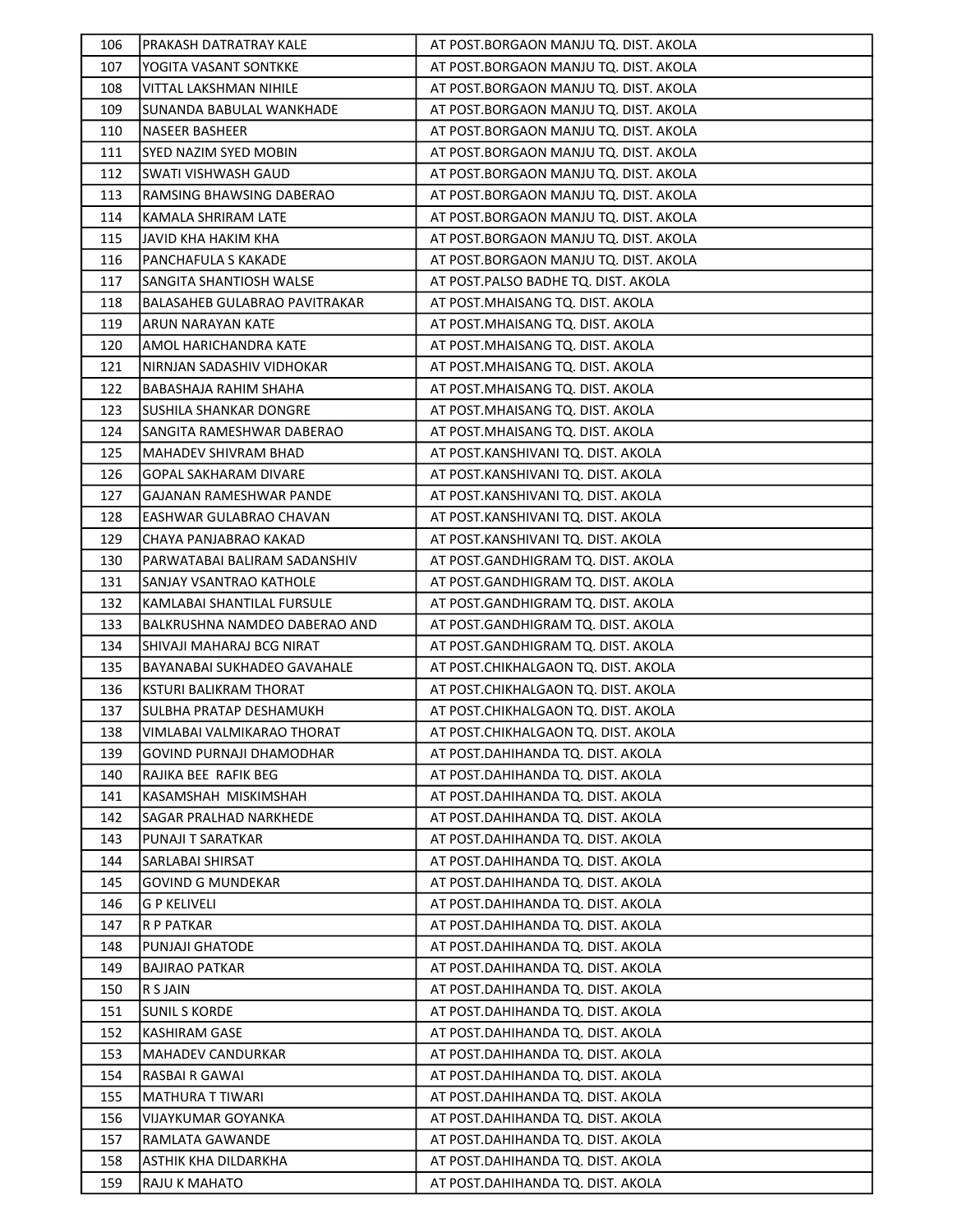| 160 | <b>SADANAN CHAKOTE</b>          | AT POST.DAHIHANDA TQ. DIST. AKOLA       |
|-----|---------------------------------|-----------------------------------------|
| 161 | DAYARAM KISAN LATAD             | AT POST.DAHIHANDA TQ. DIST. AKOLA       |
| 162 | PANDURAN A THORAT               | AT POST.DAHIHANDA TQ. DIST. AKOLA       |
| 163 | PRADIP D APOTIKAR               | AT POST.DAHIHANDA TQ. DIST. AKOLA       |
| 164 | DINESH T NAGE                   | AT POST.DAHIHANDA TQ. DIST. AKOLA       |
| 165 | <b>SURYBHAN GAWALI</b>          | AT POST.DAHIHANDA TQ. DIST. AKOLA       |
| 166 | SNEHAL G AGNIHOTRI              | AT POST.DAHIHANDA TQ. DIST. AKOLA       |
| 167 | <b>CHAYA P SONONE</b>           | AT POST.DAHIHANDA TQ. DIST. AKOLA       |
| 168 | WAMAN V GAWAI                   | AT POST.DAHIHANDA TQ. DIST. AKOLA       |
| 169 | KOSALABAI V YADAV               | AT POST.DAHIHANDA TQ. DIST. AKOLA       |
| 170 | MANKARNABI V KHANDAGLE          | AT POST.DAHIHANDA TQ. DIST. AKOLA       |
| 171 | <b>SHEK MUSA S YUSUF</b>        | AT POST.DAHIHANDA TQ. DIST. AKOLA       |
| 172 | SHEK WAHED SHEK SAMAD           | AT POST.DAHIHANDA TQ. DIST. AKOLA       |
| 173 | USHA S GAWALE                   | AT POST.DAHIHANDA TQ. DIST. AKOLA       |
| 174 | <b>AVINASH S NANOTI</b>         | AT POST.DAHIHANDA TQ. DIST. AKOLA       |
| 175 | OMPRAKASH P GOYANKA             | AT POST.DAHIHANDA TQ. DIST. AKOLA       |
| 176 | MANDA V PARSUKAR                | AT POST.DAHIHANDA TQ. DIST. AKOLA       |
| 177 | PRA RUPNATH LEKADHIKARI KARAL   | AT POST.DAHIHANDA TQ. DIST. AKOLA       |
| 178 | SARPANCH G P JAULKHED           | AT POST.DAHIHANDA TQ. DIST. AKOLA       |
| 179 | <b>SARPANCH G P ROHANA</b>      | AT POST.DAHIHANDA TQ. DIST. AKOLA       |
| 180 | SARPANCH G P HINGANI            | AT POST.DAHIHANDA TQ. DIST. AKOLA       |
| 181 | <b>SARPANCH G P KATI</b>        | AT POST.DAHIHANDA TQ. DIST. AKOLA       |
| 182 | VASUNDHARA DUDH UTPADAN SANSTH  | AT POST.DAHIHANDA TQ. DIST. AKOLA       |
| 183 | AMAR HAUSHING SOC               | AT POST.DAHIHANDA TQ. DIST. AKOLA       |
| 184 | MIRABAI BHACHAT GAT             | AT POST.DAHIHANDA TQ. DIST. AKOLA       |
| 185 | SHE AJAM SHE NUR                | AT POST. PATUR NANDAPUR TQ. DIST. AKOLA |
| 186 | PRALHAD SHRAVAN HEMANE          | AT POST. PATUR NANDAPUR TQ. DIST. AKOLA |
| 187 | L L LAKHE                       | AT POST. PATUR NANDAPUR TQ. DIST. AKOLA |
| 188 | <b>AVDHUT B DHISAL</b>          | AT POST. PATUR NANDAPUR TQ. DIST. AKOLA |
| 189 | NANA JAIRAM GAWALI              | AT POST. PATUR NANDAPUR TQ. DIST. AKOLA |
| 190 | PRABHU RAM LAKHE                | AT POST. PATUR NANDAPUR TQ. DIST. AKOLA |
| 191 | MAHADEO CHANDRABHAN SHEGOKAR    | AT POST.PATUR NANDAPUR TQ. DIST. AKOLA  |
| 192 | GAJANAN MANDAGOPAL JAJU         | AT POST.PATUR NANDAPUR TQ. DIST. AKOLA  |
| 193 | NAMDEO V ADHOLE                 | AT POST. PATUR NANDAPUR TQ. DIST. AKOLA |
| 194 | PRAMILA WAMANRAO MORE           | AT POST. PATUR NANDAPUR TQ. DIST. AKOLA |
| 195 | VIMALBAI NARENDRA HEDA          | AT POST. PATUR NANDAPUR TQ. DIST. AKOLA |
| 196 | MANOHAR RAMDHAN MULE            | AT POST. PATUR NANDAPUR TQ. DIST. AKOLA |
| 197 | <b>GANESH PANDURANG RAJGURE</b> | AT POST. PATUR NANDAPUR TQ. DIST. AKOLA |
| 198 | RAJANI ARUN MORE                | AT POST.PATUR NANDAPUR TQ. DIST. AKOLA  |
| 199 | <b>GANESHLAL BALKRUSHNA HEN</b> | AT POST. PATUR NANDAPUR TQ. DIST. AKOLA |
| 200 | <b>GAYABAI RAMRAO RAUT</b>      | AT POST. PATUR NANDAPUR TQ. DIST. AKOLA |
| 201 | JAYWANTABAI GOVIND GAWALI       | AT POST.PATUR NANDAPUR TQ. DIST. AKOLA  |
| 202 | RAJARAM BHAVAJI LAKHE           | AT POST.PATUR NANDAPUR TQ. DIST. AKOLA  |
| 203 | NIRMALA SHYAMRAO SHIRALE        | AT POST.PATUR NANDAPUR TQ. DIST. AKOLA  |
| 204 | DINKAR DHARMAJI CHAUDHARI       | AT POST. PATUR NANDAPUR TQ. DIST. AKOLA |
| 205 | GAJANAN VINAYAK DESHMUKH        | AT POST. PATUR NANDAPUR TQ. DIST. AKOLA |
| 206 | DEORAO GOVINDRAO GAWALI         | AT POST.PATUR NANDAPUR TQ. DIST. AKOLA  |
| 207 | TUKARAM KISAN NEMADE            | AT POST. PATUR NANDAPUR TQ. DIST. AKOLA |
| 208 | PUNDLIK BHIVSAN CHOPADE         | AT POST. PATUR NANDAPUR TQ. DIST. AKOLA |
| 209 | KAILASH SHANKAR SONONE          | AT POST.PATUR NANDAPUR TQ. DIST. AKOLA  |
| 210 | RAMESH RAMRAO RAJGURE           | AT POST. PATUR NANDAPUR TQ. DIST. AKOLA |
| 211 | MAHADEO BHAGWAN BANSOD          | AT POST.PATUR NANDAPUR TQ. DIST. AKOLA  |
| 212 | SANJAY SUPAJI GOMASHE           | AT POST. PATUR NANDAPUR TQ. DIST. AKOLA |
| 213 | SATISH MAHADEO TIWARI           | AT POST.PATUR NANDAPUR TQ. DIST. AKOLA  |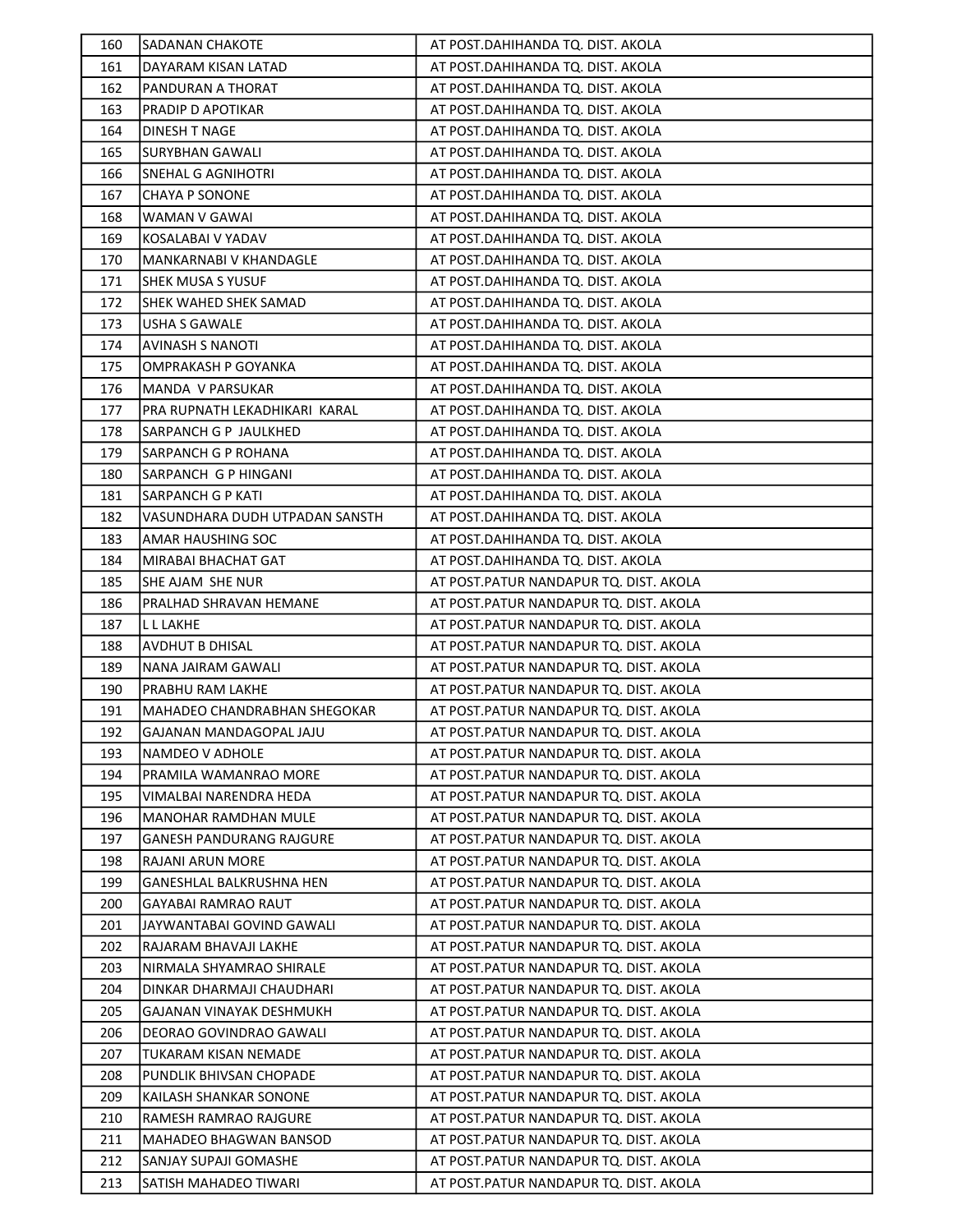| 214 | <b>MUKUND GANPAT JOSHI</b>      | AT POST. PATUR NANDAPUR TQ. DIST. AKOLA        |
|-----|---------------------------------|------------------------------------------------|
| 215 | <b>SK RAFIQ SK GAFFAR</b>       | AT POST.PATUR NANDAPUR TQ. DIST. AKOLA         |
| 216 | NAMDEO RAMLA RATHOD             | AT POST.PATUR NANDAPUR TQ. DIST. AKOLA         |
| 217 | <b>MAHADEO MAROTI BHADE</b>     | AT POST.PATUR NANDAPUR TQ. DIST. AKOLA         |
| 218 | <b>SRAVAN V PAWAR</b>           | AT POST.PATUR NANDAPUR TQ. DIST. AKOLA         |
| 219 | <b>VINAY SHANKAR MULE</b>       | AT POST.PATUR NANDAPUR TQ. DIST. AKOLA         |
| 220 | ABDUL NAVED SHEKH NOOR          | AT POST.PATUR NANDAPUR TQ. DIST. AKOLA         |
| 221 | RAJASHREE ANNA LAKHE            | AT POST. PATUR NANDAPUR TQ. DIST. AKOLA        |
| 222 | AMBADAS RAJARAM THOMBARE        | AT POST.PATUR NANDAPUR TQ. DIST. AKOLA         |
| 223 | <b>GOVADHAN R JADHAO</b>        | AT POST.PATUR NANDAPUR TQ. DIST. AKOLA         |
| 224 | JYOTI G LAKHE                   | AT POST. PATUR NANDAPUR TQ. DIST. AKOLA        |
| 225 | RAIBHAN UKARDA INGOLE           | AT POST. PATUR NANDAPUR TQ. DIST. AKOLA        |
| 226 | ANIL NARAYAN WAGHMARE           | AT POST.PATUR NANDAPUR TQ. DIST. AKOLA         |
| 227 | GAUTAM ZILHA UDHYOG             | AT POST.PATUR NANDAPUR TQ. DIST. AKOLA         |
| 228 | <b>GAJANAN ZILHA UDHYOG</b>     | AT POST.PATUR NANDAPUR TQ. DIST. AKOLA         |
| 229 | SAVITRI RAJARAM GULHANE         | AT POST. PATUR NANDAPUR TQ. DIST. AKOLA        |
| 230 | PANJAB SADASHV MANVAR           | AT POST.PATUR NANDAPUR TQ. DIST. AKOLA         |
| 231 | VINAY DAMODHAR SONONE           | AT POST. PATUR NANDAPUR TQ. DIST. AKOLA        |
| 232 | VINAYAK TULSHIRAM DAMODAR       | AT POST.KURANKHED TQ. DIST. AKOLA              |
| 233 | KUSUMBAI K GAYAKWAD             | AT POST.KURANKHED TQ. DIST. AKOLA              |
| 234 | <b>MADHUKAR VITHOBA DONGORE</b> | AT POST.UMARI TQ. DIST. AKOLA                  |
| 235 | <b>MANOHAR MAHADEO GAWANDE</b>  | AT POST.UMARI TQ. DIST. AKOLA                  |
| 236 | MOTIRAM GANGARAM THOMBARE       | AT POST.UMARI TQ. DIST. AKOLA                  |
| 237 | MADHUKAR HARIBHAU YELE          | AT POST.UMARI TQ. DIST. AKOLA                  |
| 238 | VINOD KESHAVRAO KOLHE           | AT POST.UMARI TQ. DIST. AKOLA                  |
| 239 | MANISHA PRALHADARAO SHEGOKAR    | AT POST.UMARI TQ. DIST. AKOLA                  |
| 240 | <b>SUSHILA SAHEBRAO DHOTRE</b>  | AT POST.UMARI TQ. DIST. AKOLA                  |
| 241 | <b>SUNIL CHIRKUTE GEDAM</b>     | AT POST.UMARI TQ. DIST. AKOLA                  |
| 242 | VINOD NAMDEORAO GADAGE          | AT POST.UMARI TQ. DIST. AKOLA                  |
| 243 | KU AASHWINI VASANTRAO BHAGAT    | AT POST.UMARI TQ. DIST. AKOLA                  |
| 244 | YAMUNA N. KHDASE                | AT POST.KHADKI TQ. DIST. AKOLA                 |
| 245 | MINA VIJAY JADHAO               | AT POST.KHADKI TQ. DIST. AKOLA                 |
| 246 | SHAKUNTALA NAMDEO BHOSLE        | AT POST.RANPISE NAGAR TQ. DIST. AKOLA          |
| 247 | MANGLABAI SHANTARAM PATKI       | AT POST.RANPISE NAGAR TQ. DIST. AKOLA          |
| 248 | NIRMALABAI RAMDAS WAGHMARE      | AT POST.RANPISE NAGAR TQ. DIST. AKOLA          |
| 249 | GANESH UDDHAVRAO KALE           | AT POST.RANPISE NAGAR TO. DIST. AKOLA          |
| 250 | SAMADHAN BHAGWAN BALE           | AT POST.RANPISE NAGAR TQ. DIST. AKOLA          |
| 251 | SAVITA SURESH SHANVARE          | AT POST.RANPISE NAGAR TQ. DIST. AKOLA          |
| 252 | <b>GAJANAN PRALHAD VAKTE</b>    | AT POST.AGAR TQ. DIST. AKOLA                   |
| 253 | SINDHUBAI PRALHYAD KATKAR       | AT POST.AGAR TQ. DIST. AKOLA                   |
| 254 | DHARMAJI JAYRAM GAWAI           | AT POST.AGAR TQ. DIST. AKOLA                   |
| 255 | DWARKABAI KHASHIRAM HAMAL       | AT POST.AGAR TQ. DIST. AKOLA                   |
| 256 | RAMAI S S MAHILA BHACHAT        | AT POST.AGAR TQ. DIST. AKOLA                   |
| 257 | PRAKASH BHIVSAN JANJAL          | AT POST.RATANLAL PLOT TQ. DIST. AKOLA          |
| 258 | PRAMOD SHRIHARI AMBHORE MUKUN   | AT POST.RATANLAL PLOT TQ. DIST. AKOLA          |
| 259 | SANJAY MOTIRAM REVASKAR         | AT POST.RATANLAL PLOT TQ. DIST. AKOLA          |
| 260 | MADHAV YASHWANT BHAGWANT        | AT POST.RATANLAL PLOT TQ. DIST. AKOLA          |
| 261 | MANIKSA BANDUSA DHARSHKAR       | AT POST.BARSHITAKLI TQ.BARSHITAKLI DIST. AKOLA |
| 262 | PUSHPA DEVENDAR DHORE           | AT POST.BARSHITAKLI TQ.BARSHITAKLI DIST. AKOLA |
| 263 | MAHENDRA SUKHADEO NAWAGHARE     | AT POST.BARSHITAKLI TQ.BARSHITAKLI DIST. AKOLA |
| 264 | SUNIL LAXAM JADHAO              | AT POST.BARSHITAKLI TQ.BARSHITAKLI DIST. AKOLA |
| 265 | SANTOS NAMDEO BHANDAGE          | AT POST.BARSHITAKLI TQ.BARSHITAKLI DIST. AKOLA |
| 266 | UMITA BREMEDAV CHAVAN.          | AT POST.BARSHITAKLI TQ.BARSHITAKLI DIST. AKOLA |
| 267 | SANGEETA PRAMOD SAPKAL.         | AT POST.BARSHITAKLI TQ.BARSHITAKLI DIST. AKOLA |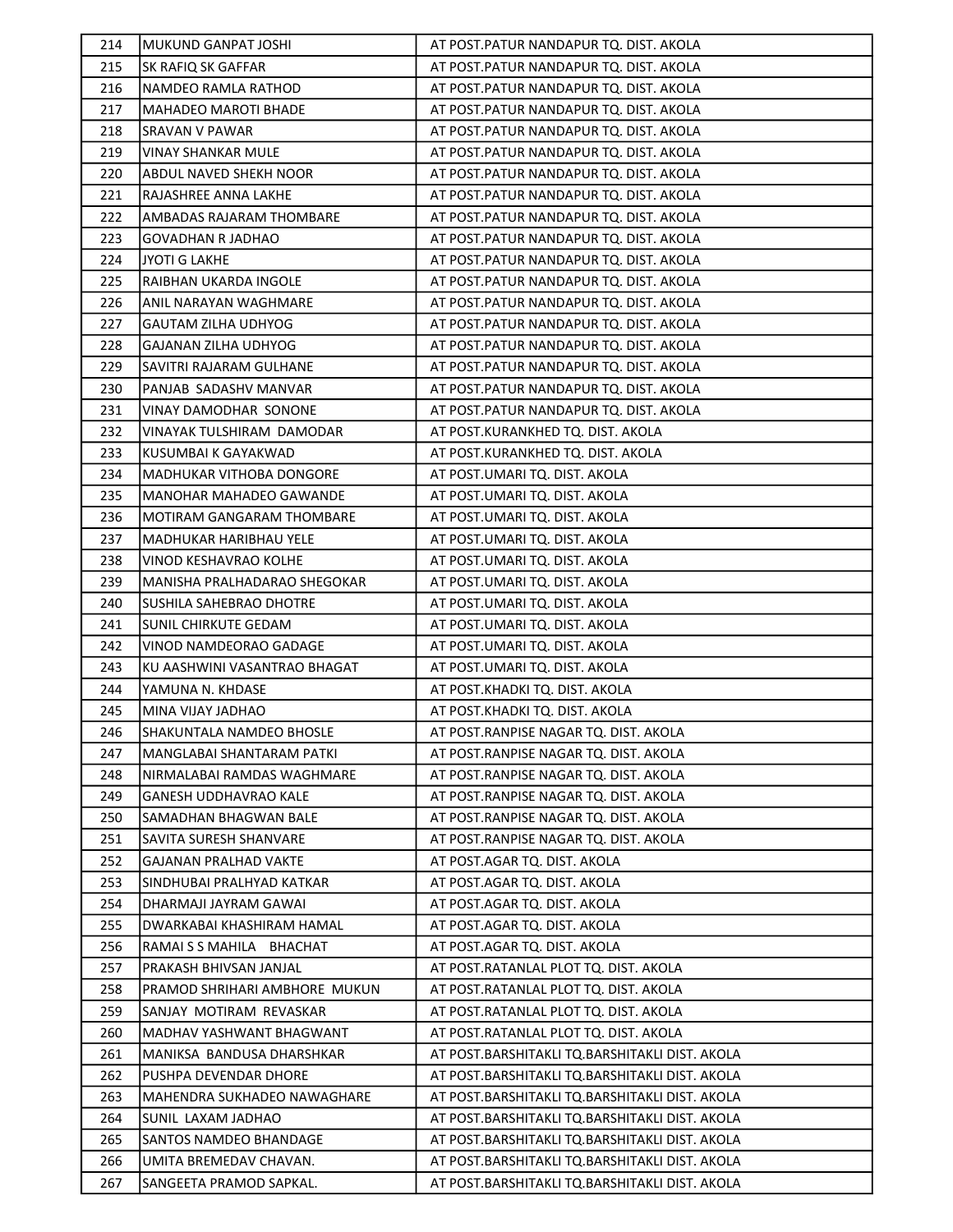| 268        | PRABHA SADASHIV KHANDARE                                | AT POST.BARSHITAKLI TQ.BARSHITAKLI DIST. AKOLA                                     |
|------------|---------------------------------------------------------|------------------------------------------------------------------------------------|
| 269        | PURNAJI PHOFURDA SIRSAT                                 | AT POST.BARSHITAKLI TQ.BARSHITAKLI DIST. AKOLA                                     |
| 270        | WAJEDA TABASSUM SYED WASIM                              | AT POST.BARSHITAKLI TQ.BARSHITAKLI DIST. AKOLA                                     |
| 271        | BHAGRTABAI SAKHARAM NAWALKAR                            | AT POST.BARSHITAKLI TQ.BARSHITAKLI DIST. AKOLA                                     |
| 272        | D.V.S.Y.GRAM JAMKESHWER                                 | AT POST.BARSHITAKLI TQ.BARSHITAKLI DIST. AKOLA                                     |
| 273        | ABD NASIM ABD RAHIM                                     | AT POST.PINJAR TQ.BARSHITAKLI DIST. AKOLA                                          |
| 274        | <b>KISHOR S SURATE</b>                                  | AT POST.PINJAR TQ.BARSHITAKLI DIST. AKOLA                                          |
| 275        | DEVAKABAI S SHINDE                                      | AT POST.PINJAR TQ.BARSHITAKLI DIST. AKOLA                                          |
| 276        | MALABAI R HISMANE                                       | AT POST.PINJAR TQ.BARSHITAKLI DIST. AKOLA                                          |
| 277        | SHE.SABIR SHE.GANI                                      | AT POST.PINJAR TQ.BARSHITAKLI DIST. AKOLA                                          |
| 278        | PYARELAL BHIKAGI RATHOD                                 | AT POST.PINJAR TQ.BARSHITAKLI DIST. AKOLA                                          |
| 279        | SUWALIBAI DEVISINGH RATHOD                              | AT POST.PINJAR TQ.BARSHITAKLI DIST. AKOLA                                          |
| 280        | ANURADHA D SAKHARIKAR                                   | AT POST.PINJAR TQ.BARSHITAKLI DIST. AKOLA                                          |
| 281        | PRVIN SHIRKRUSH KHANKE                                  | AT POST.MAHAN TQ.BARSHITAKLI DIST. AKOLA                                           |
| 282        | MAHADEO PIRAJI SURDKAR                                  | AT POST.MAHAN TQ.BARSHITAKLI DIST. AKOLA                                           |
| 283        | KISHOR BHIKAJI KHANDEKAR                                | AT POST. MAHAN TQ. BARSHITAKLI DIST. AKOLA                                         |
| 284        | <b>SATISH P YAVALE</b>                                  | AT POST.MAHAN TQ.BARSHITAKLI DIST. AKOLA                                           |
| 285        | SANTOSH M SABALE                                        | AT POST.MAHAN TQ.BARSHITAKLI DIST. AKOLA                                           |
| 286        | <b>SHAM S SHINDE</b>                                    | AT POST.MAHAN TQ.BARSHITAKLI DIST. AKOLA                                           |
| 287        | SIMA DAGDU MAHULIKAR                                    | AT POST.MAHAN TQ.BARSHITAKLI DIST. AKOLA                                           |
| 288        | MAROTI WASUDEO LOKHANDE                                 | AT POST. MAHAN TQ. BARSHITAKLI DIST. AKOLA                                         |
| 289        | DAYARAM NARAYAN KHANDARE                                | AT POST.MAHAN TQ.BARSHITAKLI DIST. AKOLA                                           |
| 290        | NARAYAN AMBADAS SHINDE                                  | AT POST.MAHAN TQ.BARSHITAKLI DIST. AKOLA                                           |
| 291        | GITABAI SADASHIV SHELKE                                 | AT POST.MAHAN TQ.BARSHITAKLI DIST. AKOLA                                           |
| 292        | WASIM AHEMAD SHAIKH KARIM                               | AT POST.MAHAN TQ.BARSHITAKLI DIST. AKOLA                                           |
| 293        | TANVEERKHAN JAMEERKHAN                                  | AT POST.MAHAN TQ.BARSHITAKLI DIST. AKOLA                                           |
| 294        | S.GADGEBABA S S BACHAT GAT                              | AT POST.MAHAN TQ.BARSHITAKLI DIST. AKOLA                                           |
| 295        | NAJUKRAO JAGDEV ATHAVALE                                | AT POST.KANHERI SARAP TQ.BARSHITAKLI DIST. AKOLA                                   |
| 296        | SANTOSH RAMPRASAD INGLE                                 | AT POST.KANHERI SARAP TQ.BARSHITAKLI DIST. AKOLA                                   |
| 297        | MUKHTAR MUMTAZ SHAHA                                    | AT POST.DHABA TQ.BARSHITAKLI DIST. AKOLA                                           |
| 298        | ASHOK JOTIRAM RATHOD                                    | AT POST.DHABA TQ.BARSHITAKLI DIST. AKOLA                                           |
| 299        | KALAVATI LAXMAN AKODE                                   | AT POST.DHABA TQ.BARSHITAKLI DIST. AKOLA                                           |
| 300        | PRADIP VIJAY INGLE                                      | AT POST.DHABA TQ.BARSHITAKLI DIST. AKOLA                                           |
| 301        | SIDHDI VI. SAH. GRU.N.SAN.MAR.                          | AT POST. AKOT MAIN TO. AKOT DIST. AKOLA                                            |
| 302        | MOTIRAM MAROTI WARNKAR                                  | AT POST. AKOT MAIN TO. AKOT DIST. AKOLA                                            |
| 303        | R P BHARAMBE                                            | AT POST.AKOT MAIN TO.AKOT DIST. AKOLA                                              |
| 304        | DAYANESHWAR NAMDEO BADARKHE                             | AT POST.AKOT MAIN TQ.AKOT DIST. AKOLA                                              |
| 305        | NAMDEO GOTIRAM SHANDE                                   | AT POST.AKOT MAIN TQ.AKOT DIST. AKOLA                                              |
| 306        |                                                         |                                                                                    |
| 307        | PARSHANT MANOHAR GAYDHAR                                | AT POST. AKOT MAIN TO. AKOT DIST. AKOLA                                            |
|            | GAJANAN RAMBHAU NALE                                    | AT POST. AKOT MAIN TO. AKOT DIST. AKOLA                                            |
| 308        | RAMESH KHUSALRAO PAWVDE                                 | AT POST.AKOT MAIN TQ.AKOT DIST. AKOLA                                              |
| 309        | SANGITA RAMESH MANDE                                    | AT POST.AKOT MAIN TO.AKOT DIST. AKOLA                                              |
| 310        | GAJANAN NAGORAO LANDE                                   | AT POST. AKOT MAIN TO. AKOT DIST. AKOLA                                            |
| 311        | GOVARDHAN LAXMAN BANERKAR                               | AT POST.AKOT MAIN TQ.AKOT DIST. AKOLA                                              |
| 312        | MADHUSUDAN BALKRUSNA VADATKAR                           | AT POST. AKOT MAIN TO. AKOT DIST. AKOLA                                            |
| 313        | DEVIDAS VASUDEO BADARKHE                                | AT POST. AKOT MAIN TO. AKOT DIST. AKOLA                                            |
| 314        | KUSUM MADHUKAR JAYALE                                   | AT POST.AKOT MAIN TQ.AKOT DIST. AKOLA                                              |
| 315        | MANOHAR UTTAM MASKARE                                   | AT POST. AKOT MAIN TO. AKOT DIST. AKOLA                                            |
| 316        | YASHAVANT LAXMAN RAYBOLE                                | AT POST.AKOT MAIN TQ.AKOT DIST. AKOLA                                              |
| 317        | AKABAI BANA PAVAR                                       | AT POST.AKOT MAIN TQ.AKOT DIST. AKOLA                                              |
| 318        | DATTATRAY HARINARAYAN MAKODE                            | AT POST.AKOT MAIN TQ.AKOT DIST. AKOLA                                              |
| 319        | KISANRAO MAHADEVRAO HARAMKAR                            | AT POST.AKOT MAIN TQ.AKOT DIST. AKOLA                                              |
| 320<br>321 | <b>GENDAJI MOTIRAM TAYADE</b><br>RAMDAS SHRIRANG INGOLE | AT POST. AKOT MAIN TO. AKOT DIST. AKOLA<br>AT POST. AKOT MAIN TO. AKOT DIST. AKOLA |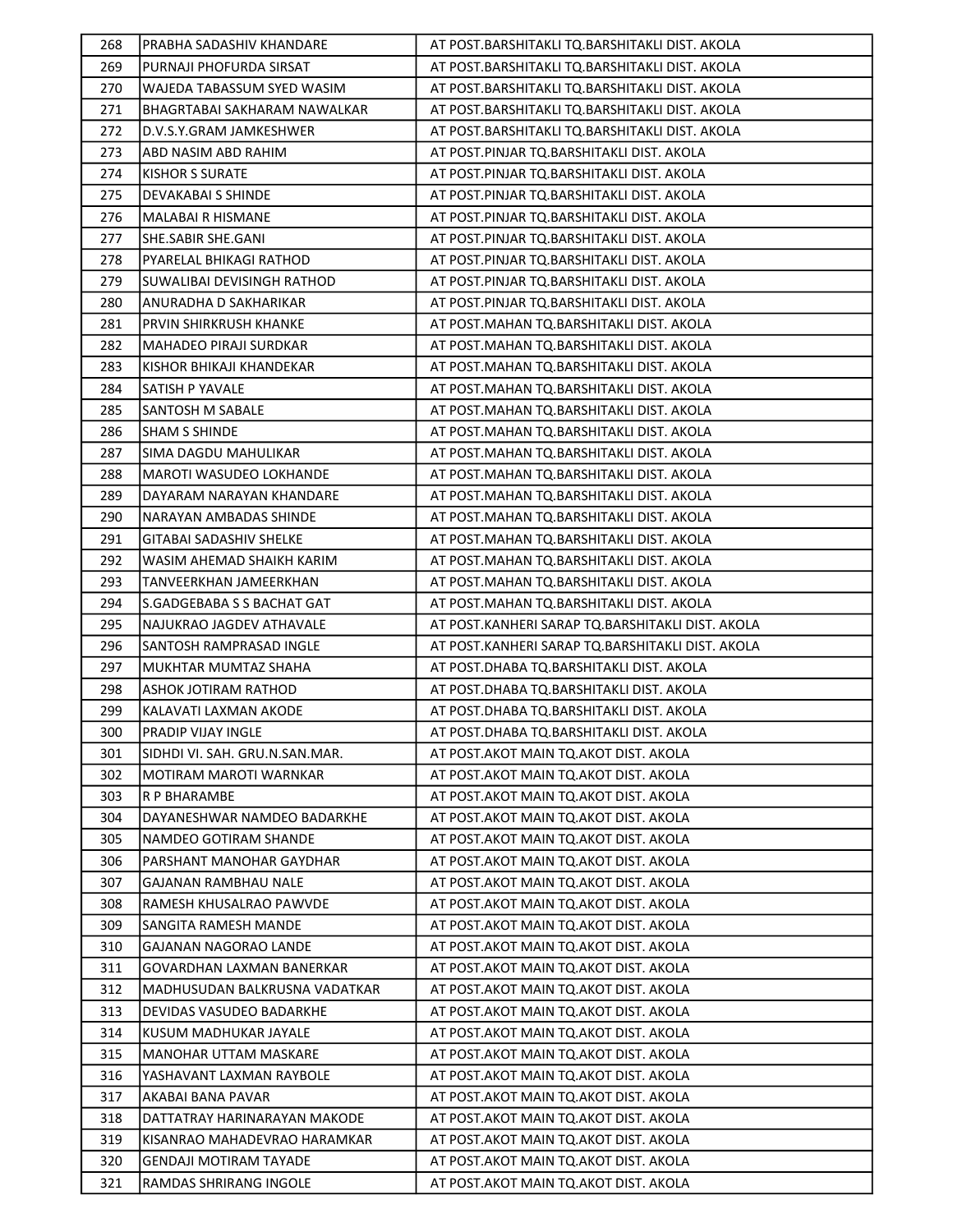| 322 | <b>BHIMRAO VISHNU BAGDE</b>     | AT POST. AKOT MAIN TO. AKOT DIST. AKOLA            |
|-----|---------------------------------|----------------------------------------------------|
| 323 | <b>SUMAN VITHTHAL KORE</b>      | AT POST. AKOT MAIN TO. AKOT DIST. AKOLA            |
| 324 | SHALIKRAM NARAJI NRUPNARAYAN    | AT POST.AKOT MAIN TQ.AKOT DIST. AKOLA              |
| 325 | SAMPAT PILAJI NAWKAR            | AT POST. AKOT MAIN TO. AKOT DIST. AKOLA            |
| 326 | SHILPA JANAKKUMAR BAGANI        | AT POST. AKOT MAIN TO. AKOT DIST. AKOLA            |
| 327 | SATISH JANAKKUMAR BAGANI        | AT POST. AKOT MAIN TO. AKOT DIST. AKOLA            |
| 328 | SHRIRAM VISHAVNATH GANGANE      | AT POST.AKOT MAIN TQ.AKOT DIST. AKOLA              |
| 329 | JAY GURUDEV M.B.G.SAVARGAON     | AT POST. AKOT MAIN TO. AKOT DIST. AKOLA            |
| 330 | DURGAMATA S.B.G. PIMPRI DI.     | AT POST. AKOT MAIN TO. AKOT DIST. AKOLA            |
| 331 | PUNDLIK RAMCHANDRA NIWANE       | AT POST. AKOT CITY TQ. AKOT DIST. AKOLA            |
| 332 | KAMALA RAMRAO BELSARE           | AT POST. AKOT CITY TO. AKOT DIST. AKOLA            |
| 333 | JAYDEVI RAMPRETAP KATTA         | AT POST.AKOT CITY TQ.AKOT DIST. AKOLA              |
| 334 | NITIN NARAYAN UPASE             | AT POST. AKOT CITY TO. AKOT DIST. AKOLA            |
| 335 | SHOBHA KISAN DANGE              | AT POST.AKOT CITY TQ.AKOT DIST. AKOLA              |
| 336 | BHOJRAJ BHAURAO NAVALE          | AT POST. AKOT CITY TO. AKOT DIST. AKOLA            |
| 337 | <b>SHANTA SHIVAJI HIWRE</b>     | AT POST. AKOT NARSHING MANDIR TQ. AKOT DIST. AKOLA |
| 338 | NARAYAN LAXMAN BHENDARKAR       | AT POST. AKOT NARSHING MANDIR TQ. AKOT DIST. AKOLA |
| 339 | <b>VILAS OMKAR BHIL</b>         | AT POST. AKOT NARSHING MANDIR TQ. AKOT DIST. AKOLA |
| 340 | <b>NILESH VILAS SUPASE</b>      | AT POST. AKOT NARSHING MANDIR TQ. AKOT DIST. AKOLA |
| 341 | MITHUN NAMDEV DHAGE             | AT POST. AKOT NARSHING MANDIR TQ. AKOT DIST. AKOLA |
| 342 | MO MAINUDDIN ANSARI             | AT POST. AKOT NARSHING MANDIR TQ. AKOT DIST. AKOLA |
| 343 | DHNYNESHVAR SHADEV JAYLE        | AT POST.AKOT NARSHING MANDIR TQ.AKOT DIST. AKOLA   |
| 344 | WARASHA KISHOR PUNDAKAR         | AT POST.AKOT NARSHING MANDIR TQ.AKOT DIST. AKOLA   |
| 345 | JAY GURUDEV MAHILA SWAYAM SAHA  | AT POST. AKOT NARSHING MANDIR TQ. AKOT DIST. AKOLA |
| 346 | PRABHAKAR JINDAS WALCHALE       | AT POST.AKOT NARSHING MANDIR TQ.AKOT DIST. AKOLA   |
| 347 | KASIRAM JAYRAM AGHADTE          | AT POST.SAVARA TQ.AKOT DIST. AKOLA                 |
| 348 | PRADIP HARIBHAU LONKAR          | AT POST.SAVARA TQ.AKOT DIST. AKOLA                 |
| 349 | <b>SAHEBRAO SUKHADEV HADOLE</b> | AT POST.SAVARA TQ.AKOT DIST. AKOLA                 |
| 350 | JAIKISAN BCG PATSUL             | AT POST.RAUNDALA TQ.AKOT DIST. AKOLA               |
| 351 | <b>GODAWRI SHESHRAO PATIL</b>   | AT POST. CHOHOTTA BAZARTQ. AKOT DIST. AKOLA        |
| 352 | NAMDEO PURNAJI THOSARE          | AT POST. CHOHOTTA BAZARTQ. AKOT DIST. AKOLA        |
| 353 | SANJAY R. PATANGE               | AT POST. CHOHOTTA BAZARTQ.AKOT DIST. AKOLA         |
| 354 | DURYODAN MADHAV OVE             | AT POST. CHOHOTTA BAZARTQ.AKOT DIST. AKOLA         |
| 355 | MANGESH ARUN CHILATRE           | AT POST. CHOHOTTA BAZARTQ. AKOT DIST. AKOLA        |
| 356 | DHANANJAY SHARADRAO BULE        | AT POST. CHOHOTTA BAZARTQ.AKOT DIST. AKOLA         |
| 357 | <b>SUDHIR BHIMRAO PETE</b>      | AT POST. CHOHOTTA BAZARTQ.AKOT DIST. AKOLA         |
| 358 | <b>SSA MPSP VILAGE</b>          | AT POST. CHOHOTTA BAZARTQ.AKOT DIST. AKOLA         |
| 359 | DEVKABAI NATTHUJI KARAD         | AT POST. WARUL JAULKA TQ.AKOT DIST. AKOLA          |
| 360 | SITARAM TUKADAJI SAIRISE        | AT POST. WARUL JAULKA TQ.AKOT DIST. AKOLA          |
| 361 | SULOCHANA MAHADEO TIKAR         | AT POST. WARUL JAULKA TQ.AKOT DIST. AKOLA          |
| 362 | SAMRAT JAIRAM GHANBAHADUR       | AT POST. WARUL JAULKA TQ.AKOT DIST. AKOLA          |
| 363 | MOHAN DNYANDEV AWARE            | AT POST. WARUL JAULKA TQ. AKOT DIST. AKOLA         |
| 364 | KALAVANTA GULAB GAVANDE         | AT POST. WARUL JAULKA TQ.AKOT DIST. AKOLA          |
| 365 | SHAKUNTALA RAMBHAU BOROKAR      | AT POST. WARUL JAULKA TQ.AKOT DIST. AKOLA          |
| 366 | <b>GITABAI YASHVANT SHETE</b>   | AT POST. WARUL JAULKA TQ.AKOT DIST. AKOLA          |
| 367 | SHRIKRUSHN SADASHIV RAIKAR      | AT POST. WARUL JAULKA TQ.AKOT DIST. AKOLA          |
| 368 | ANNAPURNA DNYANDEO KALE         | AT POST. WARUL JAULKA TQ. AKOT DIST. AKOLA         |
| 369 | <b>WASUDEV BABUSA THUTE</b>     | AT POST. AKOLKHED TQ.AKOT DIST. AKOLA              |
| 370 | JYOTI NANDAKISHOR GUPTA         | AT POST. AKOLKHED TQ.AKOT DIST. AKOLA              |
| 371 | MAROTI BEDAJI GAVANDE           | AT POST. KUTASA TQ.AKOT DIST. AKOLA                |
| 372 | H.M.Z.P. SHALA GARSOLI          | AT POST. KUTASA TQ.AKOT DIST. AKOLA                |
| 373 | RAMESHWAR SUKHLAL PATIL         | AT POST. KUTASA TQ.AKOT DIST. AKOLA                |
| 374 | SABULAL KENDE MAVASKAR          | AT POST. KUTASA TQ.AKOT DIST. AKOLA                |
| 375 | LABU KENDE MAWASKAR             | AT POST. KUTASA TQ.AKOT DIST. AKOLA                |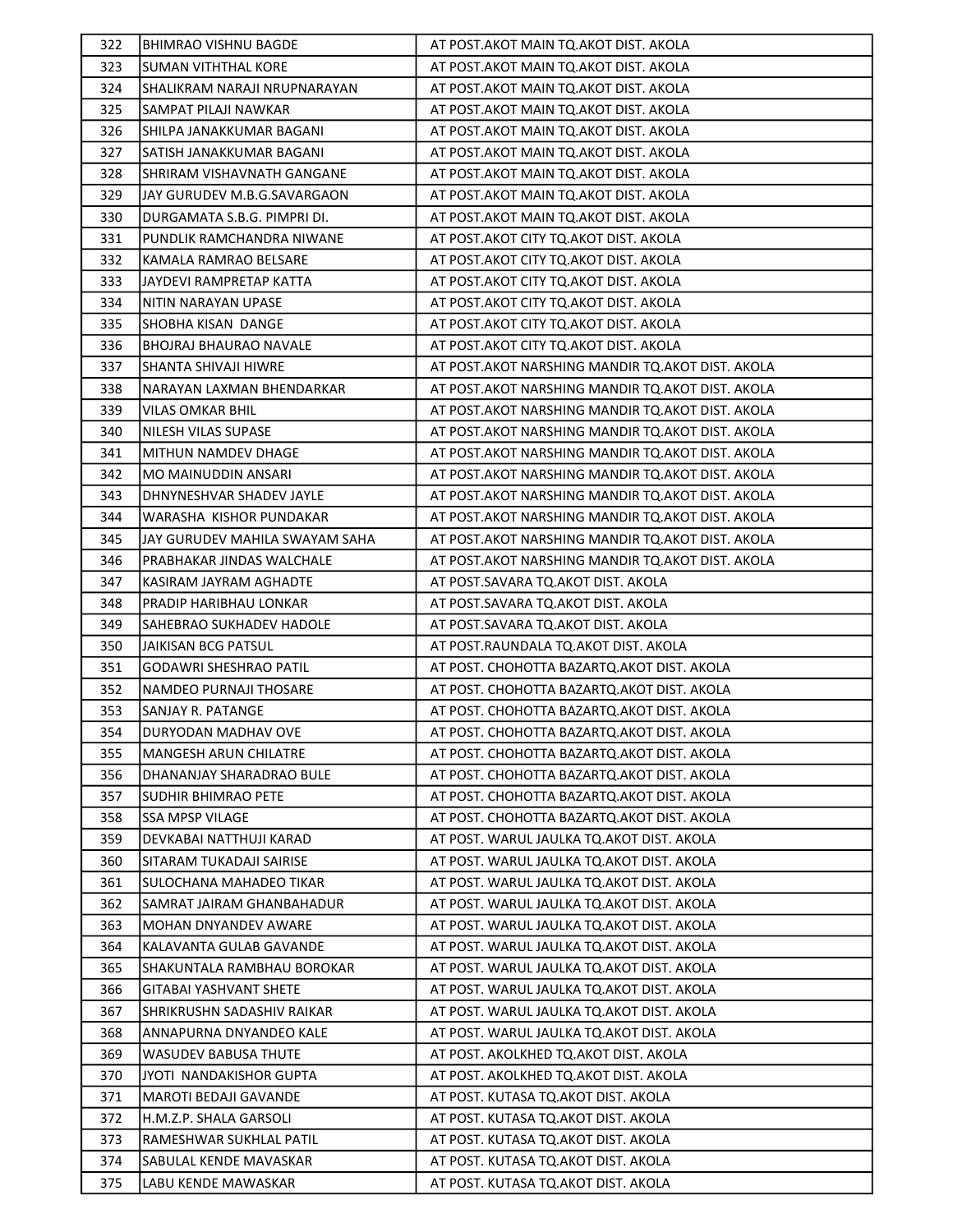| 376 | RAMSING KENDE MAWASKAR         | AT POST. KUTASA TQ.AKOT DIST. AKOLA           |
|-----|--------------------------------|-----------------------------------------------|
| 377 | GOPI SABULAL MAWASKAR          | AT POST. KUTASA TQ.AKOT DIST. AKOLA           |
| 378 | RAJKUMAR NANKRAM KASDE         | AT POST. KUTASA TQ.AKOT DIST. AKOLA           |
| 379 | SALIKRAM SAHANU MAWASKAR       | AT POST. KUTASA TQ.AKOT DIST. AKOLA           |
| 380 | <b>SUNITA RAMSING MAWASKAR</b> | AT POST. KUTASA TQ.AKOT DIST. AKOLA           |
| 381 | SHAYM HANUMANTRAO DESHMUKH     | AT POST. KUTASA TQ.AKOT DIST. AKOLA           |
| 382 | MOHAN RAMLAL KEWAT             | AT POST. KUTASA TQ.AKOT DIST. AKOLA           |
| 383 | ARVIND POPATLAL DHEDIYA        | AT POST. KUTASA TQ.AKOT DIST. AKOLA           |
| 384 | MANORAMA SHRIRAM KALE          | AT POST.MUNDGAON TQ.AKOT DIST. AKOLA          |
| 385 | RIJAWAN YUSUFKHAN              | AT POST.MUNDGAON TQ.AKOT DIST. AKOLA          |
| 386 | MANOHAR SUKHADEVRAO MHAISANE   | AT POST. TELHARA MAIN TQ. TELHARA DIST. AKOLA |
| 387 | YADAV DEVIDAS DEO              | AT POST. TELHARA MAIN TQ. TELHARA DIST. AKOLA |
| 388 | SURYABHAN SAVJI SARDAR         | AT POST. TELHARA MAIN TQ. TELHARA DIST. AKOLA |
| 389 | NITESH GANESHRAO POTE          | AT POST.TELHARA MAIN TQ.TELHARA DIST. AKOLA   |
| 390 | SUNIL PRABHAKAR BAHAKAR        | AT POST. TELHARA MAIN TQ. TELHARA DIST. AKOLA |
| 391 | VAISHALI PIRUSHOTTAM AHERKAR   | AT POST. TELHARA MAIN TO. TELHARA DIST. AKOLA |
| 392 | BHASHAKAR SHAMRAO JADHAV       | AT POST. TELHARA MAIN TQ. TELHARA DIST. AKOLA |
| 393 | <b>GANESH SHANKAR BHATKAR</b>  | AT POST.TELHARA MAIN TQ.TELHARA DIST. AKOLA   |
| 394 | <b>HARIDAS GANESH WANKHADE</b> | AT POST. TELHARA MAIN TQ. TELHARA DIST. AKOLA |
| 395 | ANISKHA NABIDASKHA             | AT POST.TELHARA MAIN TQ.TELHARA DIST. AKOLA   |
| 396 | INAYAT KHA SARFARAJ KHA        | AT POST. TELHARA MAIN TQ. TELHARA DIST. AKOLA |
| 397 | NALINI MADUKAR NEMADE          | AT POST. TELHARA MAIN TQ. TELHARA DIST. AKOLA |
| 398 | SHABANA PARVIN KOFIYAT KHAN    | AT POST. TELHARA MAIN TQ. TELHARA DIST. AKOLA |
| 399 | <b>GAJANAN PILAJI TAYADE</b>   | AT POST. TELHARA MAIN TQ. TELHARA DIST. AKOLA |
| 400 | SHILA MAHADEV TATHOD           | AT POST. TELHARA MAIN TQ. TELHARA DIST. AKOLA |
| 401 | BALKRUSHNA JANGALUJI WANKHADE  | AT POST. TELHARA MAIN TQ. TELHARA DIST. AKOLA |
| 402 | REKHA RAMESH WANKHADE          | AT POST. TELHARA MAIN TQ. TELHARA DIST. AKOLA |
| 403 | CHAYA ASHOK HATEKAR            | AT POST. TELHARA MAIN TQ. TELHARA DIST. AKOLA |
| 404 | RAMBHAU ONKAR GAVARGURU        | AT POST. TELHARA MAIN TQ. TELHARA DIST. AKOLA |
| 405 | <b>VINA SHIVKUMAR MARKE</b>    | AT POST. TELHARA MAIN TQ. TELHARA DIST. AKOLA |
| 406 | KALPANA PRAKASH MARKE          | AT POST. TELHARA MAIN TO. TELHARA DIST. AKOLA |
| 407 | M. A. SASANE                   | AT POST.TELHARA MAIN TQ.TELHARA DIST. AKOLA   |
| 408 | PRINCIPLE DR G. K. COLLEGE. TE | AT POST. TELHARA MAIN TO. TELHARA DIST. AKOLA |
| 409 | SHRI GAJANAN MAHA SHETKARI BAC | AT POST. TELHARA MAIN TQ. TELHARA DIST. AKOLA |
| 410 | SRI SANT WASUDEV MAHARAJ SHETK | AT POST. TELHARA MAIN TQ. TELHARA DIST. AKOLA |
| 411 | DATTAKRUPA SHETKARI BACHAT GAT | AT POST. TELHARA MAIN TO. TELHARA DIST. AKOLA |
| 412 | NIMBONI MAHILA S.S.GAT         | AT POST. TELHARA MAIN TO. TELHARA DIST. AKOLA |
| 413 | NILESH SRIRAM NIEWANE          | AT POST. TELHARA CITY TO. TELHARA DIST. AKOLA |
| 414 | MADHURI RAMBHAU BHATKAR        | AT POST. TELHARA CITY TO. TELHARA DIST. AKOLA |
| 415 | <b>SUNIL MOTIRAMJI MAKODE</b>  | AT POST.TELHARA CITY TO.TELHARA DIST. AKOLA   |
| 416 | <b>MUKTA J CHAITNY CHIKTE</b>  | AT POST.TELHARA CITY TO.TELHARA DIST. AKOLA   |
| 417 | SHYAM VIJAY UGALE              | AT POST. TELHARA CITY TQ. TELHARA DIST. AKOLA |
| 418 | SACHIV GRAM PANCHYAT KHANDLA D | AT POST.HIWARKHED TQ.TELHARA DIST. AKOLA      |
| 419 | KUDRATKHA NAYMAT KHA           | AT POST.HIWARKHED TQ.TELHARA DIST. AKOLA      |
| 420 | SUPRABHA BHASKARRAO VAIRALE    | AT POST.HIWARKHED TQ.TELHARA DIST. AKOLA      |
| 421 | VASALABAI WAMANRAO ARBAT       | AT POST.HIWARKHED TQ.TELHARA DIST. AKOLA      |
| 422 | RAMKRUSHNA TULSHIRAM WAGH      | AT POST.HIWARKHED TQ.TELHARA DIST. AKOLA      |
| 423 | RAMBHAU ANANADA RAHANE         | AT POST.HIWARKHED TQ.TELHARA DIST. AKOLA      |
| 424 | SAU. NASIM PARVIN USUFKHA      | AT POST.HIWARKHED TQ.TELHARA DIST. AKOLA      |
| 425 | SHREE VARSHA DNYANDEV NARAJE   | AT POST.HIWARKHED TQ.TELHARA DIST. AKOLA      |
| 426 | VINOD DADARAO KHANDERAO        | AT POST.HIWARKHED TQ.TELHARA DIST. AKOLA      |
| 427 | SINDHUTAI PANDURANG TAYDE      | AT POST.HIWARKHED TQ.TELHARA DIST. AKOLA      |
| 428 | KAILASH YASHAVANT PATOLE       | AT POST.HIWARKHED TQ.TELHARA DIST. AKOLA      |
| 429 | DADARAO SANYA JAWARKAR         | AT POST.HIWARKHED TQ.TELHARA DIST. AKOLA      |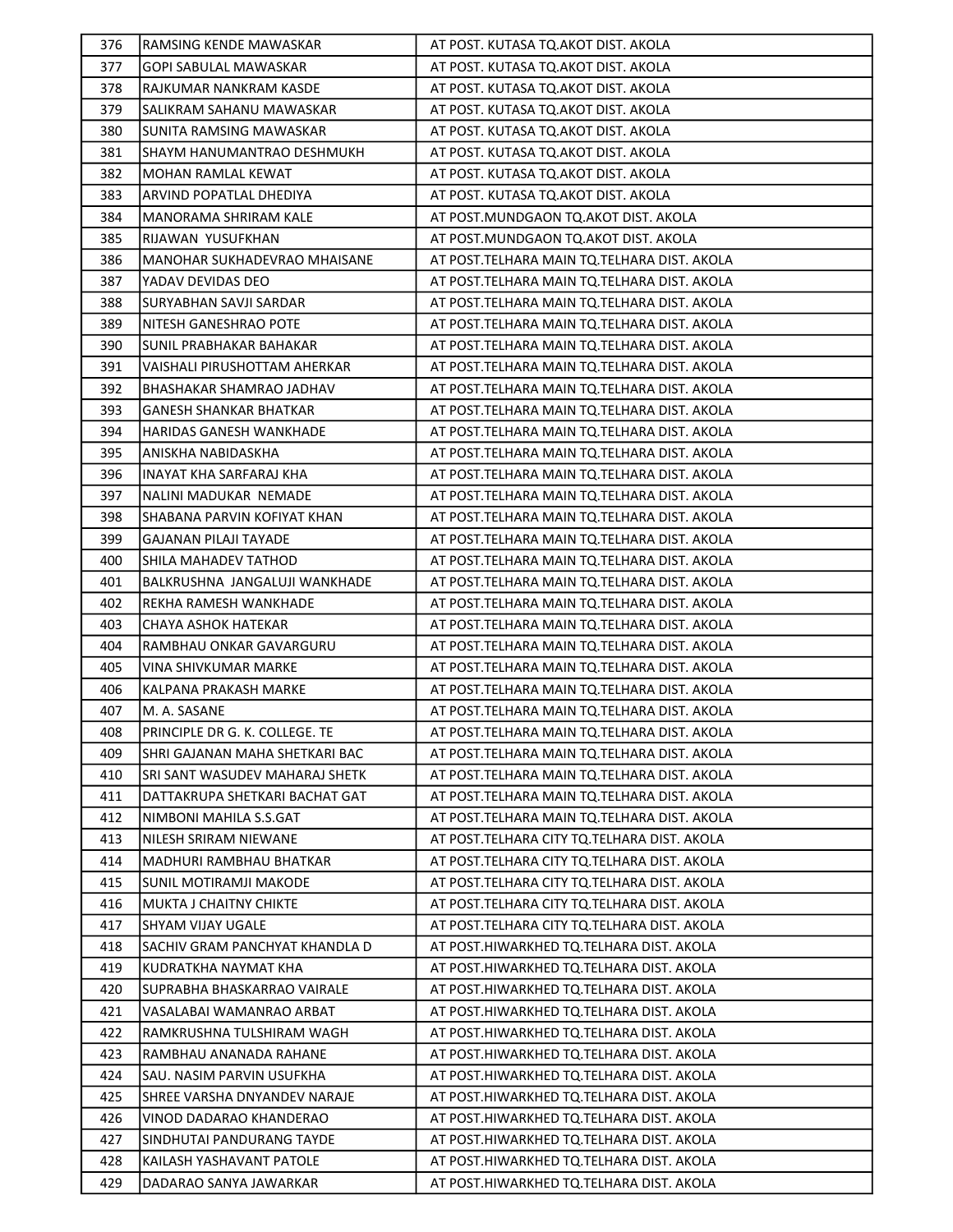| 430 | <b>NARESH MHADEO MIRGE</b>     | AT POST.HIWARKHED TQ.TELHARA DIST. AKOLA |
|-----|--------------------------------|------------------------------------------|
| 431 | DURGABAI SURESH BHOPALE        | AT POST.HIWARKHED TQ.TELHARA DIST. AKOLA |
| 432 | RAMABAI GANESH WAYTUKAR        | AT POST.HIWARKHED TQ.TELHARA DIST. AKOLA |
| 433 | GAJANAN HARIBHAU SABALE        | AT POST.HIWARKHED TQ.TELHARA DIST. AKOLA |
| 434 | SHELU ANTARSING MORI           | AT POST.HIWARKHED TQ.TELHARA DIST. AKOLA |
| 435 | <b>GOPAL PUNDLIK GHULE</b>     | AT POST.DANAPUR TQ.TELHARA DIST. AKOLA   |
| 436 | BABARAO PRAVATRAO              | AT POST.DANAPUR TQ.TELHARA DIST. AKOLA   |
| 437 | NARAYAN JANUJI                 | AT POST.DANAPUR TQ.TELHARA DIST. AKOLA   |
| 438 | HANUMAN KUNALSIHA              | AT POST.DANAPUR TQ.TELHARA DIST. AKOLA   |
| 439 | PANDURANG KHANDUJI OHOD        | AT POST.DANAPUR TQ.TELHARA DIST. AKOLA   |
| 440 | RUKHMABAI Z HAGE               | AT POST.DANAPUR TQ.TELHARA DIST. AKOLA   |
| 441 | PARASRAM CHIMNAJI              | AT POST.DANAPUR TQ.TELHARA DIST. AKOLA   |
| 442 | LAXMAN V HAGE                  | AT POST.DANAPUR TQ.TELHARA DIST. AKOLA   |
| 443 | OMKAR KHUSHAL WAKODE           | AT POST.DANAPUR TQ.TELHARA DIST. AKOLA   |
| 444 | NARMADA G KALAMEG              | AT POST.DANAPUR TQ.TELHARA DIST. AKOLA   |
| 445 | <b>GOTABAI EKNATH GOLEKAR</b>  | AT POST.DANAPUR TQ.TELHARA DIST. AKOLA   |
| 446 | LAXMIBAI HANUMAN PAWAR         | AT POST.DANAPUR TQ.TELHARA DIST. AKOLA   |
| 447 | VITHU LAXMAN NATHE             | AT POST.DANAPUR TQ.TELHARA DIST. AKOLA   |
| 448 | RAMRAO NAMDEV SURJUSE          | AT POST.DANAPUR TQ.TELHARA DIST. AKOLA   |
| 449 | SAMPAT DAMAJI ASWAR            | AT POST.DANAPUR TQ.TELHARA DIST. AKOLA   |
| 450 | RUPANATH RAMCHANDRA MULE       | AT POST.DANAPUR TQ.TELHARA DIST. AKOLA   |
| 451 | DIGAMBAR D VIKHE               | AT POST.DANAPUR TQ.TELHARA DIST. AKOLA   |
| 452 | ONKAR SHIVRAM KHODE            | AT POST.DANAPUR TQ.TELHARA DIST. AKOLA   |
| 453 | GULAB B ADHAU                  | AT POST.DANAPUR TQ.TELHARA DIST. AKOLA   |
| 454 | VINOD KASHIRAO GOYANKA         | AT POST.DANAPUR TQ.TELHARA DIST. AKOLA   |
| 455 | HARIBHAU T GAYGOL              | AT POST.DANAPUR TQ.TELHARA DIST. AKOLA   |
| 456 | <b>BHAGWAN G INGLE</b>         | AT POST.DANAPUR TQ.TELHARA DIST. AKOLA   |
| 457 | MAHADEV PANDHARI GHAYAL        | AT POST.DANAPUR TQ.TELHARA DIST. AKOLA   |
| 458 | <b>SHANKAR R DHAKARE</b>       | AT POST.DANAPUR TQ.TELHARA DIST. AKOLA   |
| 459 | SUSHILA POKARDAS BHUTADA       | AT POST.DANAPUR TQ.TELHARA DIST. AKOLA   |
| 460 | VIJAY BHIKAJI THAKARE          | AT POST.DANAPUR TQ.TELHARA DIST. AKOLA   |
| 461 | <b>TULSHIRAM BHIKU MHASAYE</b> | AT POST.DANAPUR TQ.TELHARA DIST. AKOLA   |
| 462 | <b>GITABAI NARAYAN GORI</b>    | AT POST.DANAPUR TQ.TELHARA DIST. AKOLA   |
| 463 | VIMALA VASANTA TALE            | AT POST.DANAPUR TQ.TELHARA DIST. AKOLA   |
| 464 | PUNDALIK VITHU RAUNDALE        | AT POST.DANAPUR TQ.TELHARA DIST. AKOLA   |
| 465 | RAGHUNATHSIGH BALDEVSIGH       | AT POST.DANAPUR TQ.TELHARA DIST. AKOLA   |
| 466 | <b>MAHADEV BALIRAM HAGE</b>    | AT POST.DANAPUR TQ.TELHARA DIST. AKOLA   |
| 467 | GANPAT LAXMAN KATORE           | AT POST.DANAPUR TQ.TELHARA DIST. AKOLA   |
| 468 | SANDHYA VIJAYKUMAR DHAKARE     | AT POST.DANAPUR TQ.TELHARA DIST. AKOLA   |
| 469 | NARAYAN ANNAJI RAUT            | AT POST.DANAPUR TQ.TELHARA DIST. AKOLA   |
| 470 | SITARAM D RAUT                 | AT POST.DANAPUR TQ.TELHARA DIST. AKOLA   |
| 471 | GOVIND KACHARU HAGE            | AT POST.DANAPUR TO.TELHARA DIST. AKOLA   |
| 472 | SARALABAI SHYAMSUNDAR CHANDAK  | AT POST.DANAPUR TQ.TELHARA DIST. AKOLA   |
| 473 | LAXMAN R DABERAO               | AT POST.DANAPUR TQ.TELHARA DIST. AKOLA   |
| 474 | PUNDALIK BABA DUDH UTPADAK     | AT POST.DANAPUR TQ.TELHARA DIST. AKOLA   |
| 475 | JAGANNATH NARAYAN RAUT         | AT POST.DANAPUR TQ.TELHARA DIST. AKOLA   |
| 476 | JANABAI SONAJI TAYADE          | AT POST.DANAPUR TQ.TELHARA DIST. AKOLA   |
| 477 | PARASRAM GANU MHASAYE          | AT POST.DANAPUR TQ.TELHARA DIST. AKOLA   |
| 478 | SEAWAKRAM P MASAYE             | AT POST.DANAPUR TQ.TELHARA DIST. AKOLA   |
| 479 | KASABAI M HAGE                 | AT POST.DANAPUR TQ.TELHARA DIST. AKOLA   |
| 480 | LATA PRABHAKAR SHINDE          | AT POST.DANAPUR TQ.TELHARA DIST. AKOLA   |
| 481 | DEORAO N HAGE                  | AT POST.DANAPUR TQ.TELHARA DIST. AKOLA   |
| 482 | <b>BAPURAO P UNALE</b>         | AT POST.DANAPUR TQ.TELHARA DIST. AKOLA   |
| 483 | SARASVATABAI N CHIKTE          | AT POST.DANAPUR TQ.TELHARA DIST. AKOLA   |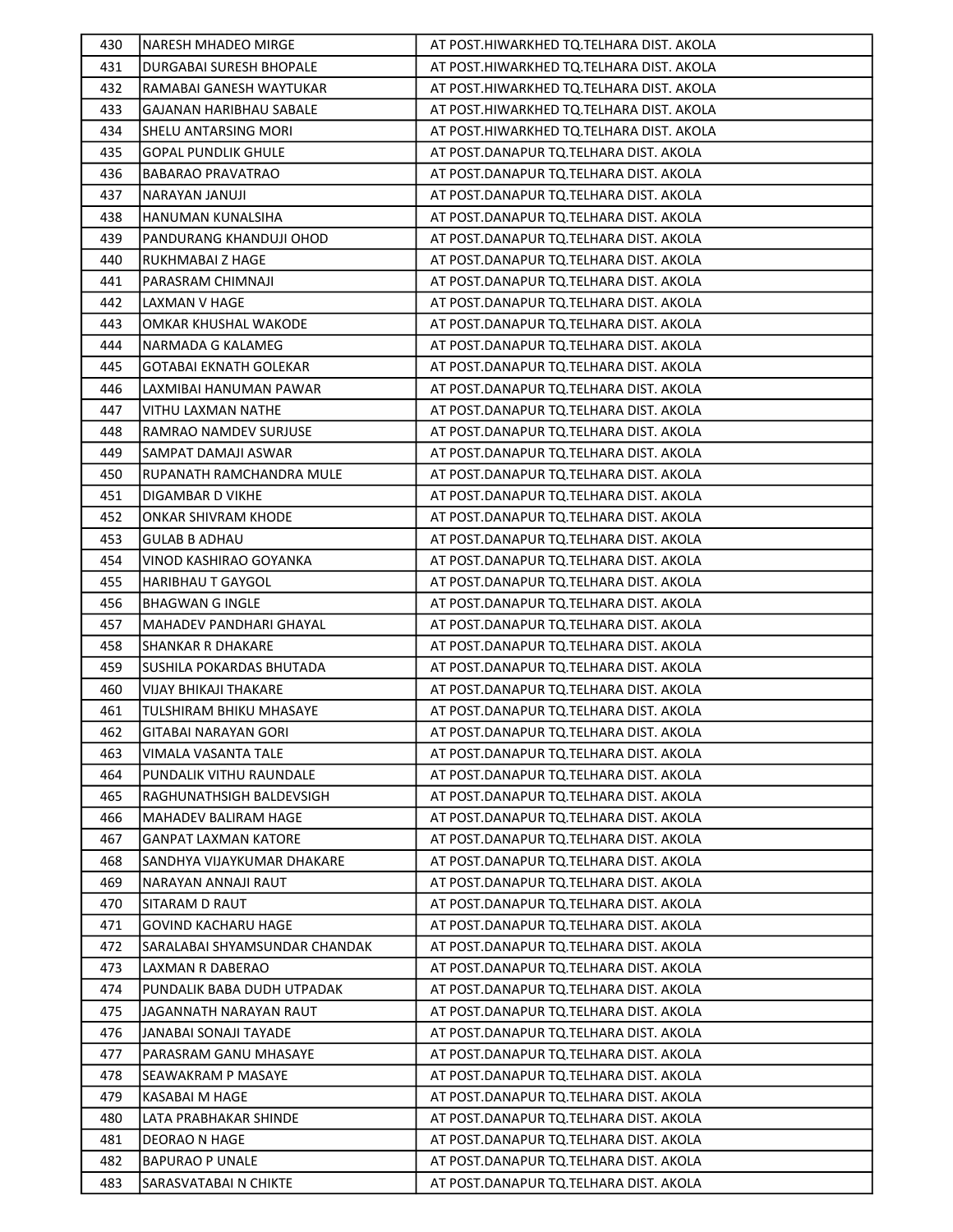| 484 | <b>DURGA R SURJUSE</b>         | AT POST.DANAPUR TQ.TELHARA DIST. AKOLA |
|-----|--------------------------------|----------------------------------------|
| 485 | AASARAM H GORDHA               | AT POST.DANAPUR TQ.TELHARA DIST. AKOLA |
| 486 | <b>GHANSHAM N GORDHA</b>       | AT POST.DANAPUR TQ.TELHARA DIST. AKOLA |
| 487 | <b>KISAN T KARHALE</b>         | AT POST.DANAPUR TQ.TELHARA DIST. AKOLA |
| 488 | TULSHIRAM BHONAJI BAWNE        | AT POST.DANAPUR TQ.TELHARA DIST. AKOLA |
| 489 | JAGANATH PANDHARI PISE         | AT POST.DANAPUR TQ.TELHARA DIST. AKOLA |
| 490 | RAMESVAR OMKAR LASURKAR        | AT POST.DANAPUR TQ.TELHARA DIST. AKOLA |
| 491 | <b>SUNITA KUSUM AAWARE</b>     | AT POST.DANAPUR TQ.TELHARA DIST. AKOLA |
| 492 | CHANDRAKALABAI BHIVSAN VIRGHAT | AT POST.DANAPUR TQ.TELHARA DIST. AKOLA |
| 493 | DEVIDAS KISAN WAGH             | AT POST.DANAPUR TQ.TELHARA DIST. AKOLA |
| 494 | <b>MADHUSUDAN S CHAUBE</b>     | AT POST.DANAPUR TQ.TELHARA DIST. AKOLA |
| 495 | KUNGAJI S ASWAL                | AT POST.DANAPUR TQ.TELHARA DIST. AKOLA |
| 496 | JAYRAM K WANKHADE              | AT POST.DANAPUR TQ.TELHARA DIST. AKOLA |
| 497 | RAJESHWAR D SHAH               | AT POST.DANAPUR TQ.TELHARA DIST. AKOLA |
| 498 | PANCHAFULA O LASURKAR          | AT POST.DANAPUR TQ.TELHARA DIST. AKOLA |
| 499 | MANUTAI Y WAGHA                | AT POST.DANAPUR TQ.TELHARA DIST. AKOLA |
| 500 | MAGALABAI M HAGE               | AT POST.DANAPUR TQ.TELHARA DIST. AKOLA |
| 501 | VIMAL V CHAVDEKAR              | AT POST.DANAPUR TQ.TELHARA DIST. AKOLA |
| 502 | <b>SUBHADRA V INGLE</b>        | AT POST.DANAPUR TQ.TELHARA DIST. AKOLA |
| 503 | SAHEBRAO T VYAVHARE            | AT POST.DANAPUR TQ.TELHARA DIST. AKOLA |
| 504 | RAMBHAU SAMPAT RAUT            | AT POST.DANAPUR TQ.TELHARA DIST. AKOLA |
| 505 | <b>BHASKAR S RAUT</b>          | AT POST.DANAPUR TQ.TELHARA DIST. AKOLA |
| 506 | ANANDA LAKSHMAN MISAL          | AT POST.DANAPUR TQ.TELHARA DIST. AKOLA |
| 507 | SALLAGAR SAMITI DANAPUR        | AT POST.DANAPUR TQ.TELHARA DIST. AKOLA |
| 508 | <b>GAUTAM T VIRGHAT</b>        | AT POST.DANAPUR TQ.TELHARA DIST. AKOLA |
| 509 | DEVRAO I WAGH                  | AT POST.DANAPUR TQ.TELHARA DIST. AKOLA |
| 510 | MAHADEV W HAGE                 | AT POST.DANAPUR TQ.TELHARA DIST. AKOLA |
| 511 | SAVITRIBAI S WANKHADE          | AT POST.DANAPUR TQ.TELHARA DIST. AKOLA |
| 512 | NARMADABAI N GHAYAL            | AT POST.DANAPUR TQ.TELHARA DIST. AKOLA |
| 513 | HARTASINGH PRATAPSIGH GANDHI   | AT POST.DANAPUR TQ.TELHARA DIST. AKOLA |
| 514 | DWARKAPRASAD G NARAYAN         | AT POST.DANAPUR TQ.TELHARA DIST. AKOLA |
| 515 | <b>NARAYAN A RAUT</b>          | AT POST.DANAPUR TQ.TELHARA DIST. AKOLA |
| 516 | MULCHAND M GANDHI              | AT POST.DANAPUR TQ.TELHARA DIST. AKOLA |
| 517 | JAGANNATH M KHODE              | AT POST.DANAPUR TQ.TELHARA DIST. AKOLA |
| 518 | <b>GOPALDAS M CHANDAK</b>      | AT POST.DANAPUR TQ.TELHARA DIST. AKOLA |
| 519 | <b>BHUJANGRAO Y GAWANDE</b>    | AT POST.DANAPUR TQ.TELHARA DIST. AKOLA |
| 520 | KRUSHNABAI D GANDHI            | AT POST.DANAPUR TQ.TELHARA DIST. AKOLA |
| 521 | <b>SURYABHAN M HAGE</b>        | AT POST.DANAPUR TQ.TELHARA DIST. AKOLA |
| 522 | PUSHPALATA SONAJI MANSRAM      | AT POST.DANAPUR TQ.TELHARA DIST. AKOLA |
| 523 | <b>JANABAI G RAUT</b>          | AT POST.DANAPUR TQ.TELHARA DIST. AKOLA |
| 524 | USMAN SHAH BISMILA SHAH        | AT POST.DANAPUR TQ.TELHARA DIST. AKOLA |
| 525 | <b>TULSHIRAM NARAYAN KHODE</b> | AT POST.DANAPUR TQ.TELHARA DIST. AKOLA |
| 526 | UKARDA K PILATRE               | AT POST.DANAPUR TQ.TELHARA DIST. AKOLA |
| 527 | LAXMAN B AGHADATE              | AT POST.DANAPUR TQ.TELHARA DIST. AKOLA |
| 528 | NARAYAN G TALOKAR              | AT POST.DANAPUR TQ.TELHARA DIST. AKOLA |
| 529 | MAHADEV S DANDALE              | AT POST.DANAPUR TQ.TELHARA DIST. AKOLA |
| 530 | RAJARAM P GHAYAL               | AT POST.DANAPUR TQ.TELHARA DIST. AKOLA |
| 531 | PUNJAJI P VIKHE                | AT POST.DANAPUR TQ.TELHARA DIST. AKOLA |
| 532 | <b>SHESHRAO S WAKODE</b>       | AT POST.DANAPUR TQ.TELHARA DIST. AKOLA |
| 533 | <b>BALIRAM J ARDALE</b>        | AT POST.DANAPUR TQ.TELHARA DIST. AKOLA |
| 534 | SHIVAJI M BAWANE               | AT POST.DANAPUR TQ.TELHARA DIST. AKOLA |
| 535 | <b>DINKAR S METKAR</b>         | AT POST.DANAPUR TQ.TELHARA DIST. AKOLA |
| 536 | SURYABHAN SONAJI KURHADE       | AT POST.DANAPUR TQ.TELHARA DIST. AKOLA |
| 537 | <b>SHALIGRAM S LHASE</b>       | AT POST.DANAPUR TQ.TELHARA DIST. AKOLA |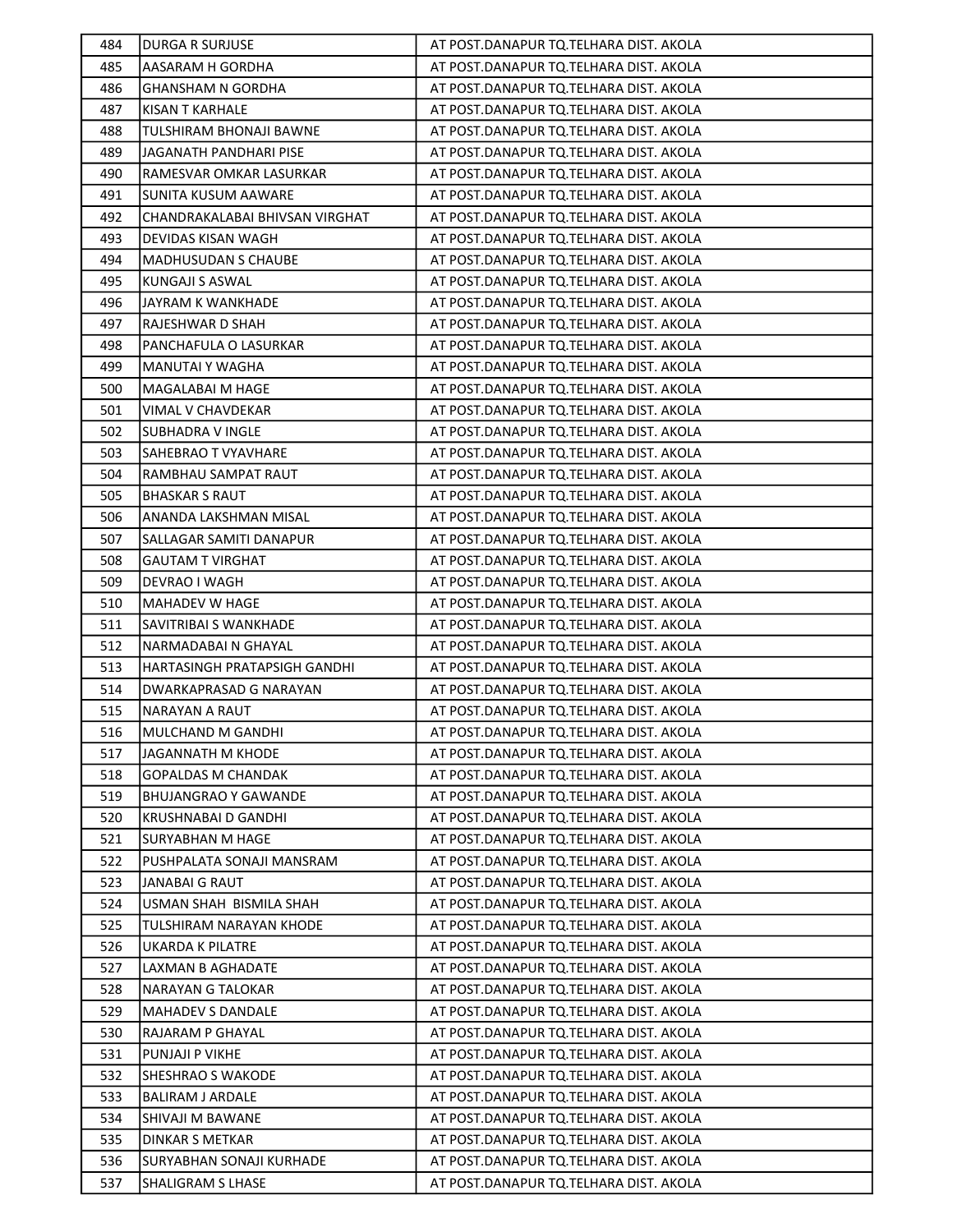| 538 | <b>GANU M THOTE</b>              | AT POST.DANAPUR TQ.TELHARA DIST. AKOLA          |
|-----|----------------------------------|-------------------------------------------------|
| 539 | <b>MANOHAR MAHADEV KULE</b>      | AT POST.DANAPUR TQ.TELHARA DIST. AKOLA          |
| 540 | KASHIRAM TULSHIRAM SOLANKE       | AT POST.DANAPUR TQ.TELHARA DIST. AKOLA          |
| 541 | PUNJAJI M DAMDAR                 | AT POST.DANAPUR TQ.TELHARA DIST. AKOLA          |
| 542 | <b>RAMRAO P AKHARE</b>           | AT POST.DANAPUR TQ.TELHARA DIST. AKOLA          |
| 543 | KISAN S JITKAR                   | AT POST.DANAPUR TQ.TELHARA DIST. AKOLA          |
| 544 | LILADHAR T DATE                  | AT POST.DANAPUR TQ.TELHARA DIST. AKOLA          |
| 545 | PRABHAKAR TUSHIRAM KURLE         | AT POST.DANAPUR TQ.TELHARA DIST. AKOLA          |
| 546 | SANTOSH B GANDHI                 | AT POST.DANAPUR TQ.TELHARA DIST. AKOLA          |
| 547 | H L WAKODE                       | AT POST.DANAPUR TQ.TELHARA DIST. AKOLA          |
| 548 | ANIL VISHVANATH BHARATI          | AT POST.DANAPUR TQ.TELHARA DIST. AKOLA          |
| 549 | TULSHIRAM S DATE                 | AT POST.DANAPUR TQ.TELHARA DIST. AKOLA          |
| 550 | <b>SUKHDEV V WANKHADE</b>        | AT POST.DANAPUR TQ.TELHARA DIST. AKOLA          |
| 551 | MANKARNA W VIKHE                 | AT POST.DANAPUR TQ.TELHARA DIST. AKOLA          |
| 552 | <b>GOPAL SONAJI WASATKAR</b>     | AT POST.DANAPUR TQ.TELHARA DIST. AKOLA          |
| 553 | ASHOK K NANDURKAR                | AT POST.DANAPUR TQ.TELHARA DIST. AKOLA          |
| 554 | RAMRAO S BAJARE                  | AT POST.DANAPUR TQ.TELHARA DIST. AKOLA          |
| 555 | JANABAI J SANGALE                | AT POST.DANAPUR TQ.TELHARA DIST. AKOLA          |
| 556 | ANJANABAI V TIKHAT               | AT POST.DANAPUR TQ.TELHARA DIST. AKOLA          |
| 557 | <b>VITTHAL S MHASAYE</b>         | AT POST.DANAPUR TQ.TELHARA DIST. AKOLA          |
| 558 | TULSHIRAM B ARDALE               | AT POST.DANAPUR TQ.TELHARA DIST. AKOLA          |
| 559 | PRADHYA WASANT BARGADE           | AT POST.DANAPUR TQ.TELHARA DIST. AKOLA          |
| 560 | ANIS BEG ABBAS BEG               | AT POST.DANAPUR TQ.TELHARA DIST. AKOLA          |
| 561 | SAROJ M CHAUBE                   | AT POST.DANAPUR TQ.TELHARA DIST. AKOLA          |
| 562 | <b>BHIMRAO S BARABDE</b>         | AT POST.DANAPUR TQ.TELHARA DIST. AKOLA          |
| 563 | VITTHAL P GHAYAL                 | AT POST.DANAPUR TQ.TELHARA DIST. AKOLA          |
| 564 | PURSHOTTAM P TALOKAR             | AT POST.DANAPUR TQ.TELHARA DIST. AKOLA          |
| 565 | JAIBAJARANG SA SAH BACHAT GAT    | AT POST.DANAPUR TQ.TELHARA DIST. AKOLA          |
| 566 | <b>GANGUBAI SUKHADEO KANPURE</b> | AT POST.DANAPUR TQ.TELHARA DIST. AKOLA          |
| 567 | <b>BABUSINGH U GAUR</b>          | AT POST.DANAPUR TQ.TELHARA DIST. AKOLA          |
| 568 | PRAVIN M AMBALKAR                | AT POST.DANAPUR TQ.TELHARA DIST. AKOLA          |
| 569 | SANGITA K JANGALE                | AT POST.DANAPUR TQ.TELHARA DIST. AKOLA          |
| 570 | MANDA SHANKAR HAGE               | AT POST.DANAPUR TQ.TELHARA DIST. AKOLA          |
| 571 | VASUDEV M MESHRAM                | AT POST. PATHARDI TQ. TELHARA DIST. AKOLA       |
| 572 | UMESH GANESH RAHATE              | AT POST. BELKHED TQ. TELHARA DIST. AKOLA        |
| 573 | GANESH KISAN WANKHADE            | AT POST.AADSUL TQ.TELHARA DIST. AKOLA           |
| 574 | RAJANBI BABAMIYA DESHMUK         | AT POST.AADSUL TO.TELHARA DIST. AKOLA           |
| 575 | RASHTRAPAL PANJABRAO WANKHADE    | AT POST. AADSUL TQ. TELHARA DIST. AKOLA         |
| 576 | DEVESH RADHESHYAM KALANTRI       | AT POST.AADSUL TQ.TELHARA DIST. AKOLA           |
| 577 | SHANKAR KISAN BURANGE            | AT POST.ADAGAON BUJRUK TQ.TELHARA DIST. AKOLA   |
| 578 | LAXMAN UTTAMRAO ROHANKAR         | AT POST.ADAGAON BUJRUK TQ.TELHARA DIST. AKOLA   |
| 579 | RANJANA DIPAK SARKATE            | AT POST.ADAGAON BUJRUK TQ.TELHARA DIST. AKOLA   |
| 580 | GANESH RAMKRUSHANA BHUDAKE       | AT POST.ADAGAON BUJRUK TQ.TELHARA DIST. AKOLA   |
| 581 | SHIVLILA ARUN ADHAU              | AT POST.ADAGAON BUJRUK TQ.TELHARA DIST. AKOLA   |
| 582 | ADH&SACHIV GRAM PANI PUR YOJ K   | AT POST.ADAGAON BUJRUK TQ.TELHARA DIST. AKOLA   |
| 583 | JAY MAHILA SAW SA BACHAT GAT A   | AT POST. ADAGAON BUJRUK TQ. TELHARA DIST. AKOLA |
| 584 | SAVITRIBAI KALA KRIDA SHAI BAH   | AT POST.BALAPUR TQ.BALAPUR DIST. AKOLA          |
| 585 | GULAM HUSEN RAJ GULAM YASIN      | AT POST. BALAPUR TQ. BALAPUR DIST. AKOLA        |
| 586 | CHITRALEKHA VISHWANATH AKHARE    | AT POST.BALAPUR TQ.BALAPUR DIST. AKOLA          |
| 587 | ABHISHEK MADHUKAR SARAF          | AT POST.BALAPUR TQ.BALAPUR DIST. AKOLA          |
| 588 | SUMIT PRABHAKAR                  | AT POST.BALAPUR TQ.BALAPUR DIST. AKOLA          |
| 589 | RAVINDRA MANOHAR NIKOLE          | AT POST.BALAPUR TQ.BALAPUR DIST. AKOLA          |
| 590 | LATABAI TULASHIRAM TAYADE        | AT POST.BALAPUR TQ.BALAPUR DIST. AKOLA          |
| 591 | SURESH KISANSINH PAWAR           | AT POST.BALAPUR TQ.BALAPUR DIST. AKOLA          |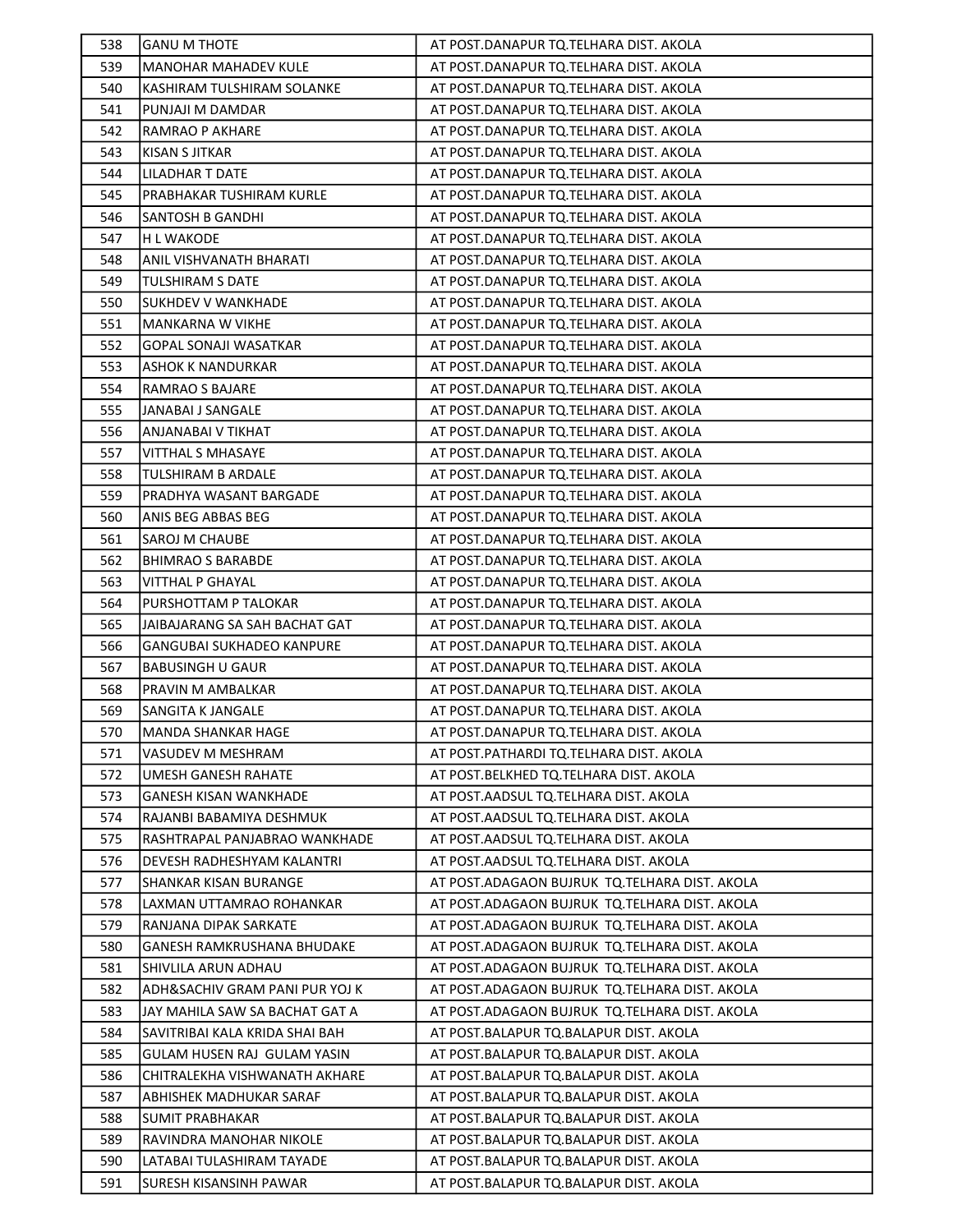| 592 | <b>BABURAO DEVRAO KARALE</b>   | AT POST.BALAPUR TQ.BALAPUR DIST. AKOLA    |
|-----|--------------------------------|-------------------------------------------|
| 593 | RAVINDRA SONAJI GAVAI          | AT POST.BALAPUR TQ.BALAPUR DIST. AKOLA    |
| 594 | HINA MAHILA VIKAS.MANDAL       | AT POST.BALAPUR TQ.BALAPUR DIST. AKOLA    |
| 595 | SAU SHOBHA PANDHURANG LOTHE    | AT POST.URAL TQ.BALAPUR DIST. AKOLA       |
| 596 | ASHVINI MAHESH KHUMKAR         | AT POST.URAL TQ.BALAPUR DIST. AKOLA       |
| 597 | <b>MALUTAI SHIDHRTH GAYWAT</b> | AT POST.WADEGAON TQ.BALAPUR DIST. AKOLA   |
| 598 | SUDHAKAR SAHADEO SONTAKKE      | AT POST. WADEGAON TO. BALAPUR DIST. AKOLA |
| 599 | KISAN VIDYALAY TULANGA         | AT POST. WADEGAON TO. BALAPUR DIST. AKOLA |
| 600 | ANITA SUDHAKER DABHADE         | AT POST. WADEGAON TO. BALAPUR DIST. AKOLA |
| 601 | CHANDRAKIRAN GAJANAN RATHOD    | AT POST. WADEGAON TO. BALAPUR DIST. AKOLA |
| 602 | NALINI MAHADEV VARALE          | AT POST.NIMBA TQ.BALAPUR DIST. AKOLA      |
| 603 | <b>GOPAL MAHADEV VARALE</b>    | AT POST.NIMBA TQ.BALAPUR DIST. AKOLA      |
| 604 | SHYAM MAHADEV VARALE           | AT POST.NIMBA TQ.BALAPUR DIST. AKOLA      |
| 605 | NIRMALA VASUDEV ROHANKAR       | AT POST.NIMBA TQ.BALAPUR DIST. AKOLA      |
| 606 | RAJESH SHUKHADEV CHAROLE       | AT POST.NIMBA TQ.BALAPUR DIST. AKOLA      |
| 607 | RUSTAM RAMKRUSHNA SANGOLE      | AT POST.NIMBA TQ.BALAPUR DIST. AKOLA      |
| 608 | KOKILABAI BHIMRAO BAGDE        | AT POST.NIMBA TQ.BALAPUR DIST. AKOLA      |
| 609 | SANJAY JANU WANKHADE           | AT POST.NIMBA TQ.BALAPUR DIST. AKOLA      |
| 610 | PRAMOD L VAIYGHMBARE           | AT POST.NIMBA TQ.BALAPUR DIST. AKOLA      |
| 611 | RAHEMATBE RAHIM SHAHA          | AT POST.NIMBA TQ.BALAPUR DIST. AKOLA      |
| 612 | BHIMCHAYA S B G NIMBA          | AT POST.NIMBA TQ.BALAPUR DIST. AKOLA      |
| 613 | GAYABAI KISAN RAUT             | AT POST.NIMBA TQ.BALAPUR DIST. AKOLA      |
| 614 | <b>MANORAMA MOHAN INGLE</b>    | AT POST.PARAS TQ.BALAPUR DIST. AKOLA      |
| 615 | YAHIYA KHAN RASIDKHAN          | AT POST.PARAS TQ.BALAPUR DIST. AKOLA      |
| 616 | A. HAK A.SAMAD                 | AT POST.HATRUN TQ.BALAPUR DIST. AKOLA     |
| 617 | ROHIDAS MAHILA KHANDALA        | AT POST.HATRUN TQ.BALAPUR DIST. AKOLA     |
| 618 | SUKHADEO LAXMAN KHANDARE       | AT POST. VYALA TQ. BALAPUR DIST. AKOLA    |
| 619 | CHANDRKALA DIGAMBAR JALMKLAR   | AT POST. VYALA TQ. BALAPUR DIST. AKOLA    |
| 620 | GOKARNABAI BHIMRAO KAMBHATE    | AT POST. VYALA TQ. BALAPUR DIST. AKOLA    |
| 621 | KASTURABAI SAHEBRAO MANGATE    | AT POST. VYALA TQ. BALAPUR DIST. AKOLA    |
| 622 | DEVKABAI L WANKHADE            | AT POST. VYALA TQ. BALAPUR DIST. AKOLA    |
| 623 | <b>BABARAO MANGATE</b>         | AT POST. VYALA TQ. BALAPUR DIST. AKOLA    |
| 624 | RATAN B AAPOTIKAR              | AT POST. VYALA TQ. BALAPUR DIST. AKOLA    |
| 625 | <b>NAMDEV GIRI</b>             | AT POST. VYALA TQ. BALAPUR DIST. AKOLA    |
| 626 | SHALIKRAM DANDALE              | AT POST. VYALA TQ. BALAPUR DIST. AKOLA    |
| 627 | KAMLABAI RAJARAM BORKAR        | AT POST.PATUR TO.PATUR DIST. AKOLA        |
| 628 | ATMARAM AVDHUT JAVARKAR        | AT POST.PATUR TQ.PATUR DIST. AKOLA        |
| 629 | SUDHAKAR MUKUNDRAO DESHMUKH    | AT POST. PATUR TQ. PATUR DIST. AKOLA      |
| 630 | CHANDANI UTTAM KADAM           | AT POST. PATUR TQ. PATUR DIST. AKOLA      |
| 631 | SACHIN RAMDAS AWATE            | AT POST. PATUR TQ. PATUR DIST. AKOLA      |
| 632 | SANTOSH ARUN CHAWAN            | AT POST.PATUR TQ.PATUR DIST. AKOLA        |
| 633 | MUMTAJKHA MAJIDKHA             | AT POST. PATUR TO. PATUR DIST. AKOLA      |
| 634 | PRAKASH GOVINDA SURWADE        | AT POST.PATUR TQ.PATUR DIST. AKOLA        |
| 635 | MIRABAI NAMDEO PAWANE          | AT POST. PATUR TQ. PATUR DIST. AKOLA      |
| 636 | SUMINDRA DHONDU KHARDE         | AT POST. PATUR TQ. PATUR DIST. AKOLA      |
| 637 | KISHOR GOPAL GOLE              | AT POST.PATUR TQ.PATUR DIST. AKOLA        |
| 638 | SHAKUNTALA SHLIGARAM RONDLE    | AT POST.CHANNI TQ.PATUR DIST. AKOLA       |
| 639 | RUKHAMINA DHONDU LAD           | AT POST.CHANNI TQ.PATUR DIST. AKOLA       |
| 640 | GITABAI KAMALKISHOR KALANTRI   | AT POST.CHANNI TQ.PATUR DIST. AKOLA       |
| 641 | SHALIGRAM SHIVRAM CHIPDE       | AT POST.CHANNI TQ.PATUR DIST. AKOLA       |
| 642 | MEHRUNISA J RAUF KHA           | AT POST.CHANNI TQ.PATUR DIST. AKOLA       |
| 643 | UTTAM BANDU JADHAV             | AT POST.ALEGAON TQ.PATUR DIST. AKOLA      |
| 644 | SHANTABAI KADU DAKHORE         | AT POST.ALEGAON TQ.PATUR DIST. AKOLA      |
| 645 | SARUBAI RAMCHANDRA RATHOD      | AT POST.ALEGAON TQ.PATUR DIST. AKOLA      |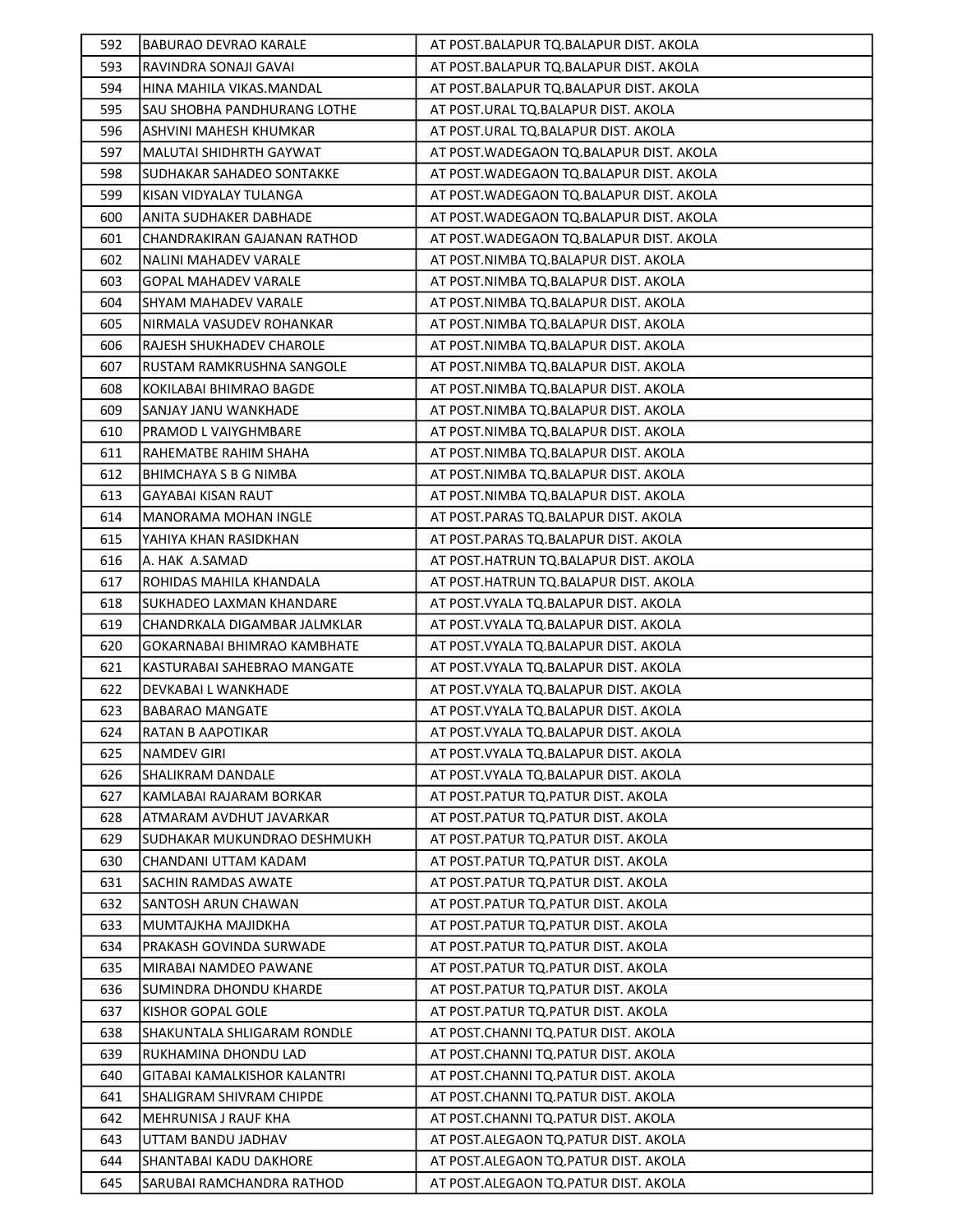| 646        | SANDIP M CHAVAN                                        | AT POST.ALEGAON TO.PATUR DIST. AKOLA                                                                                     |
|------------|--------------------------------------------------------|--------------------------------------------------------------------------------------------------------------------------|
| 647        | PUNDLIK MAHADU THAKRE                                  | AT POST.ALEGAON TO.PATUR DIST. AKOLA                                                                                     |
| 648        | LAXMIBAI SAHDEV BUNDE                                  | AT POST.ALEGAON TO.PATUR DIST. AKOLA                                                                                     |
| 649        | <b>MALATI VILAS SARKATE</b>                            | AT POST.ALEGAON TQ.PATUR DIST. AKOLA                                                                                     |
| 650        | JAGRUTI MAHILA GAT ABASHI                              | AT POST.ALEGAON TQ.PATUR DIST. AKOLA                                                                                     |
| 651        | SHITAL SHALIGRAM JADHAV                                | AT POST. VIWARA BHABULGAON TQ. PATUR DIST. AKOLA                                                                         |
| 652        | USHA BABURAO MANE                                      | AT POST.VIWARA BHABULGAON TQ.PATUR DIST. AKOLA                                                                           |
| 653        | MAHADEO JAGDEO KIRATKAR                                | AT POST. VIWARA BHABULGAON TO. PATUR DIST. AKOLA                                                                         |
| 654        | MANOJ SHIVHARI BHUMBARE                                | AT POST. VIWARA BHABULGAON TO. PATUR DIST. AKOLA                                                                         |
| 655        | KOKILA GOWARDHAN NIMBOKAR                              | AT POST. VIWARA BHABULGAON TO. PATUR DIST. AKOLA                                                                         |
| 656        | VITTHAL MOTIRAM                                        | AT POST. VIWARA BHABULGAON TO. PATUR DIST. AKOLA                                                                         |
| 657        | CHAMPAKRAO BALIRAM                                     | AT POST. VIWARA BHABULGAON TQ. PATUR DIST. AKOLA                                                                         |
| 658        | NARAYAN TUKARAM                                        | AT POST. VIWARA BHABULGAON TO. PATUR DIST. AKOLA                                                                         |
| 659        | VASANT LAXMAN                                          | AT POST. VIWARA BHABULGAON TQ. PATUR DIST. AKOLA                                                                         |
| 660        | SAHADEV YADHAV                                         | AT POST. VIWARA BHABULGAON TO. PATUR DIST. AKOLA                                                                         |
| 661        | SAKHARAM NATTHUJI                                      | AT POST. VIWARA BHABULGAON TO. PATUR DIST. AKOLA                                                                         |
| 662        | SH RAHEMAN SH KALU                                     | AT POST. VIWARA BHABULGAON TQ. PATUR DIST. AKOLA                                                                         |
| 663        | PARASRAM GOVINDA                                       | AT POST. VIWARA BHABULGAON TO. PATUR DIST. AKOLA                                                                         |
| 664        | <b>GAJANAN LAXMAN</b>                                  | AT POST. VIWARA BHABULGAON TO. PATUR DIST. AKOLA                                                                         |
| 665        | <b>MOHAN WAMAN</b>                                     | AT POST. VIWARA BHABULGAON TO. PATUR DIST. AKOLA                                                                         |
| 666        | PARAMHANS PUNDLIK DUDH SOCI                            | AT POST. VIWARA BHABULGAON TO. PATUR DIST. AKOLA                                                                         |
| 667        | <b>MOTIRAM KISAN</b>                                   | AT POST. VIWARA BHABULGAON TQ. PATUR DIST. AKOLA                                                                         |
| 668        | <b>KOKILA NARAYAN</b>                                  | AT POST. VIWARA BHABULGAON TO. PATUR DIST. AKOLA                                                                         |
| 669        | SURESH PANDURANG                                       | AT POST. VIWARA BHABULGAON TQ. PATUR DIST. AKOLA                                                                         |
| 670        | <b>VINOD NAMDEV</b>                                    | AT POST. VIWARA BHABULGAON TQ. PATUR DIST. AKOLA                                                                         |
| 671        | GOPAL D PAJAI                                          | AT POST. VIWARA BHABULGAON TQ. PATUR DIST. AKOLA                                                                         |
| 672        | <b>BEBI P NIMBHOKAR</b>                                | AT POST. VIWARA BHABULGAON TO. PATUR DIST. AKOLA                                                                         |
| 673        | DOMAJI SADASHIV                                        | AT POST. VIWARA BHABULGAON TO. PATUR DIST. AKOLA                                                                         |
| 674        | HARIBHAV SHIDAJI                                       | AT POST. VIWARA BHABULGAON TO. PATUR DIST. AKOLA                                                                         |
| 675        | RAMESHWAR PRALAHAD                                     | AT POST. VIWARA BHABULGAON TO. PATUR DIST. AKOLA                                                                         |
| 676        | SUKHDEV DAGDU                                          | AT POST. VIWARA BHABULGAON TQ. PATUR DIST. AKOLA                                                                         |
| 677        | <b>HIRAMAN S KHADKE</b>                                | AT POST.SASTI TQ.PATUR DIST. AKOLA                                                                                       |
| 678        | SY KHAN KALEKHAN                                       | AT POST.SASTI TQ.PATUR DIST. AKOLA                                                                                       |
| 679        | <b>KHADI GRAM</b>                                      | AT POST.SASTI TQ.PATUR DIST. AKOLA                                                                                       |
| 680        | SOPINATH FURNITUR                                      | AT POST.SASTI TQ.PATUR DIST. AKOLA                                                                                       |
| 681        | R R KANKAL                                             | AT POST.SASTI TO.PATUR DIST. AKOLA                                                                                       |
| 682        | <b>K S DHANDE</b>                                      | AT POST.SASTI TQ.PATUR DIST. AKOLA                                                                                       |
| 683        | VIDHYA R VASANKAR                                      | AT POST.SASTI TQ.PATUR DIST. AKOLA                                                                                       |
| 684        | <b>V S PATHAK</b>                                      | AT POST.SASTI TQ.PATUR DIST. AKOLA                                                                                       |
| 685        | SANTOSH KASHIRAM                                       | AT POST.SASTI TQ.PATUR DIST. AKOLA                                                                                       |
| 686        | RAJENDRAAPA OBNKARAPA KAVALAKR                         | AT POST.MURTIZAPUR MAIN TQ.MURTIZAPUR DIST. AKOLA                                                                        |
| 687        | CHIRAKH NAGOJI KHANDARE                                | AT POST. MURTIZAPUR MAIN TQ. MURTIZAPUR DIST. AKOLA                                                                      |
| 688        | R V BAMBAL                                             | AT POST. MURTIZAPUR MAIN TQ. MURTIZAPUR DIST. AKOLA                                                                      |
| 689        | SAYYAD SAGIR HANIF                                     | AT POST.MURTIZAPUR MAIN TQ.MURTIZAPUR DIST. AKOLA                                                                        |
| 690        | <b>GANESH LAXMAN SHINDE</b>                            | AT POST.MURTIZAPUR MAIN TQ.MURTIZAPUR DIST. AKOLA                                                                        |
| 691        | CHANDA VITTHAL SHINDE                                  | AT POST.MURTIZAPUR MAIN TQ.MURTIZAPUR DIST. AKOLA                                                                        |
| 692        | <b>MAROTI GULAB AATHOLE</b>                            | AT POST. MURTIZAPUR MAIN TQ. MURTIZAPUR DIST. AKOLA                                                                      |
| 693        | SHOBHA DADARAO THAKRE                                  | AT POST. MURTIZAPUR MAIN TQ. MURTIZAPUR DIST. AKOLA                                                                      |
| 694        | VSIMAHAMAD MO SULEMAN                                  | AT POST. MURTIZAPUR MAIN TO. MURTIZAPUR DIST. AKOLA                                                                      |
| 695        | PURSHOTAM DAYAJI GABHANE                               | AT POST.MURTIZAPUR MARKET YARD TO.MURTIZAPUR DIST. AKOLA                                                                 |
| 696        | MANDABAI TULSIRAM GAWANDE                              | AT POST.MURTIZAPUR MARKET YARD TQ.MURTIZAPUR DIST. AKOLA                                                                 |
| 697<br>698 | VIDHYA CHANDRKANT THOKAL<br><b>CHAYA SURESH CHAVRE</b> | AT POST. MURTIZAPUR MARKET YARD TO. MURTIZAPUR DIST. AKOLA<br>AT POST. MURTIZAPUR MARKET YARD TO. MURTIZAPUR DIST. AKOLA |
| 699        | SHREERAM NAMDEV PACHADE                                | AT POST. MURTIZAPUR MARKET YARD TQ. MURTIZAPUR DIST. AKOLA                                                               |
|            |                                                        |                                                                                                                          |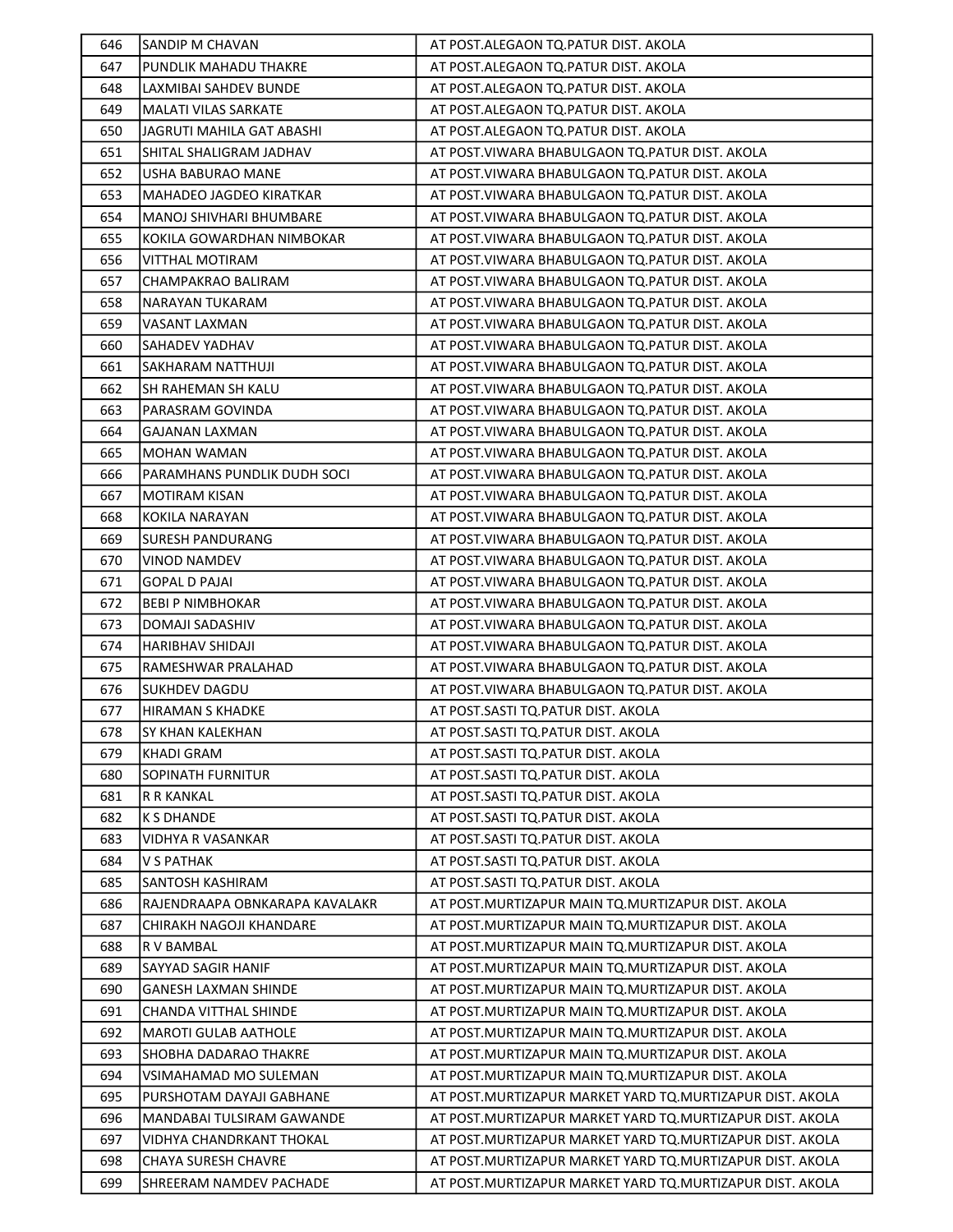| 700        | HARIBHAU KATULAJI SWARGIYA                         | AT POST. MURTIZAPUR MARKET YARD TO. MURTIZAPUR DIST. AKOLA                               |
|------------|----------------------------------------------------|------------------------------------------------------------------------------------------|
| 701        | UJWALA PRAKASH GAWAI                               | AT POST. MURTIZAPUR MARKET YARD TO. MURTIZAPUR DIST. AKOLA                               |
| 702        | MAYATAI SURESHRAO WADATKAR                         | AT POST. MURTIZAPUR MARKET YARD TO. MURTIZAPUR DIST. AKOLA                               |
| 703        | PISABAI LAXMANRAO KHANDARE                         | AT POST. MURTIZAPUR MARKET YARD TQ. MURTIZAPUR DIST. AKOLA                               |
| 704        | BANDU LAXMAN SAWAIKAR                              | AT POST. MURTIZAPUR MARKET YARD TO. MURTIZAPUR DIST. AKOLA                               |
| 705        | MAHADEV RUNJAJI PAYZADE                            | AT POST.MURTIZAPUR MARKET YARD TQ.MURTIZAPUR DIST. AKOLA                                 |
| 706        | JOKHU BHAYAARAM YADAV                              | AT POST.MURTIZAPUR CITY TQ.MURTIZAPUR DIST. AKOLA                                        |
| 707        | PARAVATABAI G ROKADE                               | AT POST. MURTIZAPUR CITY TQ. MURTIZAPUR DIST. AKOLA                                      |
| 708        | LAXAMI B ROKADE                                    | AT POST. MURTIZAPUR CITY TO. MURTIZAPUR DIST. AKOLA                                      |
| 709        | DWARKABAI JAYWANT BARDE                            | AT POST. MURTIZAPUR CITY TO. MURTIZAPUR DIST. AKOLA                                      |
| 710        | CHHAYA P KHADE                                     | AT POST. MURTIZAPUR CITY TO. MURTIZAPUR DIST. AKOLA                                      |
| 711        | BRMHAPUTRA BHUJINGRAO BHOSALE                      | AT POST. MURTIZAPUR CITY TQ. MURTIZAPUR DIST. AKOLA                                      |
| 712        | NAGSEN NIRANJAN DONGRE                             | AT POST. MURTIZAPUR CITY TO. MURTIZAPUR DIST. AKOLA                                      |
| 713        | AB KADAR AB GAFFAR                                 | AT POST. MURTIZAPUR CITY TO. MURTIZAPUR DIST. AKOLA                                      |
| 714        | SIDDARTH JANADHARAN SAMDURE                        | AT POST.MANA TQ.MURTIZAPUR DIST. AKOLA                                                   |
| 715        | RAJNI RAJENDRA DHOTE                               | AT POST. MANA TQ. MURTIZAPUR DIST. AKOLA                                                 |
| 716        | SUNITA OMPRAKASH INGALE                            | AT POST.MANA TQ.MURTIZAPUR DIST. AKOLA                                                   |
| 717        | RAMESH SUKHDEVRAO WAGHMARE                         | AT POST.MANA TQ.MURTIZAPUR DIST. AKOLA                                                   |
| 718        | DASHRATH BHIKAJI GAYAKWAD                          | AT POST.MANA TQ.MURTIZAPUR DIST. AKOLA                                                   |
| 719        | AMOL MADHUKAR BOLE                                 | AT POST.MANA TQ.MURTIZAPUR DIST. AKOLA                                                   |
| 720        | SOPAN VISHNUPANT KHARD                             | AT POST.MANA TQ.MURTIZAPUR DIST. AKOLA                                                   |
| 721        | SAI VAJID SAI SATTAR                               | AT POST.MANA TQ.MURTIZAPUR DIST. AKOLA                                                   |
| 722        | <b>SUMAN RAMKRISHNA MOHOD</b>                      | AT POST.KURUM TQ.MURTIZAPUR DIST. AKOLA                                                  |
| 723        | GAJANAN MAHARAJ SANTHAN KISANN                     | AT POST.KARANJA MAIN.TQ.KARANJA DIST. WASHIM                                             |
| 724        | SITARAM BAPURAOJI SASANKAR                         | AT POST.KARANJA MAIN.TQ.KARANJA DIST. WASHIM                                             |
| 725        | <b>GAJANAN ARATI MANDAL</b>                        | AT POST.KARANJA MAIN.TQ.KARANJA DIST. WASHIM                                             |
| 726        | RATAN WAMANRAO SARK                                | AT POST.KARANJA MAIN.TQ.KARANJA DIST. WASHIM                                             |
| 727        | N S MANVAR                                         | AT POST.KARANJA MAIN.TQ.KARANJA DIST. WASHIM                                             |
| 728        | PYARIBAI DAUD MUNNIWALE                            | AT POST.KARANJA MAIN.TQ.KARANJA DIST. WASHIM                                             |
| 729        | DURGA BHIMRAO KOVE                                 | AT POST.KARANJA MAIN.TQ.KARANJA DIST. WASHIM                                             |
| 730        | <b>HANIF RANNU GARVE</b>                           | AT POST.KARANJA MAIN.TQ.KARANJA DIST. WASHIM                                             |
| 731        | <b>ANTAKALA TUKARAM KHADSE</b>                     | AT POST.KARANJA MAIN.TQ.KARANJA DIST. WASHIM                                             |
| 732        | MAINABAI BHIKAJI DANDE                             | AT POST.KARANJA MAIN.TQ.KARANJA DIST. WASHIM                                             |
| 733        | SUBHAN KANA BHURIWALE                              | AT POST.KARANJA MAIN.TQ.KARANJA DIST. WASHIM                                             |
| 734        | CHANDRABAGA PRAKASH KHANDARE                       | AT POST.KARANJA MAIN.TQ.KARANJA DIST. WASHIM                                             |
| 735        | <b>MADAN MAHADEV GHUGE</b>                         | AT POST.KARANJA MAIN.TQ.KARANJA DIST. WASHIM                                             |
| 736        | SHARADA SURENDR PAVAR                              | AT POST.KARANJA MAIN.TQ.KARANJA DIST. WASHIM                                             |
| 737        | WANHAKKA SAMEETI, PASARNI, ISA                     | AT POST.KARANJA MAIN.TQ.KARANJA DIST. WASHIM                                             |
| 738        | SANDHYA SUBHASH TAMMEWAR                           | AT POST.KARANJA CITY.TQ.KARANJA DIST. WASHIM                                             |
| 739        | CHETANDAS NAMDEV THORAT                            | AT POST.KAMARGAON .TQ.KARANJA DIST. WASHIM                                               |
| 740        | ISHAVAR R SHIVDHARKAR                              | AT POST.KAMARGAON .TQ.KARANJA DIST. WASHIM                                               |
| 741        | VIMAL NAMDEO KALBANDE                              | AT POST.KAMARGAON .TQ.KARANJA DIST. WASHIM                                               |
| 742        | MUKANDAR MADHUKAR VAGH                             | AT POST.KAMARGAON .TQ.KARANJA DIST. WASHIM                                               |
| 743        | SHUBHANGI SUNIL PIHULKAR                           | AT POST.KAMARGAON .TQ.KARANJA DIST. WASHIM                                               |
| 744        | NARAYAN DIGAMBAR PADGHAN                           | AT POST.KAMARGAON .TQ.KARANJA DIST. WASHIM                                               |
| 745        | MUNGSIRAM KISAN KHADSE                             | AT POST.KAMARGAON .TQ.KARANJA DIST. WASHIM                                               |
| 746        | <b>SANTOSH PARNU KHADSE</b>                        | AT POST.KAMARGAON .TQ.KARANJA DIST. WASHIM                                               |
| 747        | DURYODHAN SADASHIV RAMTEKE                         | AT POST.KAMARGAON .TQ.KARANJA DIST. WASHIM                                               |
| 748        | RAVINDRA ATMARAM KARALE                            | AT POST.KAMARGAON .TQ.KARANJA DIST. WASHIM                                               |
| 749        | MALANBI AB. WAHAB                                  | AT POST.KAMARGAON .TQ.KARANJA DIST. WASHIM                                               |
| 750        | MO. AJIJ MO. YUSUF                                 | AT POST.KAMARGAON .TQ.KARANJA DIST. WASHIM                                               |
| 751<br>752 | KAILAS SHRAVAN GAYAKWAD<br>SANJAY SHAMRAO NIVALKAR | AT POST.KAMARGAON .TQ.KARANJA DIST. WASHIM<br>AT POST.KAMARGAON .TQ.KARANJA DIST. WASHIM |
| 753        | JAGRUTI HANUMAN SHETKARI BACHA                     | AT POST.KAMARGAON .TQ.KARANJA DIST. WASHIM                                               |
|            |                                                    |                                                                                          |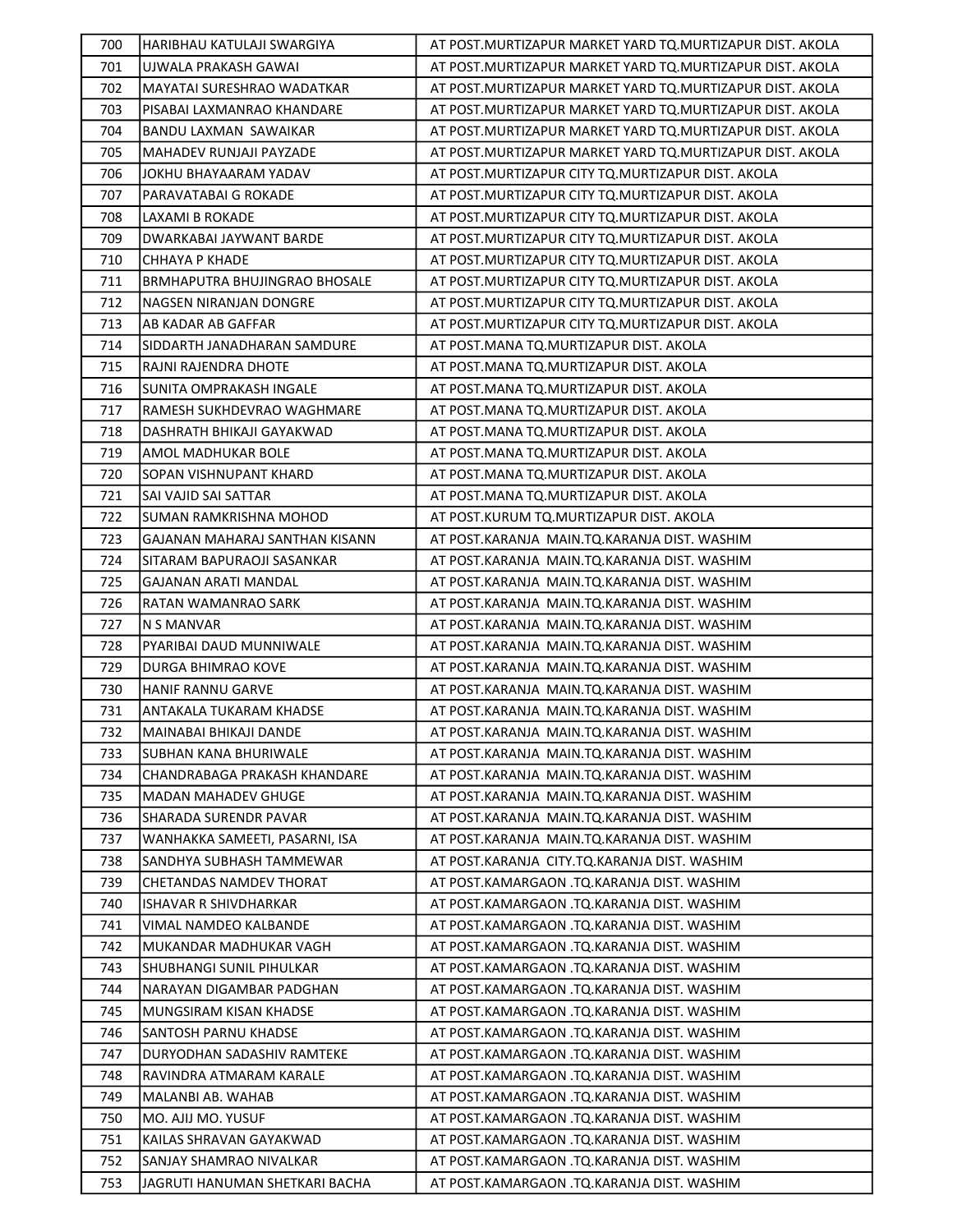| 754 | DHONDBA ARJUN AVGHAD           | AT POST.UMBARDA BAZAR .TQ.KARANJA DIST. WASHIM        |
|-----|--------------------------------|-------------------------------------------------------|
| 755 | MANGALA RAJESH LABADE          | AT POST.UMBARDA BAZAR .TQ.KARANJA DIST. WASHIM        |
| 756 | DIGAMBAR LAXMAN KATKE          | AT POST.UMBARDA BAZAR .TQ.KARANJA DIST. WASHIM        |
| 757 | SANDIP JAGARNATH DHOK          | AT POST.UMBARDA BAZAR .TQ.KARANJA DIST. WASHIM        |
| 758 | <b>SHOBHA DILIP HALDE</b>      | AT POST.UMBARDA BAZAR .TQ.KARANJA DIST. WASHIM        |
| 759 | NIRANJAN DADARAO TIRPUDE       | AT POST.DHANAJ BU .TQ.KARANJA DIST. WASHIM            |
| 760 | SINDU RAMRAO MOHAKAR           | AT POST.DHANAJ BU .TQ.KARANJA DIST. WASHIM            |
| 761 | BHURABHAI GANIKHA PATHAN       | AT POST.DHANAJ BU .TQ.KARANJA DIST. WASHIM            |
| 762 | WASUDEVO GOVINDRAO AWGHAD      | AT POST.DHANAJ BU .TQ.KARANJA DIST. WASHIM            |
| 763 | MAINABAI SITARAM KAMBLE        | AT POST.DHANAJ BU .TQ.KARANJA DIST. WASHIM            |
| 764 | SHARAD HARICHANDRA SONULE      | AT POST.MANBHA .TQ.KARANJA DIST. WASHIM               |
| 765 | <b>KANTA BHARAT RATHOD</b>     | AT POST.POHA .TQ.KARANJA DIST. WASHIM                 |
| 766 | ANJALI AMOL DAHATONDE          | AT POST.POHA .TQ.KARANJA DIST. WASHIM                 |
| 767 | HARIDAS BANDU JADHAW           | AT POST.MANGRULPIR MAIN .TQ MANGRULPIR DIST. WASHIM   |
| 768 | SAKHUBAI PUNDALIK PAWAR        | AT POST.MANGRULPIR MAIN .TQ MANGRULPIR DIST. WASHIM   |
| 769 | SANJAY GAJANAN KURALE          | AT POST.MANGRULPIR MAIN .TQ MANGRULPIR DIST. WASHIM   |
| 770 | SHERUBHAI YARVJANIK VACHANAYAL | AT POST.MANGRULPIR MAIN .TQ MANGRULPIR DIST. WASHIM   |
| 771 | <b>GAJANAN PUNJAJI RAUT</b>    | AT POST.MANGRULPIR MAIN .TQ MANGRULPIR DIST. WASHIM   |
| 772 | <b>SHANKAR ANGIRA PANDE</b>    | AT POST.MANGRULPIR MAIN .TQ MANGRULPIR DIST. WASHIM   |
| 773 | ARCHANABAI UTTAM KHADSE        | AT POST.MANGRULPIR MAIN .TQ MANGRULPIR DIST. WASHIM   |
| 774 | CHHAYABAI DARBAR INGOLE        | AT POST.MANGRULPIR MAIN .TQ MANGRULPIR DIST. WASHIM   |
| 775 | RAMESH NATHAJI SHRUNGARE       | AT POST. MANGRULPIR MAIN . TQ MANGRULPIR DIST. WASHIM |
| 776 | M SAIFULLA M KHAUJA            | AT POST.MANGRULPIR MAIN .TQ MANGRULPIR DIST. WASHIM   |
| 777 | SUBHADRABAI VI BALAPPA PARMA   | AT POST.MANGRULPIR MAIN .TQ MANGRULPIR DIST. WASHIM   |
| 778 | AHMADI BEGAM BISMILLAKHA       | AT POST.MANGRULPIR MAIN .TQ MANGRULPIR DIST. WASHIM   |
| 779 | <b>SHANTABAI KISAN AMBHORE</b> | AT POST.MANGRULPIR MAIN .TQ MANGRULPIR DIST. WASHIM   |
| 780 | RAMKRUSHNA TUKARAM TALE        | AT POST.MANGRULPIR MAIN .TQ MANGRULPIR DIST. WASHIM   |
| 781 | SHAKILA VIRBHADRA BHAGAT       | AT POST.MANGRULPIR MAIN .TQ MANGRULPIR DIST. WASHIM   |
| 782 | AT VAJID KHA YUSUF KHA         | AT POST.MANGRULPIR MAIN .TQ MANGRULPIR DIST. WASHIM   |
| 783 | PRALHAD RAGHOJI MANVAR         | AT POST.MANGRULPIR MAIN .TQ MANGRULPIR DIST. WASHIM   |
| 784 | BABAN HARI JADHAV              | AT POST.MANGRULPIR MAIN .TQ MANGRULPIR DIST. WASHIM   |
| 785 | SHANTA J HARIDAS JADHAV        | AT POST.MANGRULPIR MAIN .TQ MANGRULPIR DIST. WASHIM   |
| 786 | SALANKA BALAJI BHOSALE         | AT POST.MANGRULPIR MAIN .TQ MANGRULPIR DIST. WASHIM   |
| 787 | SURENDRA UTTAMRAO BHURAKHE     | AT POST.MANGRULPIR MAIN .TQ MANGRULPIR DIST. WASHIM   |
| 788 | MILIND MADHUKARRAO DESHMUKH    | AT POST.MANGRULPIR MAIN .TQ MANGRULPIR DIST. WASHIM   |
| 789 | LATE SAKARIBAI KESHAW RATHOD   | AT POST.MANGRULPIR MAIN .TQ MANGRULPIR DIST. WASHIM   |
| 790 | SWA SHERUBHAI MOHANAWALE WAYAM | AT POST.MANGRULPIR MAIN .TQ MANGRULPIR DIST. WASHIM   |
| 791 | KANIFNATH SHETKARI BACHT GA    | AT POST.MANGRULPIR MAIN .TQ MANGRULPIR DIST. WASHIM   |
| 792 | HAJRAT ALI MAYANORITY EUDU M   | AT POST.MANGRULPIR CITY .TQ MANGRULPIR DIST. WASHIM   |
| 793 | JAVED AHMAD                    | AT POST.MANGRULPIR CITY .TQ MANGRULPIR DIST. WASHIM   |
| 794 | RASHIDA PARAVIN SHE. MEHABOB   | AT POST.MANGRULPIR CITY .TQ MANGRULPIR DIST. WASHIM   |
| 795 | MO. YUSUF MO.AYUB              | AT POST.MANGRULPIR CITY .TQ MANGRULPIR DIST. WASHIM   |
| 796 | ILYASKHA MAJEDKHA              | AT POST.MANGRULPIR CITY .TQ MANGRULPIR DIST. WASHIM   |
| 797 | SAHEBRAO HIRAMAN SURYAVANSHI   | AT POST.MANGRULPIR CITY .TQ MANGRULPIR DIST. WASHIM   |
| 798 | PRALHAD PUNDLIK MANWAR         | AT POST.MANGRULPIR CITY .TQ MANGRULPIR DIST. WASHIM   |
| 799 | MUKINDA MAHADEV BELKHADE       | AT POST. MOHARI .TQ MANGRULPIR DIST. WASHIM           |
| 800 | <b>GOPAL P. JADHAV</b>         | AT POST. MOHARI .TQ MANGRULPIR DIST. WASHIM           |
| 801 | PNCHFULABAI RAMKUSHAN INGOLE   | AT POST. MOHARI .TQ MANGRULPIR DIST. WASHIM           |
| 802 | <b>BHAURAO B PARANDE</b>       | AT POST. SHELU BAZAR .TQ MANGRULPIR DIST. WASHIM      |
| 803 | RAMESH P KHARABE               | AT POST.SHELU BAZAR .TQ MANGRULPIR DIST. WASHIM       |
| 804 | GITABAI MAHADEV SHINDE         | AT POST.SHELU BAZAR .TQ MANGRULPIR DIST. WASHIM       |
| 805 | TAIBAI KISAN CHAUDHARI         | AT POST.SHELU BAZAR .TQ MANGRULPIR DIST. WASHIM       |
| 806 | VAMAN BHIKAJI BHAGAT           | AT POST. WANOJA .TQ MANGRULPIR DIST. WASHIM           |
| 807 | <b>MAROTI UKAND HIWRALE</b>    | AT POST.WANOJA .TQ MANGRULPIR DIST. WASHIM            |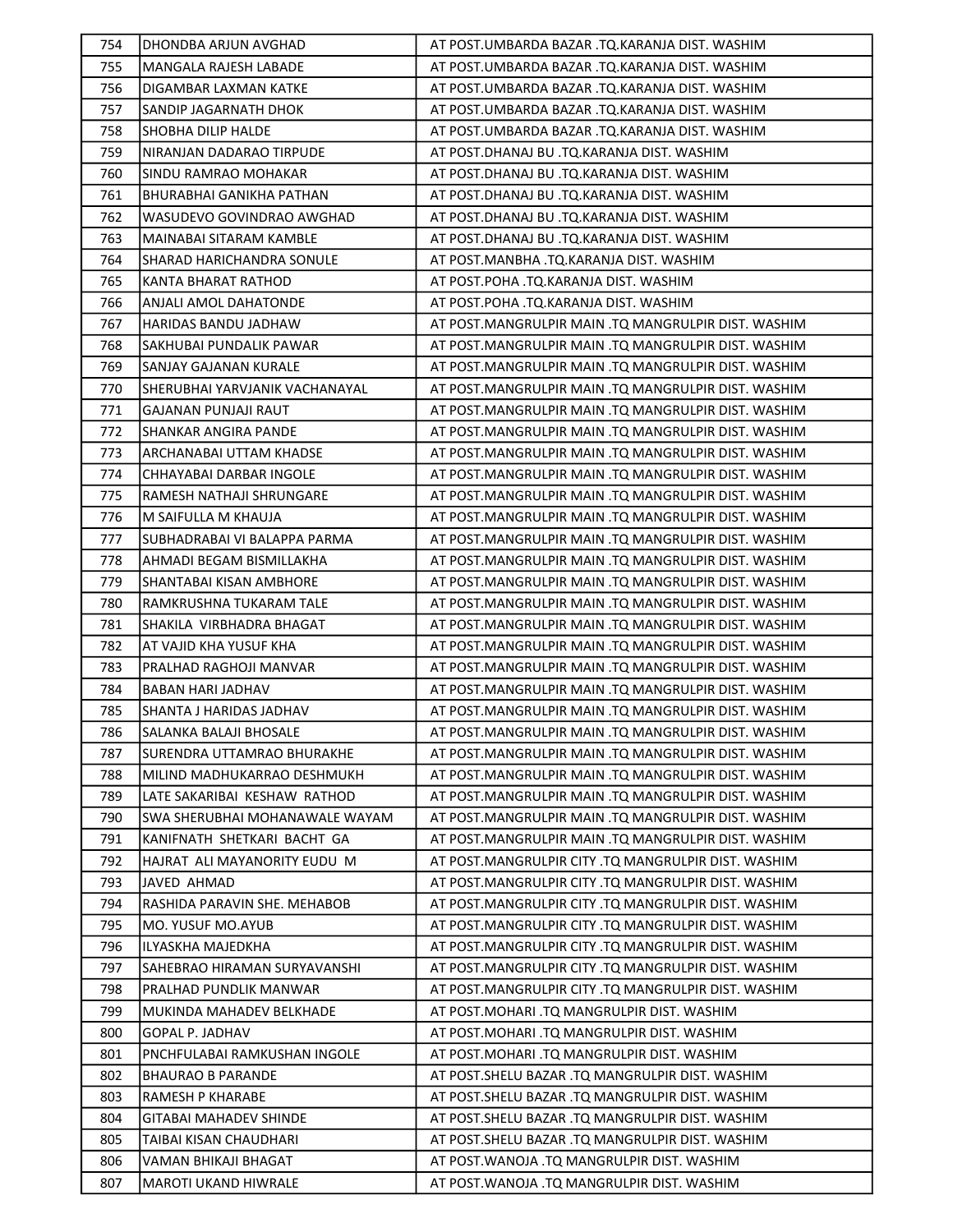| 808 | DR MA SO RAUT AMRUT MAHO SAMIT | AT POST. WANOJA .TQ MANGRULPIR DIST. WASHIM  |
|-----|--------------------------------|----------------------------------------------|
| 809 | FAKIRA SHIVRAJ SONUNE          | AT POST.WANOJA .TQ MANGRULPIR DIST. WASHIM   |
| 810 | GRAMIN ROJGAR HAMI YOJANA GRAM | AT POST. WANOJA . TQ MANGRULPIR DIST. WASHIM |
| 811 | A S BAVASKAR                   | AT POST. WANOJA .TQ MANGRULPIR DIST. WASHIM  |
| 812 | SHIVAJI VIDHYA SCOUT           | AT POST. WANOJA .TQ MANGRULPIR DIST. WASHIM  |
| 813 | SALUNKABAI PANDUJI RAUT        | AT POST. WANOJA .TQ MANGRULPIR DIST. WASHIM  |
| 814 | SACHIV GRAM PANCHYAT NANDKHEDA | AT POST. WANOJA .TQ MANGRULPIR DIST. WASHIM  |
| 815 | SACHIV GRAM PANCHAYAT MAL SHEL | AT POST. WANOJA . TQ MANGRULPIR DIST. WASHIM |
| 816 | SACHIV GRAM PANCHAYAT NANDKHED | AT POST. WANOJA .TQ MANGRULPIR DIST. WASHIM  |
| 817 | VISHNU HANUMANT CHAUGULE       | AT POST.WANOJA .TQ MANGRULPIR DIST. WASHIM   |
| 818 | NITIN PANJABRAO TALOKAR        | AT POST. WANOJA .TQ MANGRULPIR DIST. WASHIM  |
| 819 | VIJAY CHAVHAN                  | AT POST. WANOJA .TQ MANGRULPIR DIST. WASHIM  |
| 820 | SHRIDHAR CHINTAMAN RAUT        | AT POST. WANOJA .TQ MANGRULPIR DIST. WASHIM  |
| 821 | ANIL VITTHALRAO SONTAKKE       | AT POST. WANOJA .TQ MANGRULPIR DIST. WASHIM  |
| 822 | PURSHOTTAM R RAUT              | AT POST. WANOJA .TQ MANGRULPIR DIST. WASHIM  |
| 823 | KANIRAM BHASU JADHAV           | AT POST. WANOJA . TQ MANGRULPIR DIST. WASHIM |
| 824 | SAKHARAM MAROTI VAIDYA         | AT POST. WANOJA . TQ MANGRULPIR DIST. WASHIM |
| 825 | RAMESH TUKARAM RAUT            | AT POST. WANOJA .TQ MANGRULPIR DIST. WASHIM  |
| 826 | RANGLAL HARI RATHOD            | AT POST. WANOJA .TQ MANGRULPIR DIST. WASHIM  |
| 827 | CHANDRAKALABAI KONDUJI BHAGAT  | AT POST. WANOJA .TQ MANGRULPIR DIST. WASHIM  |
| 828 | DEMAJI SHIVAJI JAWALE          | AT POST. WANOJA .TQ MANGRULPIR DIST. WASHIM  |
| 829 | MADHUKAR SHRIRAM THAKARE       | AT POST. WANOJA .TQ MANGRULPIR DIST. WASHIM  |
| 830 | DNYANDEV VITTHAL YEWALE        | AT POST. WANOJA .TQ MANGRULPIR DIST. WASHIM  |
| 831 | NARAYAN SITAJI BHAGAT          | AT POST. WANOJA .TQ MANGRULPIR DIST. WASHIM  |
| 832 | SUNANDA SHRIKRUSHNA ANDULE     | AT POST. WANOJA .TQ MANGRULPIR DIST. WASHIM  |
| 833 | DAYARAM MADHUKAR AVAGAT        | AT POST. WANOJA .TQ MANGRULPIR DIST. WASHIM  |
| 834 | SHRI SHIVAJI VIDHYA            | AT POST. WANOJA .TQ MANGRULPIR DIST. WASHIM  |
| 835 | SINDHU BHIMRAO SOLANKI         | AT POST. WANOJA .TQ MANGRULPIR DIST. WASHIM  |
| 836 | VITTHAL SHYAMRAO THAKARE       | AT POST. WANOJA .TQ MANGRULPIR DIST. WASHIM  |
| 837 | SHUBHANGI AMBADAS CHAUDHARI    | AT POST. WANOJA .TQ MANGRULPIR DIST. WASHIM  |
| 838 | D P PARATE                     | AT POST. WANOJA .TQ MANGRULPIR DIST. WASHIM  |
| 839 | PUSHPA RAMCHANDRA DESHPANDE    | AT POST. WANOJA . TQ MANGRULPIR DIST. WASHIM |
| 840 | PANCHSHILA S DAMALE            | AT POST. WANOJA .TQ MANGRULPIR DIST. WASHIM  |
| 841 | PUNDLIK W RAUT                 | AT POST. WANOJA .TQ MANGRULPIR DIST. WASHIM  |
| 842 | SONABAI BABUSING JADHAV        | AT POST. WANOJA .TQ MANGRULPIR DIST. WASHIM  |
| 843 | LIMBAJI AMBADAS PAWAR          | AT POST.WANOJA .TQ MANGRULPIR DIST. WASHIM   |
| 844 | SANJAY MADHUKAR GANJARE        | AT POST.WANOJA .TQ MANGRULPIR DIST. WASHIM   |
| 845 | DHANSING VISHRAM RATHOD        | AT POST. WANOJA .TQ MANGRULPIR DIST. WASHIM  |
| 846 | <b>MOTIRAM H RATHOD</b>        | AT POST. WANOJA .TQ MANGRULPIR DIST. WASHIM  |
| 847 | JIVDHAR TUKARAM RAUT           | AT POST. WANOJA .TQ MANGRULPIR DIST. WASHIM  |
| 848 | SHALUBAI RAMKRUSHNA DHOTE      | AT POST. WANOJA .TQ MANGRULPIR DIST. WASHIM  |
| 849 | RAMBHAU MAROTI JAWALE          | AT POST. WANOJA .TQ MANGRULPIR DIST. WASHIM  |
| 850 | JYOTI MANOHAR POHARE           | AT POST.WANOJA .TQ MANGRULPIR DIST. WASHIM   |
| 851 | TUKARAM SAKHARAM RATHOD        | AT POST. WANOJA .TQ MANGRULPIR DIST. WASHIM  |
| 852 | GOVINDA RAMCHANDRA RAUT        | AT POST. WANOJA .TQ MANGRULPIR DIST. WASHIM  |
| 853 | MANKARNABAI B THAKARE          | AT POST.WANOJA .TQ MANGRULPIR DIST. WASHIM   |
| 854 | ADHYAKSHA KARMACHARI SAHAKARI  | AT POST.WANOJA .TQ MANGRULPIR DIST. WASHIM   |
| 855 | DIPALI B TATHOD                | AT POST. WANOJA .TQ MANGRULPIR DIST. WASHIM  |
| 856 | <b>BABULAL MANGU RATHOD</b>    | AT POST. WANOJA .TQ MANGRULPIR DIST. WASHIM  |
| 857 | ANAND TONCHAR                  | AT POST.WANOJA .TQ MANGRULPIR DIST. WASHIM   |
| 858 | URMILA PAWAR                   | AT POST. WANOJA .TQ MANGRULPIR DIST. WASHIM  |
| 859 | ANIL SUDAM VINKAR              | AT POST.WANOJA .TQ MANGRULPIR DIST. WASHIM   |
| 860 | SHANTARAM GOVINDA TOCHAR       | AT POST. WANOJA . TQ MANGRULPIR DIST. WASHIM |
| 861 | SUREKHABAI CHAMPALA            | AT POST. WANOJA .TQ MANGRULPIR DIST. WASHIM  |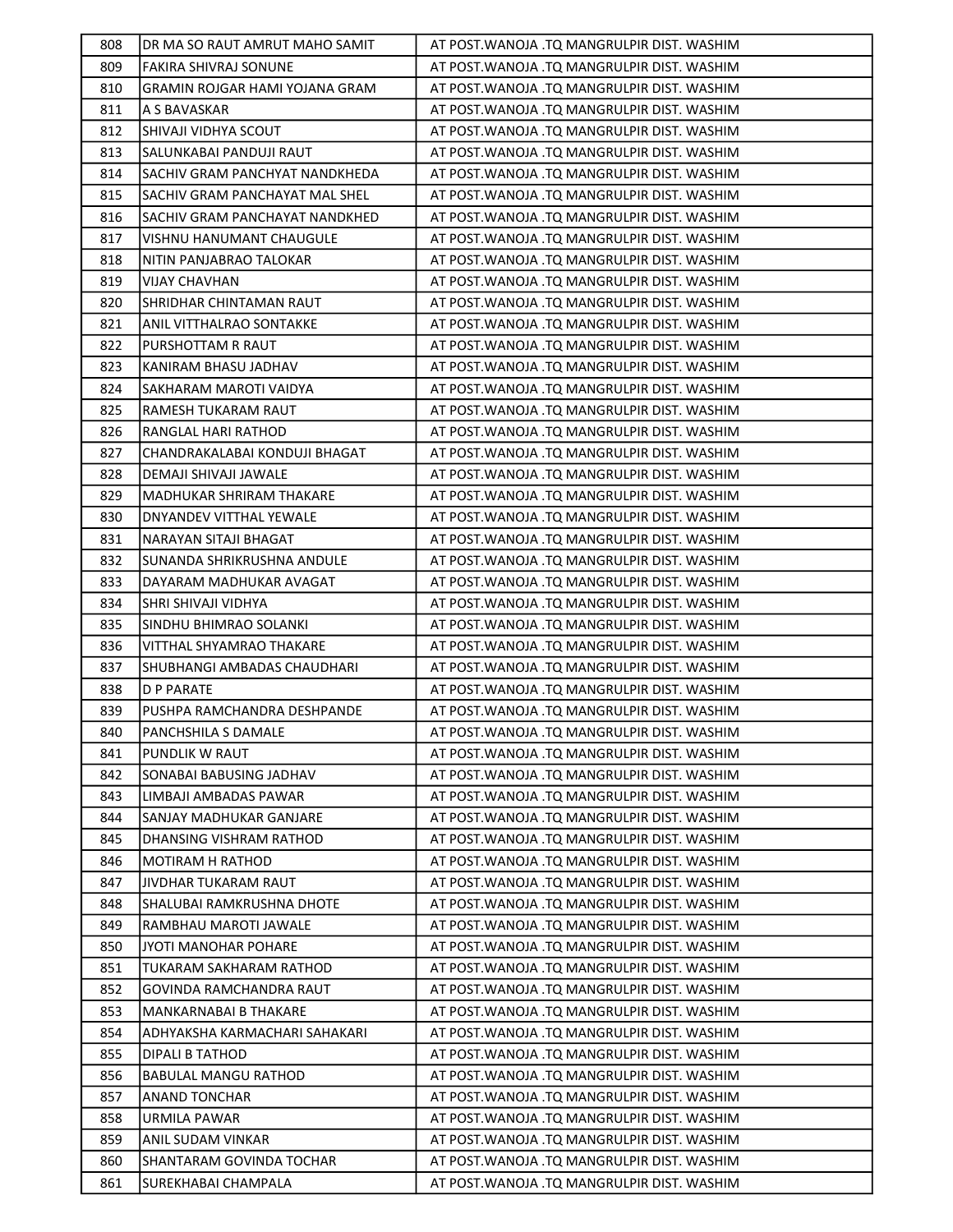| 862        | JANABAI RAMJI THOMBARE                                 | AT POST. WANOJA .TQ MANGRULPIR DIST. WASHIM                                                |
|------------|--------------------------------------------------------|--------------------------------------------------------------------------------------------|
| 863        | ASHOK MOTIRAM HIWARALE                                 | AT POST. WANOJA .TQ MANGRULPIR DIST. WASHIM                                                |
| 864        | HIRSING DHUNASING RATHOD                               | AT POST. WANOJA . TQ MANGRULPIR DIST. WASHIM                                               |
| 865        | MERAM MUNNA JADHAV                                     | AT POST. WANOJA .TQ MANGRULPIR DIST. WASHIM                                                |
| 866        | KAMINABAI SHANAR INGOLE                                | AT POST. WANOJA .TQ MANGRULPIR DIST. WASHIM                                                |
| 867        | RAMKRUSHNA SITARAM DHOTE                               | AT POST. WANOJA .TQ MANGRULPIR DIST. WASHIM                                                |
| 868        | NARAYAN SUKAJI HALUMARE                                | AT POST. WANOJA .TQ MANGRULPIR DIST. WASHIM                                                |
| 869        | DNYANESHWARI ASHOK AMANKAR                             | AT POST. WANOJA .TQ MANGRULPIR DIST. WASHIM                                                |
| 870        | BANDUPANT JAGANNATH DATE                               | AT POST. WANOJA .TQ MANGRULPIR DIST. WASHIM                                                |
| 871        | SOPAN BHAGWAN THOKAL                                   | AT POST. WANOJA .TQ MANGRULPIR DIST. WASHIM                                                |
| 872        | SHRIRAM BHIKAJI KAWAR                                  | AT POST. WANOJA .TQ MANGRULPIR DIST. WASHIM                                                |
| 873        | VISHAL KHUSHAL PATIL                                   | AT POST. WANOJA .TQ MANGRULPIR DIST. WASHIM                                                |
| 874        | SACHIN PRAKASH NAVGHARE                                | AT POST. WANOJA .TQ MANGRULPIR DIST. WASHIM                                                |
| 875        | MURLIDHAR ARJUNRAO WAHANE                              | AT POST. WANOJA .TQ MANGRULPIR DIST. WASHIM                                                |
| 876        | RAMKRUSHNA GOPAL KHANDEKAR                             | AT POST. WANOJA .TQ MANGRULPIR DIST. WASHIM                                                |
| 877        | NAJUKRAO S SHEGOKAR                                    | AT POST. WANOJA . TQ MANGRULPIR DIST. WASHIM                                               |
| 878        | KAILAS NAMDEV BHAGAT                                   | AT POST. WANOJA .TQ MANGRULPIR DIST. WASHIM                                                |
| 879        | PARVATI NARAYAN RAUT                                   | AT POST.WANOJA .TQ MANGRULPIR DIST. WASHIM                                                 |
| 880        | RAMJI BHIVASING RATHOD                                 | AT POST. WANOJA .TQ MANGRULPIR DIST. WASHIM                                                |
| 881        | RAJESH PANJABRAO RAHATE                                | AT POST. WANOJA .TQ MANGRULPIR DIST. WASHIM                                                |
| 882        | VITHABAI PURSHOTTAM RAUT                               | AT POST. WANOJA .TQ MANGRULPIR DIST. WASHIM                                                |
| 883        | GITABAI AKARAM BHAGAT                                  | AT POST. WANOJA . TQ MANGRULPIR DIST. WASHIM                                               |
| 884        | DIGAMBAR NAMDEV DEVALE                                 | AT POST.WANOJA .TQ MANGRULPIR DIST. WASHIM                                                 |
| 885        | CHANDRABHAN CHAKALA CHAVHAN                            | AT POST. WANOJA .TQ MANGRULPIR DIST. WASHIM                                                |
| 886        | SOMALA BHASU JADHAV                                    | AT POST. WANOJA .TQ MANGRULPIR DIST. WASHIM                                                |
| 887        | SITARAM KISAN RAUT                                     | AT POST. WANOJA .TQ MANGRULPIR DIST. WASHIM                                                |
| 888        | PANDURANG LAXMAN JAYBHAYE                              | AT POST. WANOJA .TQ MANGRULPIR DIST. WASHIM                                                |
| 889        | BHAVIKA DADARAO AGAME                                  | AT POST. WANOJA .TQ MANGRULPIR DIST. WASHIM                                                |
| 890        | HARISHCHANDRA AMARU RATHOD                             | AT POST. WANOJA .TQ MANGRULPIR DIST. WASHIM                                                |
| 891        | NARMADA JAYAJI CHAUDHARI                               | AT POST. WANOJA .TQ MANGRULPIR DIST. WASHIM                                                |
| 892        | SADASHIV VISHRAM KOLHE                                 | AT POST. WANOJA .TQ MANGRULPIR DIST. WASHIM                                                |
| 893        | KISHOR KASHIRAM RATHOD                                 | AT POST. WANOJA .TQ MANGRULPIR DIST. WASHIM                                                |
| 894        | <b>BABAN SUPAJI INGOLE</b>                             | AT POST. WANOJA .TQ MANGRULPIR DIST. WASHIM                                                |
| 895        | GANGUBAI RATANSA DAGWAL                                | AT POST. WANOJA .TQ MANGRULPIR DIST. WASHIM                                                |
| 896        | DAYARAM ZINGUJI VISHWAKARMA                            | AT POST. WANOJA .TQ MANGRULPIR DIST. WASHIM                                                |
| 897        | <b>UDESING THAWARA RATHOD</b>                          | AT POST. WANOJA .TQ MANGRULPIR DIST. WASHIM                                                |
| 898        | RAJKANYA RAMDAS MOKANE                                 | AT POST.WANOJA .TQ MANGRULPIR DIST. WASHIM                                                 |
| 899        | NARMADA PRALHAD RATHOD                                 | AT POST.WANOJA .TQ MANGRULPIR DIST. WASHIM                                                 |
| 900        | GAJANAN PARSHRAM MUKHMALE                              | AT POST. WANOJA .TQ MANGRULPIR DIST. WASHIM                                                |
| 901        | DATTA DEVRAO PAWAR                                     | AT POST. WANOJA .TQ MANGRULPIR DIST. WASHIM                                                |
| 902        | SUBHADRA KASHIRAM RAUT                                 | AT POST. WANOJA . TQ MANGRULPIR DIST. WASHIM                                               |
| 903        | <b>MANKARNA PANDIT RATHOD</b>                          | AT POST. WANOJA .TQ MANGRULPIR DIST. WASHIM                                                |
| 904        | <b>BABUSING RAMJI RATHOD</b>                           | AT POST.WANOJA .TQ MANGRULPIR DIST. WASHIM                                                 |
| 905        | TARABAI NARENDRA DESHMUKH                              | AT POST. WANOJA .TQ MANGRULPIR DIST. WASHIM                                                |
| 906        | MADAN ATMARAMJI KOLHE                                  | AT POST. WANOJA .TQ MANGRULPIR DIST. WASHIM                                                |
| 907        | LAXMAN PIRAJI PAWAR                                    | AT POST. WANOJA .TQ MANGRULPIR DIST. WASHIM                                                |
| 908<br>909 | WASUDEV PANDURANG RAKHONDE                             | AT POST. WANOJA .TQ MANGRULPIR DIST. WASHIM                                                |
| 910        | SANJAY NARAYAN RAJURKAR<br>SHANTABAI PARSHRAM SAMUNDRE | AT POST. WANOJA .TQ MANGRULPIR DIST. WASHIM<br>AT POST. WANOJA .TQ MANGRULPIR DIST. WASHIM |
| 911        | BAPURAO MANGU RATHOD                                   | AT POST. WANOJA .TQ MANGRULPIR DIST. WASHIM                                                |
| 912        | <b>GOPAL NAMDEV UEKE</b>                               | AT POST. WANOJA .TQ MANGRULPIR DIST. WASHIM                                                |
| 913        | JANABAI WAMAN INGOLE                                   | AT POST.WANOJA .TQ MANGRULPIR DIST. WASHIM                                                 |
| 914        | PUNDLIK PRALHAD WASLE                                  | AT POST. WANOJA .TQ MANGRULPIR DIST. WASHIM                                                |
| 915        | BHOPAN LAXMAN RAUT                                     | AT POST. WANOJA .TQ MANGRULPIR DIST. WASHIM                                                |
|            |                                                        |                                                                                            |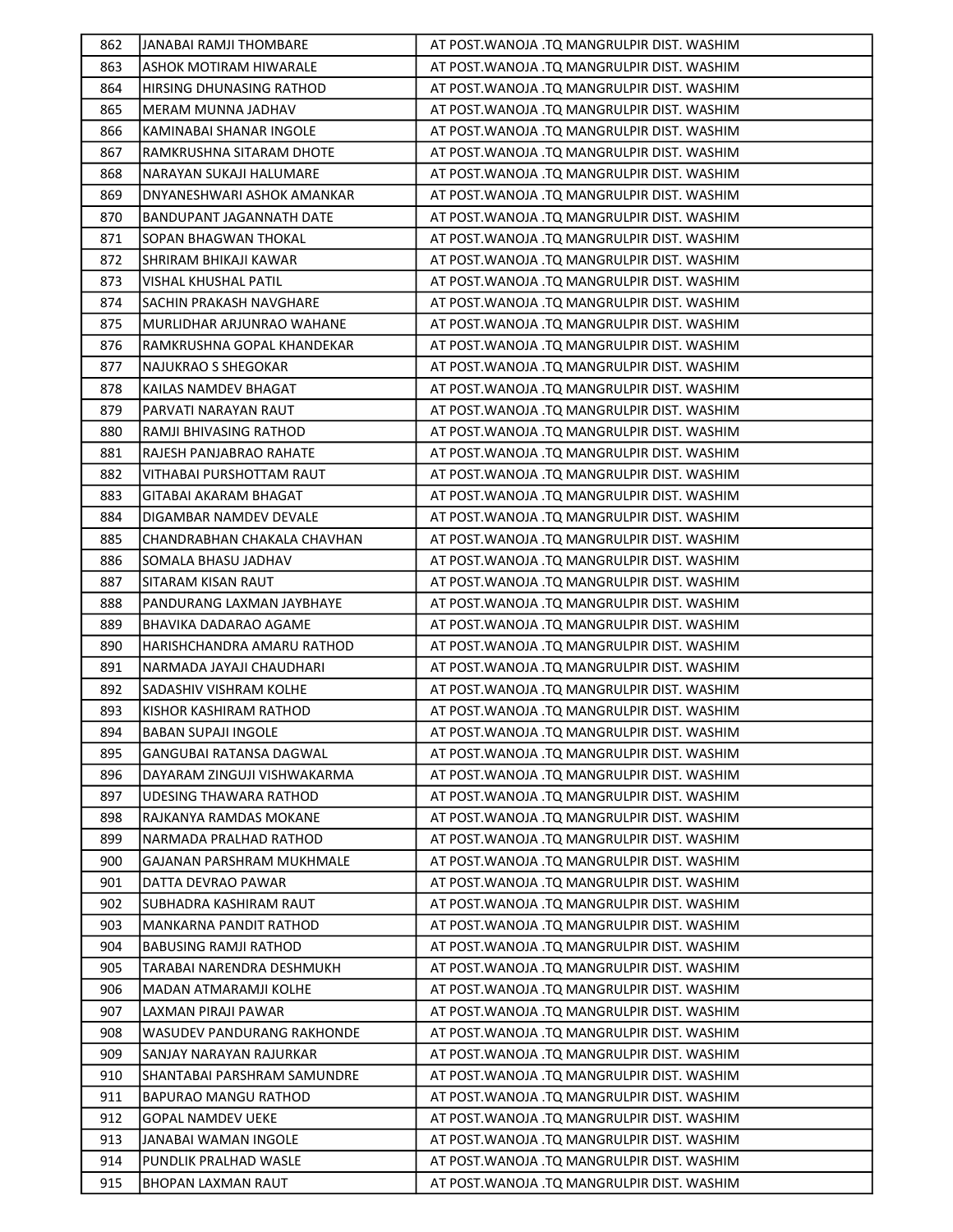| 916 | DEVKABAI PRALHAD RAUT           | AT POST. WANOJA .TQ MANGRULPIR DIST. WASHIM  |
|-----|---------------------------------|----------------------------------------------|
| 917 | NARAYAN YADOJI YEWALE           | AT POST.WANOJA .TQ MANGRULPIR DIST. WASHIM   |
| 918 | MAHANANDA VASANTRAO KHADE       | AT POST. WANOJA .TQ MANGRULPIR DIST. WASHIM  |
| 919 | <b>SURESH MAHADEV ANDULE</b>    | AT POST.WANOJA .TQ MANGRULPIR DIST. WASHIM   |
| 920 | GAJANAN SARANGDHAR KHADSE       | AT POST. WANOJA . TQ MANGRULPIR DIST. WASHIM |
| 921 | DEVENDRA BHAGWAN GUJAR          | AT POST. WANOJA .TQ MANGRULPIR DIST. WASHIM  |
| 922 | ASHOK DAMODHAR RATHOD           | AT POST. WANOJA .TQ MANGRULPIR DIST. WASHIM  |
| 923 | VITTHAL GUNVANT JADHAV          | AT POST.WANOJA .TQ MANGRULPIR DIST. WASHIM   |
| 924 | RAKHMABAI BALUSING RATHOD       | AT POST.WANOJA .TQ MANGRULPIR DIST. WASHIM   |
| 925 | WAMAN MAHDAJI RAUT              | AT POST. WANOJA .TQ MANGRULPIR DIST. WASHIM  |
| 926 | POOJABAI TUKARAM PACHPIDE       | AT POST. WANOJA . TQ MANGRULPIR DIST. WASHIM |
| 927 | PRAKASH DHANUSING RATHOD        | AT POST. WANOJA .TQ MANGRULPIR DIST. WASHIM  |
| 928 | <b>GOVINDA ARJUN KAMBLE</b>     | AT POST. WANOJA . TQ MANGRULPIR DIST. WASHIM |
| 929 | <b>MANOHAR HARIDAS CHAVHAN</b>  | AT POST.WANOJA .TQ MANGRULPIR DIST. WASHIM   |
| 930 | SURESH MERAM JADHAV             | AT POST. WANOJA .TQ MANGRULPIR DIST. WASHIM  |
| 931 | CHANDRAMANI AKARAM BHAGAT       | AT POST. WANOJA .TQ MANGRULPIR DIST. WASHIM  |
| 932 | VASUDEV VIKRAM KOLHE            | AT POST. WANOJA .TQ MANGRULPIR DIST. WASHIM  |
| 933 | LATA DEVENRA GUJAR              | AT POST.WANOJA .TQ MANGRULPIR DIST. WASHIM   |
| 934 | SHRIKUSHNA VITHUJI PANDE        | AT POST. WANOJA .TQ MANGRULPIR DIST. WASHIM  |
| 935 | RAMDAS PANDUJI RAUT             | AT POST. WANOJA .TQ MANGRULPIR DIST. WASHIM  |
| 936 | KALVANTI SAKHARAM CHAUGALE      | AT POST. WANOJA .TQ MANGRULPIR DIST. WASHIM  |
| 937 | YASHODA GOVIND RATHOD           | AT POST. WANOJA .TQ MANGRULPIR DIST. WASHIM  |
| 938 | <b>BRAMHADAS PRALHAD RATHOD</b> | AT POST. WANOJA .TQ MANGRULPIR DIST. WASHIM  |
| 939 | VITTHAL KANIRAM RATHOD          | AT POST.WANOJA .TQ MANGRULPIR DIST. WASHIM   |
| 940 | GOVINDA DADARAO CHAVHAN         | AT POST. WANOJA .TQ MANGRULPIR DIST. WASHIM  |
| 941 | MADAN NAMDEV SARJERAO           | AT POST. WANOJA .TQ MANGRULPIR DIST. WASHIM  |
| 942 | TAI HARIBHAU KAMBLE             | AT POST. WANOJA .TQ MANGRULPIR DIST. WASHIM  |
| 943 | GANESH WASUDEV RAUT             | AT POST. WANOJA . TQ MANGRULPIR DIST. WASHIM |
| 944 | PANDURANG NIRVUTI KATLE         | AT POST. WANOJA .TQ MANGRULPIR DIST. WASHIM  |
| 945 | ANUSYA SUBHASH THAKRE           | AT POST. WANOJA .TQ MANGRULPIR DIST. WASHIM  |
| 946 | DEVMAN PARSHRAM DEVLE           | AT POST. WANOJA .TQ MANGRULPIR DIST. WASHIM  |
| 947 | <b>SAKHARAM WAGARAM GHUMARE</b> | AT POST. WANOJA .TQ MANGRULPIR DIST. WASHIM  |
| 948 | JETHU DEVI RATHOD               | AT POST. WANOJA .TQ MANGRULPIR DIST. WASHIM  |
| 949 | MAHADEV LAXMAN VIKHE            | AT POST.WANOJA .TQ MANGRULPIR DIST. WASHIM   |
| 950 | PRAMOD DEVMAN INGOLE            | AT POST. WANOJA . TO MANGRULPIR DIST. WASHIM |
| 951 | <b>VASANT HIMATRAO DESHMUKH</b> | AT POST. WANOJA .TQ MANGRULPIR DIST. WASHIM  |
| 952 | RAMESHWAR NARAYAN GAWANDE       | AT POST.WANOJA .TQ MANGRULPIR DIST. WASHIM   |
| 953 | <b>BHAGWAN RAJARAM VACHE</b>    | AT POST.WANOJA .TQ MANGRULPIR DIST. WASHIM   |
| 954 | SUSHMA MANOHAR MANWAR           | AT POST.WANOJA .TQ MANGRULPIR DIST. WASHIM   |
| 955 | ANIL KESHAV BHAGAT              | AT POST. WANOJA .TQ MANGRULPIR DIST. WASHIM  |
| 956 | PARSABAI BABARAO BHAGAT         | AT POST. WANOJA . TQ MANGRULPIR DIST. WASHIM |
| 957 | <b>SUBHASH RAGHUNATH INGLE</b>  | AT POST. WANOJA .TQ MANGRULPIR DIST. WASHIM  |
| 958 | SHIVAJI VDHYALAYA WANOJA        | AT POST. WANOJA .TQ MANGRULPIR DIST. WASHIM  |
| 959 | CHANDRAPRABHA TUKARAM WAGHMARE  | AT POST. WANOJA .TQ MANGRULPIR DIST. WASHIM  |
| 960 | A S BAISKAR                     | AT POST.WANOJA .TQ MANGRULPIR DIST. WASHIM   |
| 961 | RAMDAS WAGHAJI AVGAN            | AT POST. WANOJA .TQ MANGRULPIR DIST. WASHIM  |
| 962 | JAY SHIWAJI SHETKARI SAMUH BAC  | AT POST. WANOJA .TQ MANGRULPIR DIST. WASHIM  |
| 963 | <b>KOKILA S THAKARE</b>         | AT POST.DHANORA .TQ MANGRULPIR DIST. WASHIM  |
| 964 | TUKARAM HEMALA CHAVAN           | AT POST.DHANORA .TQ MANGRULPIR DIST. WASHIM  |
| 965 | MANKARNA PANDURANG THAKARE      | AT POST.DHANORA .TQ MANGRULPIR DIST. WASHIM  |
| 966 | LAKSHMAN SHIVRAM VYAVHARE       | AT POST.DHANORA .TQ MANGRULPIR DIST. WASHIM  |
| 967 | KHEMSHING KANIRAM RATHOD        | AT POST.DHANORA .TQ MANGRULPIR DIST. WASHIM  |
| 968 | SAKHUBAI BUGAJI KHIRALE         | AT POST.DHANORA .TQ MANGRULPIR DIST. WASHIM  |
| 969 | <b>BHIKASING BAKSHI</b>         | AT POST.DHANORA .TQ MANGRULPIR DIST. WASHIM  |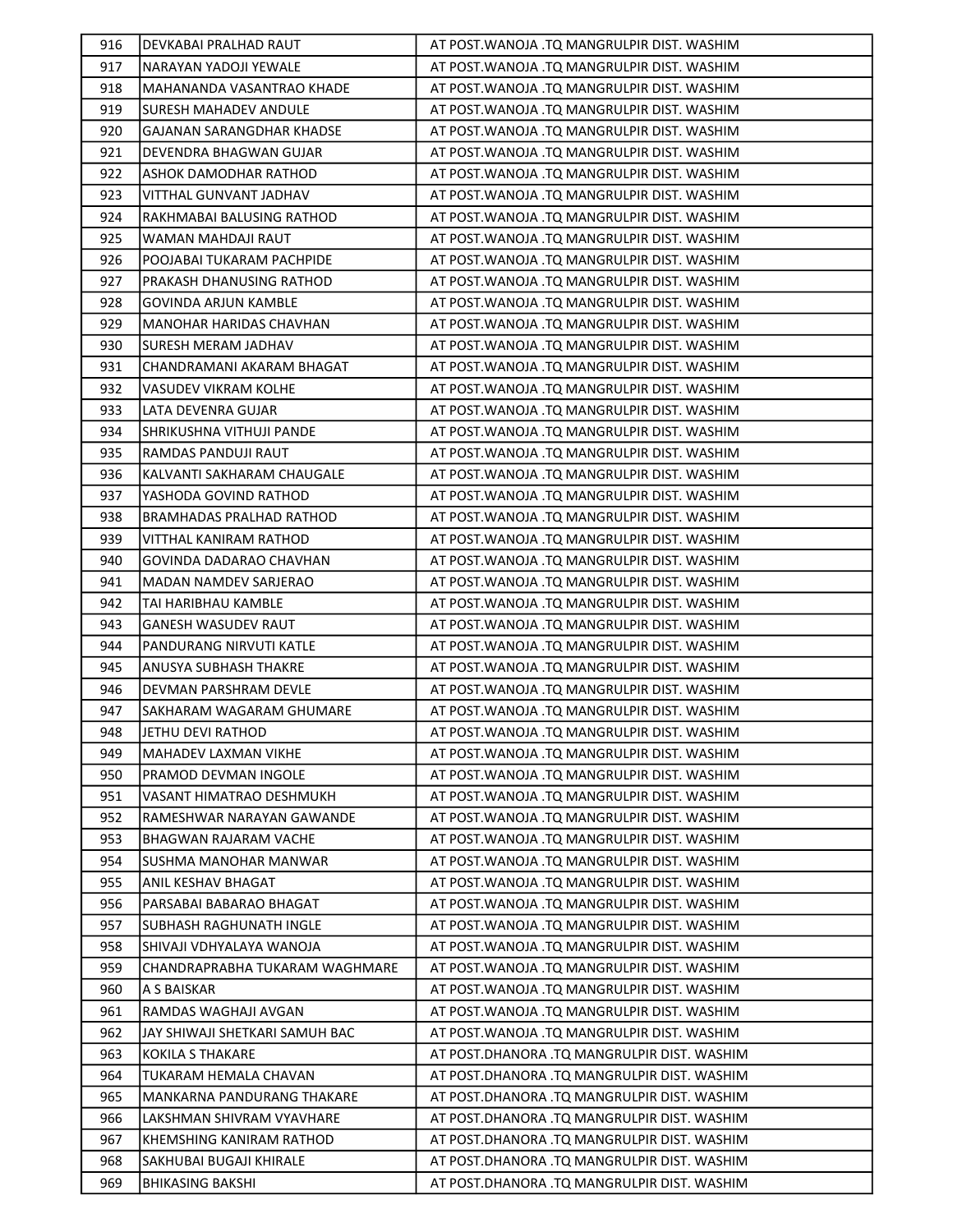| 970          | NAMDEV TUKARAM                          | AT POST.DHANORA .TQ MANGRULPIR DIST. WASHIM                                                |
|--------------|-----------------------------------------|--------------------------------------------------------------------------------------------|
| 971          | DEVSING KARUNA                          | AT POST.DHANORA .TQ MANGRULPIR DIST. WASHIM                                                |
| 972          | VISHVNATH MAHADAJI                      | AT POST.DHANORA .TQ MANGRULPIR DIST. WASHIM                                                |
| 973          | SURYABHAN DAKE                          | AT POST.DHANORA .TQ MANGRULPIR DIST. WASHIM                                                |
| 974          | <b>ASHOK BALIRAM</b>                    | AT POST. DHANORA .TQ MANGRULPIR DIST. WASHIM                                               |
| 975          | <b>DHANU DEVKAR</b>                     | AT POST.DHANORA .TQ MANGRULPIR DIST. WASHIM                                                |
| 976          | <b>GOPAL DEVKAR</b>                     | AT POST.DHANORA .TQ MANGRULPIR DIST. WASHIM                                                |
| 977          | <b>MAKHRAM MANU</b>                     | AT POST.DHANORA .TQ MANGRULPIR DIST. WASHIM                                                |
| 978          | <b>MAROTI TUKARAM</b>                   | AT POST.DHANORA .TQ MANGRULPIR DIST. WASHIM                                                |
| 979          | KHIREBAI RAMJI                          | AT POST.DHANORA .TQ MANGRULPIR DIST. WASHIM                                                |
| 980          | CHANGUBAI SURYABHAN                     | AT POST.DHANORA .TQ MANGRULPIR DIST. WASHIM                                                |
| 981          | SHIVRAM SANJU                           | AT POST.DHANORA .TQ MANGRULPIR DIST. WASHIM                                                |
| 982          | DAMODAR KASHINATH                       | AT POST.DHANORA .TQ MANGRULPIR DIST. WASHIM                                                |
| 983          | PANDURANG SHUKHRAM                      | AT POST.DHANORA .TQ MANGRULPIR DIST. WASHIM                                                |
| 984          | RAMDHAN RATAN                           | AT POST.DHANORA .TQ MANGRULPIR DIST. WASHIM                                                |
| 985          | SOMMYA HARSING                          | AT POST.DHANORA .TQ MANGRULPIR DIST. WASHIM                                                |
| 986          | VISHWANATH KISAN                        | AT POST.DHANORA .TQ MANGRULPIR DIST. WASHIM                                                |
| 987          | MOHAN MANJU                             | AT POST.DHANORA .TQ MANGRULPIR DIST. WASHIM                                                |
| 988          | <b>SUBHASH MITKARI</b>                  | AT POST.DHANORA .TQ MANGRULPIR DIST. WASHIM                                                |
| 989          | <b>HIRASING LOKARE</b>                  | AT POST.DHANORA .TQ MANGRULPIR DIST. WASHIM                                                |
| 990          | PUNDLIK MAROTI                          | AT POST.DHANORA .TQ MANGRULPIR DIST. WASHIM                                                |
| 991          | YASHUBAI RAMRAO                         | AT POST.DHANORA .TQ MANGRULPIR DIST. WASHIM                                                |
| 992          | <b>ANANDRAO PUJAJI</b>                  | AT POST.DHANORA .TQ MANGRULPIR DIST. WASHIM                                                |
| 993          | MUKTABAI TUKARAM                        | AT POST.DHANORA .TQ MANGRULPIR DIST. WASHIM                                                |
| 994          | MADHUKAR RAMJI                          | AT POST.DHANORA .TQ MANGRULPIR DIST. WASHIM                                                |
| 995          | <b>NAMDEV MASRAM</b>                    | AT POST.DHANORA .TQ MANGRULPIR DIST. WASHIM                                                |
| 996          | RAMRAO MAROTI                           | AT POST.DHANORA .TQ MANGRULPIR DIST. WASHIM                                                |
| 997          | UKANDAAPPA YADRAM                       | AT POST.DHANORA .TQ MANGRULPIR DIST. WASHIM                                                |
| 998          | PUNDLIK DEMAJI                          | AT POST.DHANORA .TQ MANGRULPIR DIST. WASHIM                                                |
| 999          | RAMPRASAD NAMDEV                        | AT POST. DHANORA .TQ MANGRULPIR DIST. WASHIM                                               |
| 1000         | SHANKAR MOTIRAM                         | AT POST.DHANORA .TQ MANGRULPIR DIST. WASHIM                                                |
| 1001         | <b>SHRIRAM NAMDEV</b>                   | AT POST.DHANORA .TQ MANGRULPIR DIST. WASHIM                                                |
| 1002         | <b>PRAKASH BABU</b>                     | AT POST.DHANORA .TQ MANGRULPIR DIST. WASHIM                                                |
| 1003         | <b>VIJAY WASRAM</b>                     | AT POST.DHANORA .TQ MANGRULPIR DIST. WASHIM                                                |
| 1004         | <b>MANDA FAKIRA</b>                     | AT POST.DHANORA .TQ MANGRULPIR DIST. WASHIM                                                |
| 1005         |                                         |                                                                                            |
| 1006         | SHESHRAO JIVANLAL                       | AT POST.DHANORA .TQ MANGRULPIR DIST. WASHIM                                                |
|              | DYAKAR 1880                             | AT POST.DHANORA .TQ MANGRULPIR DIST. WASHIM                                                |
| 1007         | RAMCHANDRA MAHADEV                      | AT POST.DHANORA .TQ MANGRULPIR DIST. WASHIM                                                |
| 1008         | <b>CHARAN JASME</b>                     | AT POST.DHANORA .TQ MANGRULPIR DIST. WASHIM                                                |
| 1009         | <b>BALIRAM GOVINDA</b>                  | AT POST.DHANORA .TQ MANGRULPIR DIST. WASHIM                                                |
| 1010         | <b>GOVARA NARAYAN</b>                   | AT POST.DHANORA .TQ MANGRULPIR DIST. WASHIM                                                |
| 1011         | RAMKRUSHNA SUBHANJI                     | AT POST.DHANORA .TQ MANGRULPIR DIST. WASHIM                                                |
| 1012         | MAROTI GYANUJI                          | AT POST.DHANORA .TQ MANGRULPIR DIST. WASHIM                                                |
| 1013         | LAXMIBAI                                | AT POST.DHANORA .TQ MANGRULPIR DIST. WASHIM                                                |
| 1014         | <b>SHRICHAND BHAGWAN</b>                | AT POST.DHANORA .TQ MANGRULPIR DIST. WASHIM                                                |
| 1015         | RAMRAO                                  | AT POST. DHANORA .TQ MANGRULPIR DIST. WASHIM                                               |
| 1016         | <b>MAHADEV MOTIRAM</b>                  | AT POST.DHANORA .TQ MANGRULPIR DIST. WASHIM                                                |
| 1017         | SOPAN RAGHOJI                           | AT POST.DHANORA .TQ MANGRULPIR DIST. WASHIM                                                |
| 1018         | <b>BIBICHAND</b>                        | AT POST.DHANORA .TQ MANGRULPIR DIST. WASHIM                                                |
| 1019         | DIPAK GOVARDHAN                         | AT POST.DHANORA .TQ MANGRULPIR DIST. WASHIM                                                |
| 1020         | SONABAI DAGDU BHAGAT                    | AT POST.DHANORA .TQ MANGRULPIR DIST. WASHIM                                                |
| 1021         | KISHOR TULSHIRAM THAKRE                 | AT POST.DHANORA .TQ MANGRULPIR DIST. WASHIM                                                |
| 1022<br>1023 | VITTHAL MAHADEO SHELAKE<br>R K KHANDARE | AT POST.DHANORA .TQ MANGRULPIR DIST. WASHIM<br>AT POST.DHANORA .TQ MANGRULPIR DIST. WASHIM |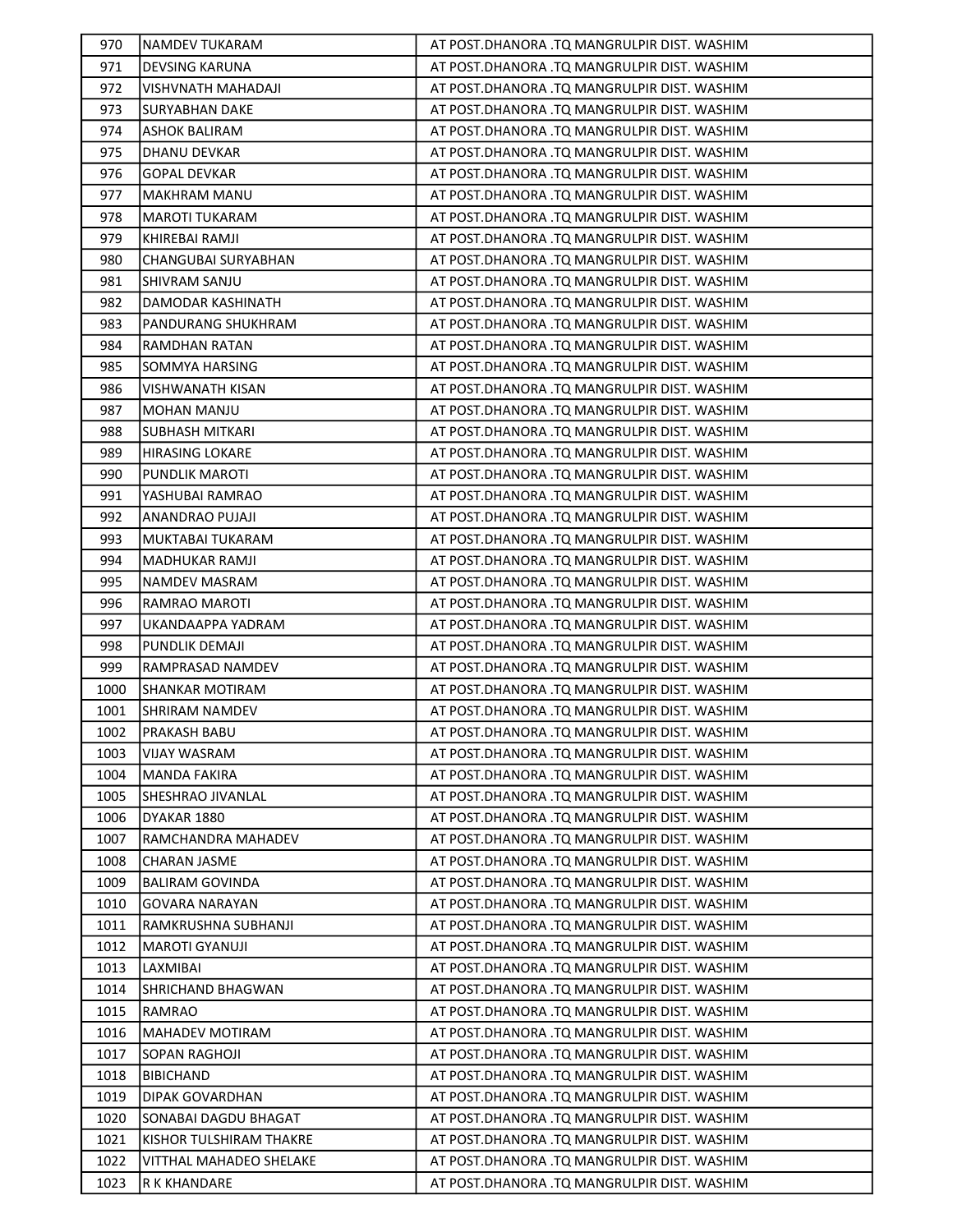| 1024 | SAKHARAM MADHAV             | AT POST.DHANORA .TQ MANGRULPIR DIST. WASHIM  |
|------|-----------------------------|----------------------------------------------|
| 1025 | <b>SOPAN SHIVRAM</b>        | AT POST.DHANORA .TQ MANGRULPIR DIST. WASHIM  |
| 1026 | <b>MOTIRAM SAYAJI</b>       | AT POST.DHANORA .TQ MANGRULPIR DIST. WASHIM  |
| 1027 | <b>FATTUSING SURYABHAN</b>  | AT POST.DHANORA .TQ MANGRULPIR DIST. WASHIM  |
| 1028 | KALAWAT WAMANRAO            | AT POST.DHANORA .TQ MANGRULPIR DIST. WASHIM  |
| 1029 | LALU KHEMA PAWAR            | AT POST.DHANORA .TQ MANGRULPIR DIST. WASHIM  |
| 1030 | <b>PUNDLIK B KHOTE</b>      | AT POST.DHANORA .TQ MANGRULPIR DIST. WASHIM  |
| 1031 | PRABHU MERAM                | AT POST.DHANORA .TQ MANGRULPIR DIST. WASHIM  |
| 1032 | <b>SOPAN KRUSHNAJI</b>      | AT POST.DHANORA .TQ MANGRULPIR DIST. WASHIM  |
| 1033 | MAHADEO PUJAJI              | AT POST.DHANORA .TQ MANGRULPIR DIST. WASHIM  |
| 1034 | SHRIRAM ASARAJI             | AT POST.DHANORA .TQ MANGRULPIR DIST. WASHIM  |
| 1035 | <b>SUDAM RAGHOJI</b>        | AT POST.DHANORA .TQ MANGRULPIR DIST. WASHIM  |
| 1036 | UTTAM SADASHIV              | AT POST.DHANORA .TQ MANGRULPIR DIST. WASHIM  |
| 1037 | BALIRAM DHANNU              | AT POST.DHANORA .TQ MANGRULPIR DIST. WASHIM  |
| 1038 | <b>BABARAO NARAYAN</b>      | AT POST.DHANORA .TQ MANGRULPIR DIST. WASHIM  |
| 1039 | LAXMAN LALAJI SHINDE        | AT POST.DHANORA .TQ MANGRULPIR DIST. WASHIM  |
| 1040 | <b>BHAGIRATHI TULSHIRAM</b> | AT POST.DHANORA .TQ MANGRULPIR DIST. WASHIM  |
| 1041 | <b>NARAYAN</b>              | AT POST.DHANORA .TQ MANGRULPIR DIST. WASHIM  |
| 1042 | NANDUSING JAIRAM PAWAR      | AT POST.DHANORA .TQ MANGRULPIR DIST. WASHIM  |
| 1043 | GANPAT AMRUTA               | AT POST.DHANORA .TQ MANGRULPIR DIST. WASHIM  |
| 1044 | SHIVRAM MANJU               | AT POST.DHANORA .TQ MANGRULPIR DIST. WASHIM  |
| 1045 | SAKHARAM CHANDRABHAN        | AT POST.DHANORA .TQ MANGRULPIR DIST. WASHIM  |
| 1046 | GANGADHAR RAMPAL            | AT POST.DHANORA .TQ MANGRULPIR DIST. WASHIM  |
| 1047 | <b>GULAB VAIJNATH</b>       | AT POST.DHANORA .TQ MANGRULPIR DIST. WASHIM  |
| 1048 | <b>COKHA DEVAK</b>          | AT POST.DHANORA .TQ MANGRULPIR DIST. WASHIM  |
| 1049 | BANDU RAMJI                 | AT POST. DHANORA .TQ MANGRULPIR DIST. WASHIM |
| 1050 | DHARMA TUKA                 | AT POST.DHANORA .TQ MANGRULPIR DIST. WASHIM  |
| 1051 | SAKHARAM ASARU              | AT POST.DHANORA .TQ MANGRULPIR DIST. WASHIM  |
| 1052 | RAMDAS TUKARAM              | AT POST.DHANORA .TQ MANGRULPIR DIST. WASHIM  |
| 1053 | MAROTI JAYAJI THAKARE       | AT POST.DHANORA .TQ MANGRULPIR DIST. WASHIM  |
| 1054 | SHOBHA VASNTA               | AT POST.DHANORA .TQ MANGRULPIR DIST. WASHIM  |
| 1055 | <b>CHANDRABHAN RAMJI</b>    | AT POST.DHANORA .TQ MANGRULPIR DIST. WASHIM  |
| 1056 | LAXMAN GAJANAN DARALE       | AT POST.DHANORA .TQ MANGRULPIR DIST. WASHIM  |
| 1057 | RUKHMINA RAMLAL             | AT POST.DHANORA .TQ MANGRULPIR DIST. WASHIM  |
| 1058 | PANJAB RAMDHAN              | AT POST.DHANORA .TQ MANGRULPIR DIST. WASHIM  |
| 1059 | SHAVAN MAHIRAM              | AT POST.DHANORA .TQ MANGRULPIR DIST. WASHIM  |
| 1060 | <b>DEMAJI SHIVAJI</b>       | AT POST.DHANORA .TQ MANGRULPIR DIST. WASHIM  |
| 1061 | <b>TULSHIRAM GANPAT</b>     | AT POST.DHANORA .TQ MANGRULPIR DIST. WASHIM  |
| 1062 | NARAYAN GABHAJI             | AT POST.DHANORA .TQ MANGRULPIR DIST. WASHIM  |
| 1063 | UKANDA RAMU                 | AT POST.DHANORA .TQ MANGRULPIR DIST. WASHIM  |
| 1064 | SAMPAT GANAJI               | AT POST.DHANORA .TQ MANGRULPIR DIST. WASHIM  |
| 1065 | VITTHAL PARSHARAM CHAUDHARI | AT POST.DHANORA .TQ MANGRULPIR DIST. WASHIM  |
| 1066 | SARALABAI MAHADEV HADE      | AT POST.DHANORA .TQ MANGRULPIR DIST. WASHIM  |
| 1067 | DEEPAK LAXMAN PADGHAN       | AT POST.DHANORA .TQ MANGRULPIR DIST. WASHIM  |
| 1068 | HAJULIM JIMLA               | AT POST.DHANORA .TQ MANGRULPIR DIST. WASHIM  |
| 1069 | JAYAJI SAYAJI               | AT POST.DHANORA .TQ MANGRULPIR DIST. WASHIM  |
| 1070 | SHAMRAO NARAYAN             | AT POST.DHANORA .TQ MANGRULPIR DIST. WASHIM  |
| 1071 | PANDURANG SAKHARAM          | AT POST.DHANORA .TQ MANGRULPIR DIST. WASHIM  |
| 1072 | MOHAN BHILAJI               | AT POST.DHANORA .TQ MANGRULPIR DIST. WASHIM  |
| 1073 | <b>CHATRU BHOJU</b>         | AT POST.DHANORA .TQ MANGRULPIR DIST. WASHIM  |
| 1074 | MANGU SUKHA                 | AT POST.DHANORA .TQ MANGRULPIR DIST. WASHIM  |
| 1075 | PANDURANG BHIVANJI          | AT POST. DHANORA .TQ MANGRULPIR DIST. WASHIM |
| 1076 | KASHIRAM BHIKAJI            | AT POST.DHANORA .TQ MANGRULPIR DIST. WASHIM  |
| 1077 | DAMU SHANKAR                | AT POST.DHANORA .TQ MANGRULPIR DIST. WASHIM  |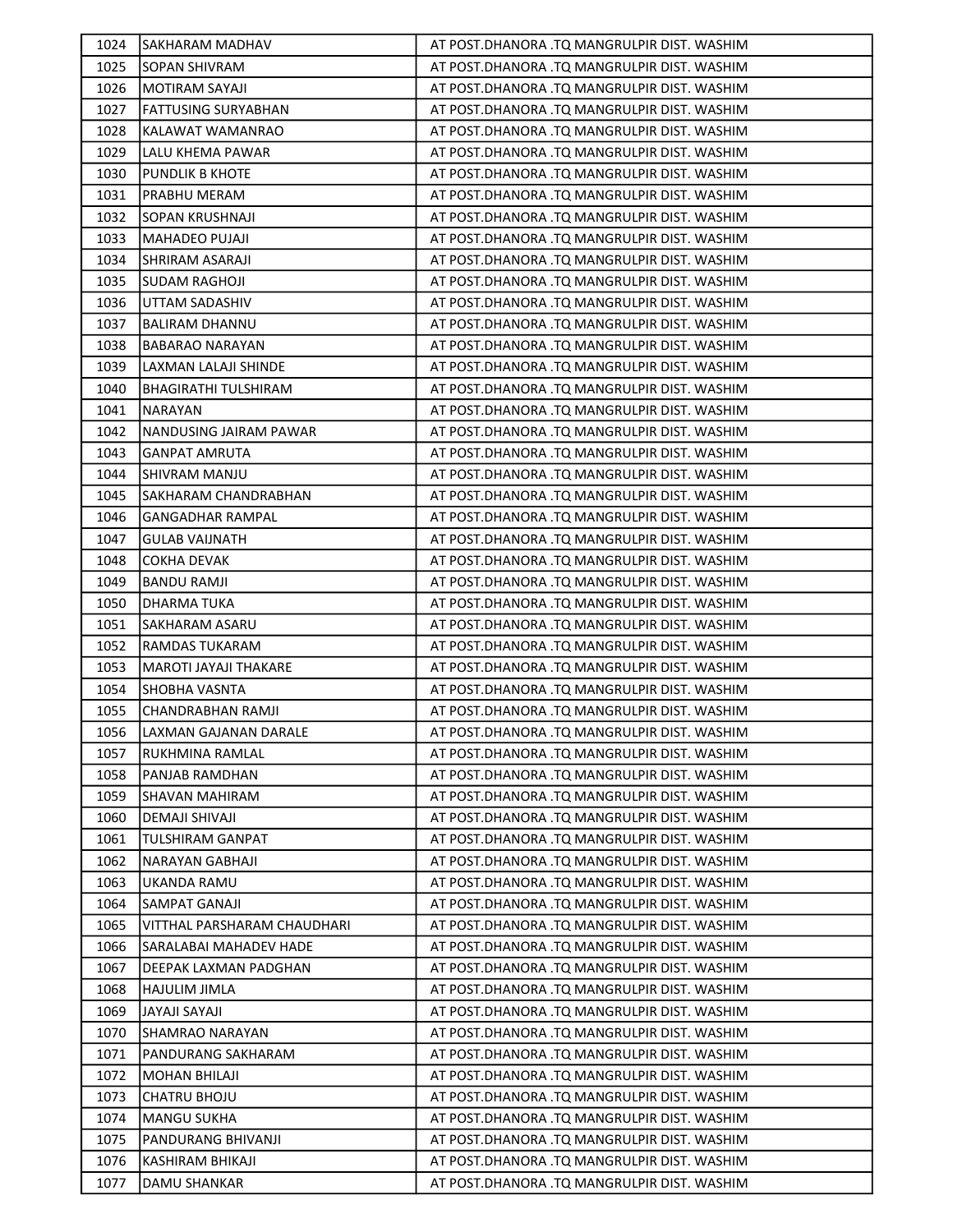| 1078 | <b>VASANTA RAMJI</b>           | AT POST.DHANORA .TQ MANGRULPIR DIST. WASHIM |
|------|--------------------------------|---------------------------------------------|
| 1079 | PRAKASH                        | AT POST.DHANORA .TQ MANGRULPIR DIST. WASHIM |
| 1080 | <b>VINAY SHANKAR</b>           | AT POST.DHANORA .TQ MANGRULPIR DIST. WASHIM |
| 1081 | VASANTA RAMJI                  | AT POST.DHANORA .TQ MANGRULPIR DIST. WASHIM |
| 1082 | <b>MADAN BHILASING</b>         | AT POST.DHANORA .TQ MANGRULPIR DIST. WASHIM |
| 1083 | <b>BHIMRAO KASLU</b>           | AT POST.DHANORA .TQ MANGRULPIR DIST. WASHIM |
| 1084 | RAMU KALUSING                  | AT POST.DHANORA .TQ MANGRULPIR DIST. WASHIM |
| 1085 | <b>RUSTAM SAKHARAM</b>         | AT POST.DHANORA .TQ MANGRULPIR DIST. WASHIM |
| 1086 | RAMESH RAMCHANDRA              | AT POST.DHANORA .TQ MANGRULPIR DIST. WASHIM |
| 1087 | RUKHMINA PANJAB                | AT POST.DHANORA .TQ MANGRULPIR DIST. WASHIM |
| 1088 | SAWALA JEMLA                   | AT POST.DHANORA .TQ MANGRULPIR DIST. WASHIM |
| 1089 | HARI JAIRAM                    | AT POST.DHANORA .TQ MANGRULPIR DIST. WASHIM |
| 1090 | PRATAP KHALSU                  | AT POST.DHANORA .TQ MANGRULPIR DIST. WASHIM |
| 1091 | JAIRAM JAIYAJI                 | AT POST.DHANORA .TQ MANGRULPIR DIST. WASHIM |
| 1092 | DHARMA LALA                    | AT POST.DHANORA .TQ MANGRULPIR DIST. WASHIM |
| 1093 | <b>SHIVRAM HIRAMAN</b>         | AT POST.DHANORA .TQ MANGRULPIR DIST. WASHIM |
| 1094 | SUBHADRABAI DHONDIAPPA         | AT POST.DHANORA .TQ MANGRULPIR DIST. WASHIM |
| 1095 | <b>GOVIDA BHIMRAO</b>          | AT POST.DHANORA .TQ MANGRULPIR DIST. WASHIM |
| 1096 | RAMCHANDRA SURYABHAN           | AT POST.DHANORA .TQ MANGRULPIR DIST. WASHIM |
| 1097 | <b>MADHU BALIRAM</b>           | AT POST.DHANORA .TQ MANGRULPIR DIST. WASHIM |
| 1098 | <b>BADHU HARSING</b>           | AT POST.DHANORA .TQ MANGRULPIR DIST. WASHIM |
| 1099 | RAVINDRA TRYMBAK NAVALKAR      | AT POST.DHANORA .TQ MANGRULPIR DIST. WASHIM |
| 1100 | SHRIKUSHNA VISHWNATH           | AT POST.DHANORA .TQ MANGRULPIR DIST. WASHIM |
| 1101 | VACHALABAI RAMKRUSHA BHOYAR    | AT POST.DHANORA .TQ MANGRULPIR DIST. WASHIM |
| 1102 | <b>KAILAS</b>                  | AT POST.DHANORA .TQ MANGRULPIR DIST. WASHIM |
| 1103 | ANANDA RAGHUNATH               | AT POST.DHANORA .TQ MANGRULPIR DIST. WASHIM |
| 1104 | INDIRA SHG DHANORA             | AT POST.DHANORA .TQ MANGRULPIR DIST. WASHIM |
| 1105 | MA DURGA MAH S B G DHANORA     | AT POST.DHANORA .TQ MANGRULPIR DIST. WASHIM |
| 1106 | SAMANT DADA SHG V VADI         | AT POST.DHANORA .TQ MANGRULPIR DIST. WASHIM |
| 1107 | LAKSHMIMATA SHG SHIVANI        | AT POST.DHANORA .TQ MANGRULPIR DIST. WASHIM |
| 1108 | SAMAT DADA SHG VASANTVADI      | AT POST.DHANORA .TQ MANGRULPIR DIST. WASHIM |
| 1109 | JAI LAKSHMI SHG BHADKUMBHA     | AT POST.DHANORA .TQ MANGRULPIR DIST. WASHIM |
| 1110 | PISEBABA SHG CHINCHOLI         | AT POST.DHANORA .TQ MANGRULPIR DIST. WASHIM |
| 1111 | DHURPATABAI NAMDEV RATHOD      | AT POST.MANORA .TQ MANORA DIST. WASHIM      |
| 1112 | VACHALABAI TUKARAM MANAVAR     | AT POST.MANORA .TQ MANORA DIST. WASHIM      |
| 1113 | LANKABAI VISHWANATH KANDE      | AT POST.MANORA .TQ MANORA DIST. WASHIM      |
| 1114 | SHANTABAI SADASHIV INGLE       | AT POST.MANORA .TQ MANORA DIST. WASHIM      |
| 1115 | BABUSING KASNA RATHOD          | AT POST.MANORA .TQ MANORA DIST. WASHIM      |
| 1116 | SHANKAR NAYARAN SHARMA         | AT POST.MANORA .TQ MANORA DIST. WASHIM      |
| 1117 | <b>NALINI S. THOMBARE</b>      | AT POST.MANORA .TQ MANORA DIST. WASHIM      |
| 1118 | SAJI MERAM RATHOD              | AT POST.MANORA .TQ MANORA DIST. WASHIM      |
| 1119 | <b>CHANDRABHAN G SALAM</b>     | AT POST.MANORA .TQ MANORA DIST. WASHIM      |
| 1120 | GOPIBAI GANGARAM CHAVHAN       | AT POST.MANORA .TQ MANORA DIST. WASHIM      |
| 1121 | VITTHAL LAKDUJI DOME           | AT POST.MANORA .TQ MANORA DIST. WASHIM      |
| 1122 | ALOKABAI VITTHAL DOME          | AT POST.MANORA .TQ MANORA DIST. WASHIM      |
| 1123 | NAMDEV SHIVRAM TAYADE          | AT POST.MANORA .TQ MANORA DIST. WASHIM      |
| 1124 | ANTAKALA BHOLANATH DERE        | AT POST.MANORA .TQ MANORA DIST. WASHIM      |
| 1125 | <b>SHRIPAT BHAGUJI AGUSE</b>   | AT POST.MANORA .TQ MANORA DIST. WASHIM      |
| 1126 | RAJU BHIMRAO SONONE            | AT POST.MANORA .TQ MANORA DIST. WASHIM      |
| 1127 | NARMADA SONAJI SARKATE         | AT POST.MANORA .TQ MANORA DIST. WASHIM      |
| 1128 | MAYABAI KISAN JADHAV           | AT POST.MANORA .TQ MANORA DIST. WASHIM      |
| 1129 | KARMAYOGI SANT GADGEBABA FARME | AT POST.MANORA .TQ MANORA DIST. WASHIM      |
| 1130 | WASUDEV MOTIRAM GIRHATKAR      | AT POST.SHENDURJANA .TQ MANORA DIST. WASHIM |
| 1131 | UMESH PRAKASH RATHOD           | AT POST.SHENDURJANA .TQ MANORA DIST. WASHIM |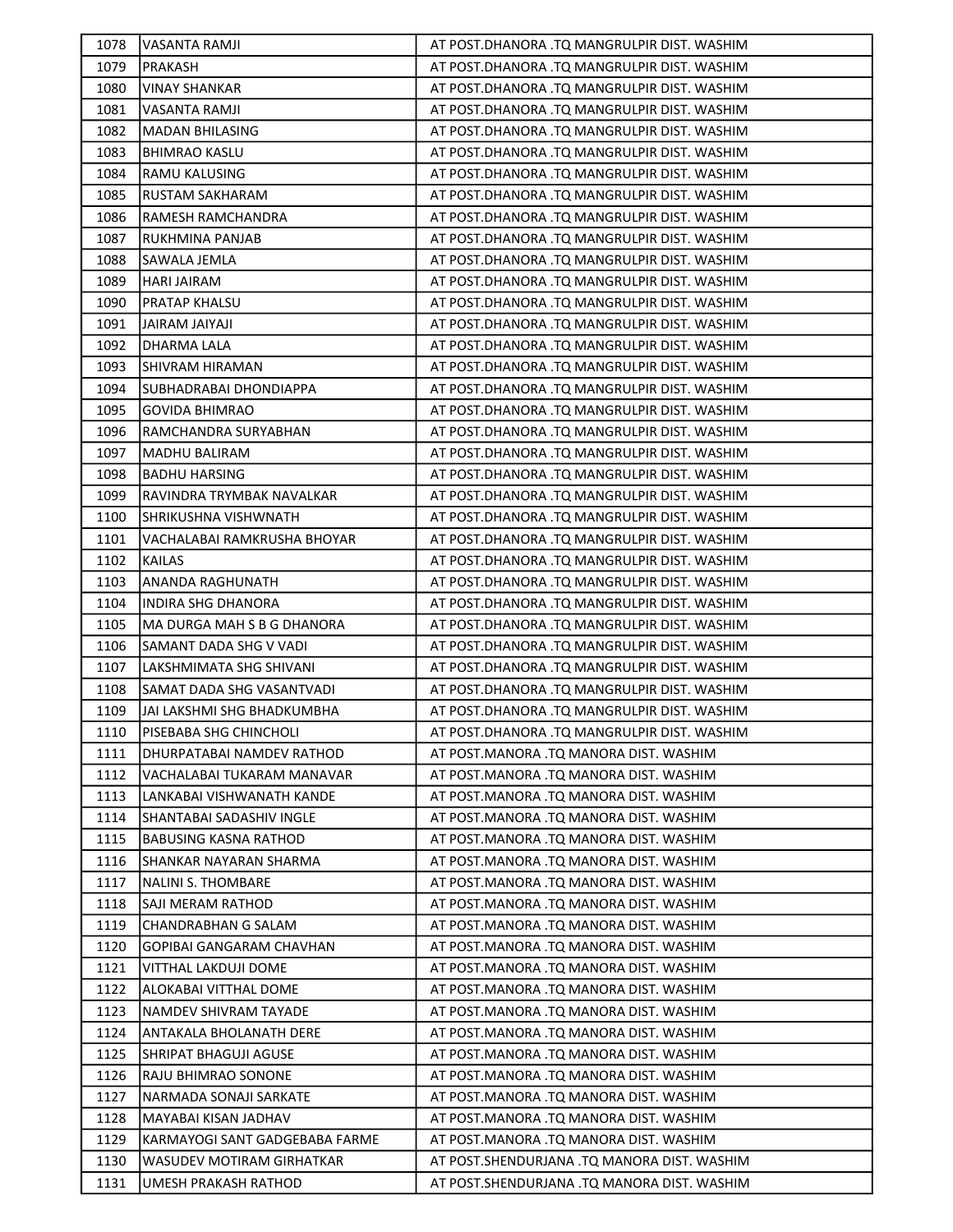| 1132         | KAMALABAI NILKHANTH RATHOD                | AT POST.POHARADEVI .TQ MANORA DIST. WASHIM                                         |
|--------------|-------------------------------------------|------------------------------------------------------------------------------------|
| 1133         | VIJAY KISAN SHELKE                        | AT POST.POHARADEVI .TQ MANORA DIST. WASHIM                                         |
| 1134         | DEVIDAS VINAYAK VYAVHARE                  | AT POST.POHARADEVI .TQ MANORA DIST. WASHIM                                         |
| 1135         | <b>GANGABAI VIJAY SHELKE</b>              | AT POST.POHARADEVI .TQ MANORA DIST. WASHIM                                         |
| 1136         | RANJNABAI DEVRAO DAFALE                   | AT POST.POHARADEVI .TQ MANORA DIST. WASHIM                                         |
| 1137         | <b>SUNITA SANKAR CHAVHAN</b>              | AT POST.POHARADEVI .TQ MANORA DIST. WASHIM                                         |
| 1138         | JAGDAMBA BCG POHARADEVI                   | AT POST.POHARADEVI .TQ MANORA DIST. WASHIM                                         |
| 1139         | YASHODABAI GABAJI BHAGAT                  | AT POST.SAKHARDOH .TQ MANORA DIST. WASHIM                                          |
| 1140         | SANTOSHIMATA MAHILA GAT                   | AT POST.SAKHARDOH .TQ MANORA DIST. WASHIM                                          |
| 1141         | SHRI.SHIVAJI HIGHSCHOOL.WASHIM            | AT POST. WASHIM MAIN TO. WASHIM DIST. WASHIM                                       |
| 1142         | PRAJYOT M HAMAL K S.S.KHERDA              | AT POST. WASHIM MAIN TO. WASHIM DIST. WASHIM                                       |
| 1143         | S.A.BELOKAR                               | AT POST. WASHIM MAIN TO. WASHIM DIST. WASHIM                                       |
| 1144         | ASHOK VISHVANATH WANKHADE                 | AT POST. WASHIM MAIN TO. WASHIM DIST. WASHIM                                       |
| 1145         | GAJANAN KHANDUJI GORE                     | AT POST. WASHIM MAIN TQ. WASHIM DIST. WASHIM                                       |
| 1146         | <b>MANDA KAILAS GANGAVNE</b>              | AT POST. WASHIM MAIN TO. WASHIM DIST. WASHIM                                       |
| 1147         | SEWARAM MANIKRAM INGOLE                   | AT POST. WASHIM MAIN TO. WASHIM DIST. WASHIM                                       |
| 1148         | HANUMAN SANSTAN MOHAGAVHAN                | AT POST. WASHIM MAIN TO. WASHIM DIST. WASHIM                                       |
| 1149         | RAMARAO KISANRAO UGALE                    | AT POST. WASHIM MAIN TO. WASHIM DIST. WASHIM                                       |
| 1150         | RAMADAS LODAJI RODAGE                     | AT POST. WASHIM MAIN TQ. WASHIM DIST. WASHIM                                       |
| 1151         | <b>BHANUDAS RAJARAM KUTE</b>              | AT POST. WASHIM MAIN TO. WASHIM DIST. WASHIM                                       |
| 1152         | KISHOR KISAN TADAS                        | AT POST. WASHIM MAIN TO. WASHIM DIST. WASHIM                                       |
| 1153         | DEVAKABAI SHRIRAM CHAUDHARI               | AT POST. WASHIM MAIN TO. WASHIM DIST. WASHIM                                       |
| 1154         | KASIRAM BHAGWAN INGALE                    | AT POST. WASHIM MAIN TO. WASHIM DIST. WASHIM                                       |
| 1155         | <b>MANOJ HARIKISAN DHOBALE</b>            | AT POST. WASHIM MAIN TQ. WASHIM DIST. WASHIM                                       |
| 1156         | SAU KUSUMBAI PANJABRAO JAYBHAY            | AT POST. WASHIM MAIN TO. WASHIM DIST. WASHIM                                       |
| 1157         | DATTA VITTHAL SHEJUL                      | AT POST. WASHIM MAIN TO. WASHIM DIST. WASHIM                                       |
| 1158         | SHANTABAI SAKHARAM VAIRAGADE              | AT POST. WASHIM MAIN TO. WASHIM DIST. WASHIM                                       |
|              |                                           |                                                                                    |
| 1159         | VISHWNATH ARJUN SOMTKAR                   | AT POST. WASHIM MAIN TO. WASHIM DIST. WASHIM                                       |
| 1160         | KANTABAI TULSHIRAM POFLE                  | AT POST. WASHIM MAIN TQ. WASHIM DIST. WASHIM                                       |
| 1161         | <b>GITA BHAGWAT GHAYAL</b>                | AT POST. WASHIM MAIN TO. WASHIM DIST. WASHIM                                       |
| 1162         | SAMADHAN SHRIRAM WAKUDKAR                 | AT POST. WASHIM MAIN TO. WASHIM DIST. WASHIM                                       |
| 1163         | PRAGATI MAHILA BACHAT GUT, KALA           | AT POST. WASHIM MAIN TQ. WASHIM DIST. WASHIM                                       |
| 1164         | DHANSHRI SAW. SAHA. BAC. GAT              | AT POST. WASHIM MAIN TQ. WASHIM DIST. WASHIM                                       |
| 1165         | SWA KALAWATIBAI A CHAVAN BAHU             | AT POST. WASHIM CITY TO. WASHIM DIST. WASHIM                                       |
| 1166         | <b>NARAYAN T GHOLE</b>                    | AT POST. WASHIM CITY TO. WASHIM DIST. WASHIM                                       |
| 1167         | <b>MAROTI GANPAT IDOLE</b>                | AT POST.WASHIM CITY TQ.WASHIM DIST. WASHIM                                         |
| 1168         | DIGAMBAR KISAN KHANDAGALE                 | AT POST. WASHIM CITY TO. WASHIM DIST. WASHIM                                       |
| 1169         | <b>GAJANAN H KANDE</b>                    | AT POST. WASHIM CITY TO. WASHIM DIST. WASHIM                                       |
| 1170         | RAHUL KUNDLIK JADHAV                      | AT POST. WASHIM CITY TO. WASHIM DIST. WASHIM                                       |
| 1171         | SANTOSH DHODIRAM JADHAW                   | AT POST. WASHIM CITY TO. WASHIM DIST. WASHIM                                       |
| 1172         | RANJANA RAMESH RAUT                       | AT POST. WASHIM CITY TO. WASHIM DIST. WASHIM                                       |
| 1173         | M.FULE S.MACH.SOC.UMARA KAPSE             | AT POST.ANSING TQ.WASHIM DIST. WASHIM                                              |
| 1174         | <b>GANGABAI MAHADEV GIRI</b>              | AT POST.ANSING TQ.WASHIM DIST. WASHIM                                              |
| 1175         | HARLAL MANASU CHAVHAN                     | AT POST.ANSING TQ.WASHIM DIST. WASHIM                                              |
| 1176         | SAU. SARUBAI SHAMRAO DEVLE                | AT POST.ANSING TQ.WASHIM DIST. WASHIM                                              |
| 1177         | <b>MAROTI DATTAJI KALPADE</b>             | AT POST. ANSING TO. WASHIM DIST. WASHIM                                            |
| 1178         | VISHANU SHIVLAL AADE                      | AT POST.ANSING TQ.WASHIM DIST. WASHIM                                              |
| 1179         | GAJANAN KISANRAO DAMGIR                   | AT POST. ANSING TO. WASHIM DIST. WASHIM                                            |
| 1180         | <b>INDUBAI DINESH RATHOD</b>              | AT POST.ANSING TQ.WASHIM DIST. WASHIM                                              |
| 1181         | RAGHUNATH NIVRUTTI GANGAVANE              | AT POST.ANSING TQ.WASHIM DIST. WASHIM                                              |
| 1182         | YADAV VITTHAL GHATE                       | AT POST.ANSING TQ.WASHIM DIST. WASHIM                                              |
| 1183         | GAJANAN PRALHAD KALDATE                   | AT POST.ANSING TQ.WASHIM DIST. WASHIM                                              |
| 1184<br>1185 | PRAYAGABAI N KHADASE<br>RAMDAS K PAEKARAO | AT POST.TONDGAON TQ.WASHIM DIST. WASHIM<br>AT POST.TONDGAON TQ.WASHIM DIST. WASHIM |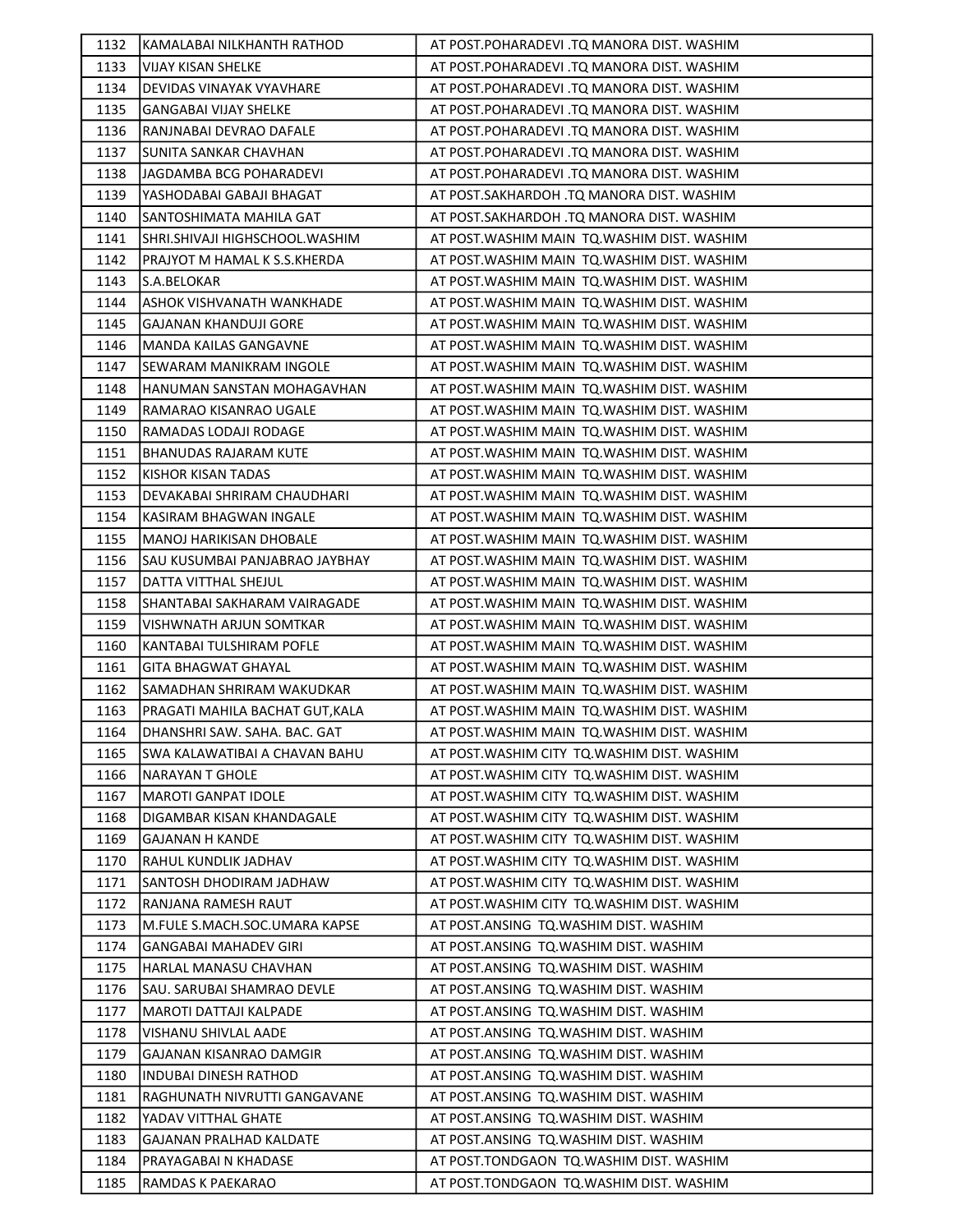| 1186 | GITABAI PARASRAM GHOLAP         | AT POST.TONDGAON TQ.WASHIM DIST. WASHIM         |
|------|---------------------------------|-------------------------------------------------|
| 1187 | GAJANAN LAXMAN KAMBALE          | AT POST. PARDI TAKMOR TQ. WASHIM DIST. WASHIM   |
| 1188 | ANUSAYA PANDURANG KUMBHAR       | AT POST.PARDI TAKMOR TQ.WASHIM DIST. WASHIM     |
| 1189 | PARVATABAI YASHWANTA KAMBLE     | AT POST.PARDI TAKMOR  TQ.WASHIM DIST. WASHIM    |
| 1190 | NANDKISHOR JANARDHAAN NAVGHARE  | AT POST.MALEGAON TQ.MALEGAON DIST. WASHIM       |
| 1191 | VASRAM RATAN RATHOAD            | AT POST.MALEGAON TQ.MALEGAON DIST. WASHIM       |
| 1192 | U P GHUGE                       | AT POST.MALEGAON TQ.MALEGAON DIST. WASHIM       |
| 1193 | SHI.SHI.SAVALE                  | AT POST.MALEGAON TQ.MALEGAON DIST. WASHIM       |
| 1194 | <b>GAJANAN PUNDALIK INGALE</b>  | AT POST.MALEGAON TQ.MALEGAON DIST. WASHIM       |
| 1195 | SHANTABAI MAROTI SHINDE         | AT POST.MALEGAON TQ.MALEGAON DIST. WASHIM       |
| 1196 | KAMALABAI P. GHUGE              | AT POST.MALEGAON TQ.MALEGAON DIST. WASHIM       |
| 1197 | DEVAND RAMBHAU IGALE            | AT POST.MALEGAON TQ.MALEGAON DIST. WASHIM       |
| 1198 | KASHIRAO MOTIRAO GHUGE          | AT POST.MALEGAON TQ.MALEGAON DIST. WASHIM       |
| 1199 | BHAGAWAN KANIRAM DONGARE        | AT POST.MALEGAON  TQ.MALEGAON  DIST. WASHIM     |
| 1200 | INDUBAI NANDAKISHOR NAVGHARE    | AT POST.MALEGAON TQ.MALEGAON DIST. WASHIM       |
| 1201 | <b>SHANTABAI WAMAN INGLE</b>    | AT POST.MALEGAON TQ.MALEGAON DIST. WASHIM       |
| 1202 | SUDHAKAR NAMDEORAO KANKAL       | AT POST.MALEGAON TQ.MALEGAON DIST. WASHIM       |
| 1203 | KEN.PR.SHA.SHI.SAL.SAMI.MARSUL  | AT POST.MALEGAON TQ.MALEGAON DIST. WASHIM       |
| 1204 | MU.A.Z.P.SHALA VAGHSUR          | AT POST.MALEGAON TQ.MALEGAON DIST. WASHIM       |
| 1205 | RUKHMINA GAJANAN DAKHORE        | AT POST.KINHIRAJA TQ.MALEGAO DIST. WASHIM       |
| 1206 | NARAYAN UKANDA WALALE           | AT POST.KINHIRAJA TQ.MALEGAO DIST. WASHIM       |
| 1207 | DILIP V DONGARDIVE              | AT POST.KINHIRAJA TQ.MALEGAO DIST. WASHIM       |
| 1208 | DIGAMBAR SHANKAR KAMBLE         | AT POST.KINHIRAJA TQ.MALEGAO DIST. WASHIM       |
| 1209 | GRAM PAN BORALA BHAVISHYA NIRV  | AT POST.KINHIRAJA TQ.MALEGAO DIST. WASHIM       |
| 1210 | RAMESH LODAJI JADHAV            | AT POST.SHIRPUR JAIN TQ.MALEGAO DIST. WASHIM    |
| 1211 | SANTOSH R LAHANE                | AT POST.SHIRPUR JAIN TQ.MALEGAO DIST. WASHIM    |
| 1212 | ISMAIL SHA MASTAN SHA           | AT POST.SHIRPUR JAIN TQ.MALEGAO DIST. WASHIM    |
| 1213 | SHANTABAI HANUMAN ZAMARE        | AT POST.SHIRPUR JAIN TQ.MALEGAO DIST. WASHIM    |
| 1214 | CHANDNRKANT AANANDRAV GHUGE     | AT POST. MEDASHI TQ. MALEGAO DIST. WASHIM       |
| 1215 | MADN MANGU JADHAV               | AT POST.MEDASHI TQ.MALEGAO DIST. WASHIM         |
| 1216 | <b>BANDU GANPAT CHAVARE</b>     | AT POST.MEDASHI TQ.MALEGAO DIST. WASHIM         |
| 1217 | LILABAI KAILASH CHONDKAR        | AT POST.MEDASHI TQ.MALEGAO DIST. WASHIM         |
| 1218 | KENDRA PRAMUKH KENDRA SHALA     | AT POST.PANGRI KUTE TQ.MALEGAO DIST. WASHIM     |
| 1219 | ISUBHASH BHAGAWAN INGLE         | AT POST.PANGRI KUTE TQ.MALEGAO DIST. WASHIM     |
| 1220 | BHIMA GOPICHAND HARANE          | AT POST.PANGRI KUTE TQ.MALEGAO DIST. WASHIM     |
| 1221 | RUGHUNATH DAGDU PAWAR           | AT POST.PANGRI KUTE TO.MALEGAO DIST. WASHIM     |
| 1222 | DR AMBEDKAR PHULE BACHAT GAT    | AT POST.PANGRI KUTE TQ.MALEGAO DIST. WASHIM     |
| 1223 | GOVIND BABA MAHILA BACHAT GAT   | AT POST.PANGRI KUTE TQ.MALEGAO DIST. WASHIM     |
| 1224 | YOGAYOG SHETAKARI SAMUH GAT     | AT POST.PANGRI KUTE TQ.MALEGAO DIST. WASHIM     |
| 1225 | BHAGYAVIDHATA MAHILA MANDAL     | AT POST.PANGRI KUTE TQ.MALEGAO DIST. WASHIM     |
| 1226 | BHAWANI SHETKARI BACHAT GAT     | AT POST.PANGRI KUTE TQ.MALEGAO DIST. WASHIM     |
| 1227 | JAGDEV KISAN KHULE              | AT POST.JAULKA RAILAWAY TQ.MALEGAO DIST. WASHIM |
| 1228 | KANTA EKANATH TAYDE             | AT POST.JAULKA RAILAWAY TQ.MALEGAO DIST. WASHIM |
| 1229 | SURESH NARAYAN VYAS             | AT POST.JAULKA RAILAWAY TQ.MALEGAO DIST. WASHIM |
| 1230 | TRAMBAK BHAGAVAN TIVALE         | AT POST.JAULKA RAILAWAY TQ.MALEGAO DIST. WASHIM |
| 1231 | <b>JIJABAI BABURAO</b>          | AT POST.JAULKA RAILAWAY TQ.MALEGAO DIST. WASHIM |
| 1232 | RAMPRABHU C JAWAKE              | AT POST.JAULKA RAILAWAY TQ.MALEGAO DIST. WASHIM |
| 1233 | SAMYAK SHATKARE BACHAT GAT      | AT POST.JAULKA RAILAWAY TQ.MALEGAO DIST. WASHIM |
| 1234 | JAYKESAN BACHAT GAT             | AT POST.JAULKA RAILAWAY TQ.MALEGAO DIST. WASHIM |
| 1235 | NATH SHETKARE BACHAT GAT        | AT POST.JAULKA RAILAWAY TQ.MALEGAO DIST. WASHIM |
| 1236 | MUNGSAGE MAHELA BACHAT GAT      | AT POST.JAULKA RAILAWAY TQ.MALEGAO DIST. WASHIM |
| 1237 | KEDARESHOR SHETKARI BACHAT GAT  | AT POST.JAULKA RAILAWAY TQ.MALEGAO DIST. WASHIM |
| 1238 | PRANITA ABASAHEB DEVKAR         | AT POST.RISOD MAIN TQ.RISOD DIST. WASHIM        |
| 1239 | <b>SHANKAR GOPAL SINHTHAKUR</b> | AT POST.RISOD MAIN TQ.RISOD DIST. WASHIM        |